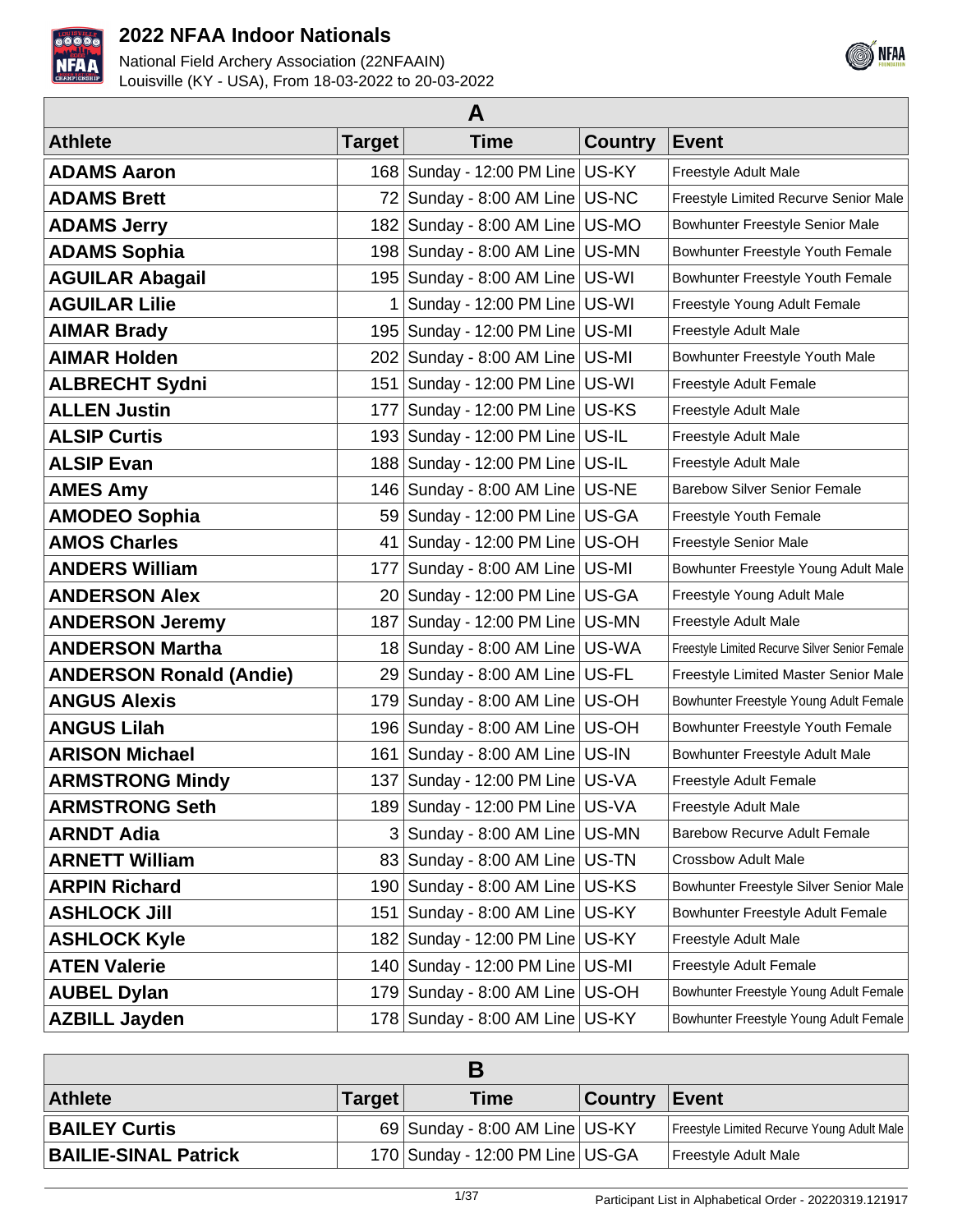



|                             |                 | Continue                            |                |                                           |
|-----------------------------|-----------------|-------------------------------------|----------------|-------------------------------------------|
| <b>Athlete</b>              | <b>Target</b>   | <b>Time</b>                         | <b>Country</b> | <b>Event</b>                              |
| <b>BAKER Katelyn</b>        | 15 <sub>1</sub> | Sunday - 12:00 PM Line   US-LA      |                | Freestyle Young Adult Female              |
| <b>BAKER Kevin</b>          |                 | 34 Sunday - 12:00 PM Line US-LA     |                | Freestyle Young Adult Male                |
| <b>BALDRIDGE Brian</b>      | 183             | Sunday - 8:00 AM Line US-VA         |                | Bowhunter Freestyle Senior Male           |
| <b>BALL James</b>           | 48              | Pro Division                        | US-KS          | Freestyle Professional Male               |
| <b>BARDEN Kaley</b>         | 141             | Sunday - 8:00 AM Line US-TX         |                | <b>Barebow Youth Female</b>               |
| <b>BARNETT Drake</b>        | 55              | Pro Division                        | US-IL          | Freestyle Professional Male               |
| <b>BARNETT Myles</b>        | 73              | Sunday - 12:00 PM Line US-IL        |                | Freestyle Youth Male                      |
| <b>BARNHART Alex</b>        | 72              | Sunday - 12:00 PM Line   US-NY      |                | Freestyle Youth Male                      |
| <b>BARNSDALE Dave</b>       | 77              | Pro Division                        | US-WI          | Freestyle Professional Silver Senior Male |
| <b>BARR Grace</b>           | 151             | Sunday - 12:00 PM Line   US-MI      |                | Freestyle Adult Female                    |
| <b>BARR Michael</b>         |                 | 200 Sunday - 8:00 AM Line US-MI     |                | Bowhunter Freestyle Youth Male            |
| <b>BARRETT Kellen</b>       |                 | 76 Sunday - 12:00 PM Line US-OH     |                | Freestyle Youth Male                      |
| <b>BARTO Kevin</b>          |                 | 162 Sunday - 8:00 AM Line US-PA     |                | Bowhunter Freestyle Adult Male            |
| <b>BARTON David</b>         | 45              | Sunday - 12:00 PM Line US-TX        |                | <b>Freestyle Senior Male</b>              |
| <b>BARTRON Eli</b>          |                 | 16 Sunday - 12:00 PM Line US-PA     |                | Freestyle Young Adult Male                |
| <b>BATH Jim</b>             | 156             | Sunday - 8:00 AM Line US-KS         |                | Bowhunter Freestyle Master Senior Male    |
| <b>BATTIN Michael</b>       | 197             | Sunday - 12:00 PM Line   US-IL      |                | Freestyle Adult Male                      |
| <b>BATTLE Sheuna</b>        |                 | 153 Sunday - 12:00 PM Line US-NC    |                | Freestyle Adult Female                    |
| <b>BAUM Amber</b>           | $\overline{2}$  | Sunday - 12:00 PM Line   US-CO      |                | Freestyle Young Adult Female              |
| <b>BAXTER-STACEY Jack</b>   | 57              | Sunday - 8:00 AM Line US-FL         |                | Freestyle Limited Recurve Adult Male      |
| <b>BEAUBOUEF Chance</b>     | 53              | Pro Division                        | US-TN          | Freestyle Professional Male               |
| <b>BEAUCHAMP Manuel</b>     | 6               | Sunday - 8:00 AM Line US-PA         |                | <b>Barebow Recurve Senior Male</b>        |
| <b>BEAUDRY Eric</b>         |                 | 183 Sunday - 12:00 PM Line   US-MI  |                | Freestyle Adult Male                      |
| <b>BEDFORD Isaac</b>        |                 | 48 Pro Division                     | <b>CAN</b>     | Freestyle Professional Male               |
| <b>BEE Christopher</b>      | 561             | Pro Division                        | US-IA          | Freestyle Professional Male               |
| <b>BEINING Mason</b>        | 139             | Sunday - 8:00 AM Line US-OH         |                | Bowhunter Freestyle Cub Male              |
| <b>BELKE Maija</b>          | 194             | Sunday - 8:00 AM Line US-WI         |                | Bowhunter Freestyle Youth Female          |
| <b>BENDER Raegan</b>        | 66              | Pro Division                        | US-NE          | Freestyle Professional Female             |
| <b>BENSON Alexandria</b>    | 10              | Sunday - 12:00 PM Line US-WI        |                | Freestyle Young Adult Female              |
| <b>BENSON Alexis</b>        | 2051            | Sunday - 8:00 AM Line US-IN         |                | Barebow Young Adult Female                |
| <b>BERKSHIRE Bruce</b>      | 50              | Sunday - 12:00 PM Line   US-IL      |                | Freestyle Senior Male                     |
| <b>BERKSHIRE Liam</b>       | 32 l            | Sunday - 12:00 PM Line   US-IL      |                | Freestyle Young Adult Male                |
| <b>BERROCAL Joe</b>         |                 | 200 Sunday - 12:00 PM Line US-PA    |                | Freestyle Adult Male                      |
| <b>BERRY Kortney</b>        | 14              | Sunday - 12:00 PM Line   US-NJ      |                | Freestyle Young Adult Female              |
| <b>BEZDEK Lauren</b>        | 179             | Sunday - 8:00 AM Line US-OH         |                | Bowhunter Freestyle Young Adult Female    |
| <b>BIDINGER Christopher</b> | 175             | Sunday - 8:00 AM Line US-MI         |                | Bowhunter Freestyle Young Adult Male      |
| <b>BILLS Scott</b>          | 4               | Sunday - 8:00 AM Line US-MI         |                | <b>Barebow Recurve Senior Male</b>        |
| <b>BIRCHMEIER Camryn</b>    |                 | 75   Sunday - 12:00 PM Line   US-MI |                | Freestyle Youth Male                      |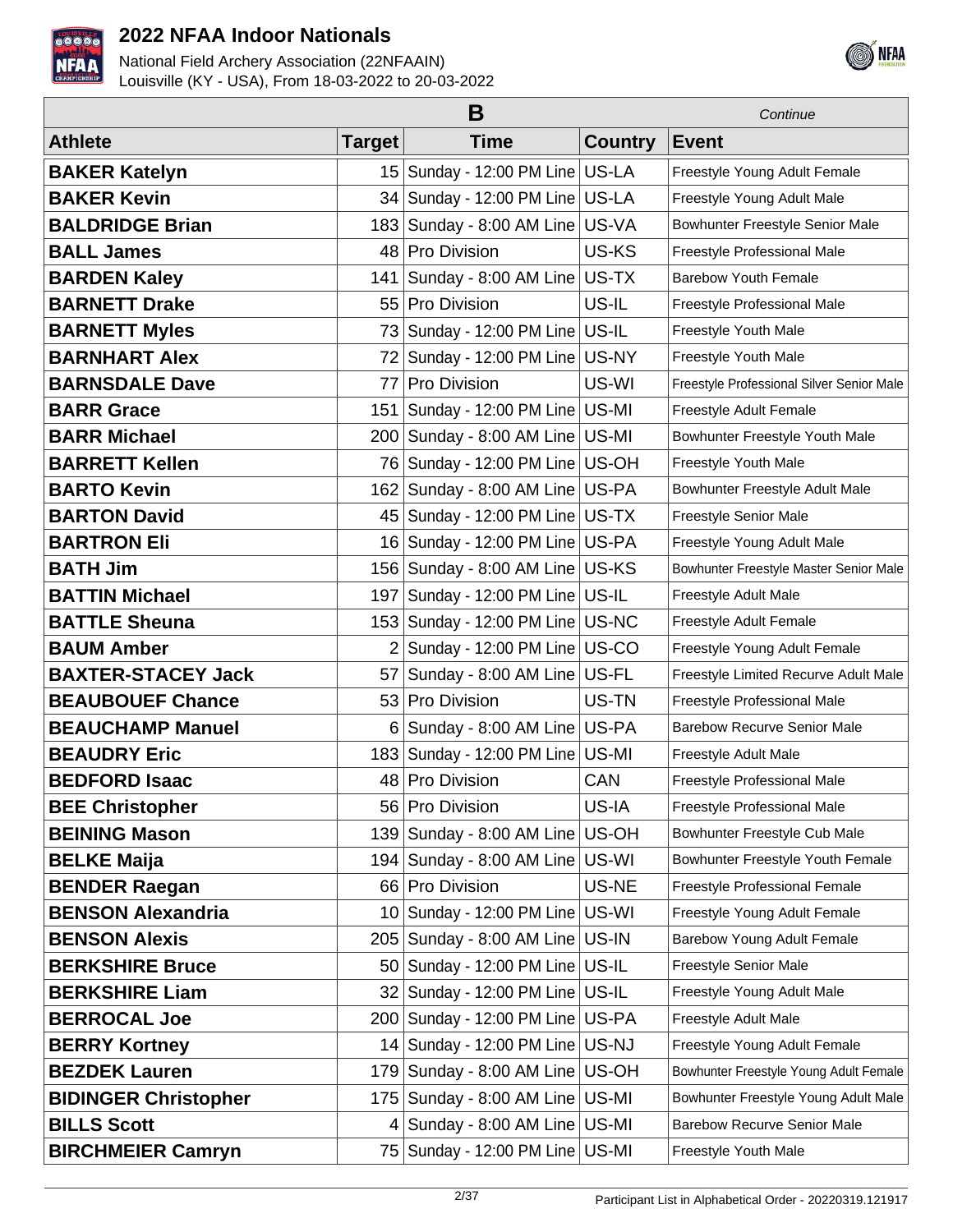



|                           | B             |                                   |                | Continue                                     |
|---------------------------|---------------|-----------------------------------|----------------|----------------------------------------------|
| <b>Athlete</b>            | <b>Target</b> | <b>Time</b>                       | <b>Country</b> | <b>Event</b>                                 |
| <b>BIRCHMEIER Jason</b>   | 156           | Sunday - 12:00 PM Line US-MI      |                | Freestyle Adult Male                         |
| <b>BISHOP Graham</b>      | 58            | Sunday - 8:00 AM Line US-GA       |                | Freestyle Limited Recurve Adult Male         |
| <b>BLACK Paul</b>         | 72            | Sunday - 8:00 AM Line US-OH       |                | Freestyle Limited Recurve Senior Male        |
| <b>BLAKEY Jewel</b>       | 195           | Sunday - 8:00 AM Line US-LA       |                | Bowhunter Freestyle Youth Female             |
| <b>BLAKEY Landry</b>      | 126           | Sunday - 8:00 AM Line US-LA       |                | <b>Barebow Cub Female</b>                    |
| <b>BLODGETT Troy</b>      | 45            | Sunday - 12:00 PM Line   US-OH    |                | Freestyle Senior Male                        |
| <b>BODENCHAK Josh</b>     | 162           | Sunday - 8:00 AM Line US-IL       |                | Bowhunter Freestyle Adult Male               |
| <b>BOGGS Cheyenne</b>     | 180           | Sunday - 8:00 AM Line US-IN       |                | Bowhunter Freestyle Young Adult Female       |
| <b>BOGGS Mandy</b>        | 74            | Sunday - 8:00 AM Line US-IN       |                | <b>Traditional Adult Female</b>              |
| <b>BOGGS Richard</b>      | 180           | Sunday - 12:00 PM Line   US-VA    |                | Freestyle Adult Male                         |
| <b>BOILS Jase</b>         | 40            | Pro Division                      | US-KY          | Freestyle Professional Male                  |
| <b>BOLLON Arron</b>       | 202           | Sunday - 8:00 AM Line US-MI       |                | Bowhunter Freestyle Youth Male               |
| <b>BOLLON Christian</b>   | 166           | Sunday - 8:00 AM Line   US-MI     |                | Bowhunter Freestyle Adult Male               |
| <b>BOLLON Christopher</b> | 187           | Sunday - 8:00 AM Line   US-MI     |                | Bowhunter Freestyle Senior Male              |
| <b>BOLLON Evan</b>        | 123           | Sunday - 8:00 AM Line US-MI       |                | Bowhunter Freestyle Cub Male                 |
| <b>BOND Brenda</b>        | 75            | Pro Division                      | US-VA          | Freestyle Professional Senior Female         |
| <b>BOND Roman</b>         | 41            | Sunday - 12:00 PM Line US-VA      |                | Freestyle Senior Male                        |
| <b>BONNETT William</b>    | 69            | Sunday - 8:00 AM Line US-FL       |                | Freestyle Limited Recurve Young Adult Male   |
| <b>BOOTH Ryan</b>         | 19            | Sunday - 12:00 PM Line US-TX      |                | Freestyle Young Adult Male                   |
| <b>BOOTS Connor</b>       | 201           | Sunday - 8:00 AM Line US-OH       |                | Bowhunter Freestyle Youth Male               |
| <b>BORDWELL Glen</b>      | 53            | Pro Division                      | US-NY          | Freestyle Professional Male                  |
| <b>BORYS Jason</b>        | 186           | Sunday - 12:00 PM Line CAN        |                | Freestyle Adult Male                         |
| <b>BOTT Megan</b>         | 61            | Sunday - 8:00 AM Line US-IL       |                | Freestyle Limited Recurve Young Adult Female |
| <b>BOUNCE Dustin</b>      |               | 40 Pro Division                   | US-OH          | Freestyle Professional Male                  |
| <b>BOUSKA Charlie</b>     |               | 40 Sunday - 12:00 PM Line   US-OK |                | Freestyle Senior Male                        |
| <b>BOWMAN Scott</b>       | 55            | Sunday - 8:00 AM Line US-OK       |                | Freestyle Limited Recurve Adult Male         |
| <b>BOWSER V Thomas</b>    | 139           | Sunday - 8:00 AM Line US-OH       |                | Bowhunter Freestyle Cub Male                 |
| <b>BOYD Tanner</b>        | 31            | Sunday - 12:00 PM Line   US-OH    |                | Freestyle Young Adult Male                   |
| <b>BOYD Zachary</b>       | 19            | Sunday - 12:00 PM Line US-MI      |                | Freestyle Young Adult Male                   |
| <b>BOYER John</b>         | 431           | Sunday - 12:00 PM Line US-FL      |                | Freestyle Senior Male                        |
| <b>BOYER Remington</b>    | 48            | Pro Division                      | US-MO          | Freestyle Professional Male                  |
| <b>BRADDOCK Parker</b>    | 18            | Sunday - 12:00 PM Line US-OH      |                | Freestyle Young Adult Male                   |
| <b>BRAND Grace</b>        | 8             | Sunday - 12:00 PM Line   US-MO    |                | Freestyle Young Adult Female                 |
| <b>BRANHAM Makaylee</b>   | 154           | Sunday - 12:00 PM Line US-TX      |                | Freestyle Adult Female                       |
| <b>BRAZEAU Aj</b>         | 251           | Sunday - 12:00 PM Line   US-MA    |                | Freestyle Young Adult Male                   |
| <b>BRAZEAU Joe</b>        | 53            | Sunday - 12:00 PM Line   US-MA    |                | Freestyle Senior Male                        |
| <b>BRENTANA Emily</b>     | 150           | Sunday - 12:00 PM Line US-MI      |                | Freestyle Adult Female                       |
| <b>BRENTANA Julie</b>     |               | 152 Sunday - 12:00 PM Line US-MI  |                | Freestyle Adult Female                       |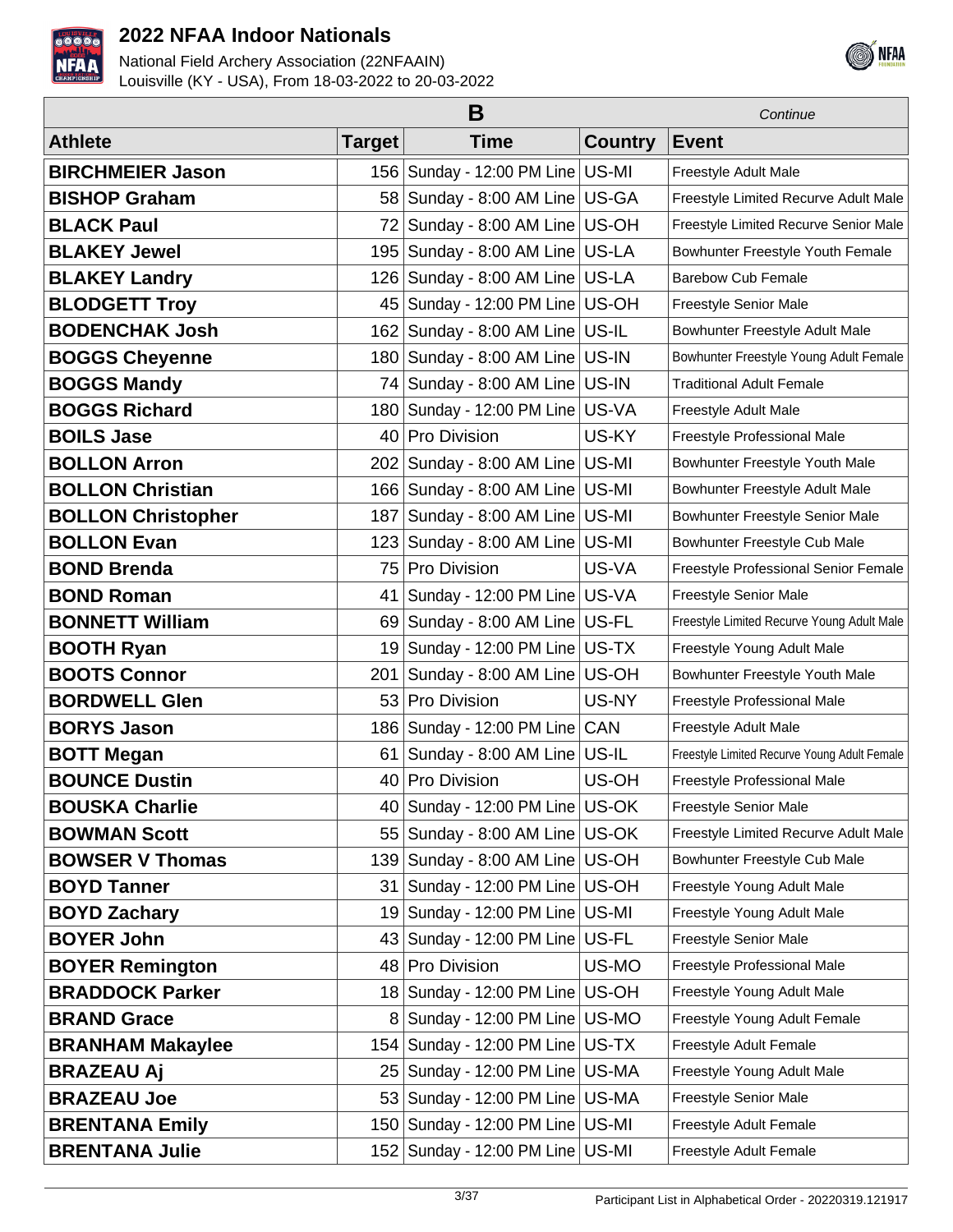



|                             | Continue      |                                      |                |                                      |
|-----------------------------|---------------|--------------------------------------|----------------|--------------------------------------|
| <b>Athlete</b>              | <b>Target</b> | <b>Time</b>                          | <b>Country</b> | <b>Event</b>                         |
| <b>BRENZEL Samantha</b>     |               | 64 Pro Division                      | US-NY          | <b>Freestyle Professional Female</b> |
| <b>BRETSCH Ross Spenser</b> |               | 73 Pro Division                      | US-IA          | Freestyle Professional Senior Male   |
| <b>BRETSCH Tressia Ann</b>  | 151           | Sunday - 8:00 AM Line US-IA          |                | Bowhunter Freestyle Adult Female     |
| <b>BRINKMAN Ajay</b>        | 202           | Sunday - 8:00 AM Line US-OH          |                | Bowhunter Freestyle Youth Male       |
| <b>BROOKS Joseph</b>        | 36            | Sunday - 8:00 AM Line US-KY          |                | Freestyle Silver Senior Male         |
| <b>BROWN Ben</b>            | 80            | Sunday - 8:00 AM Line US-GA          |                | Traditional Senior Male              |
| <b>BROWNING Zachary</b>     |               | 183 Sunday - 12:00 PM Line US-OH     |                | Freestyle Adult Male                 |
| <b>BRUNKE Brianna</b>       |               | 206   Sunday - 8:00 AM Line   US-OH  |                | Barebow Young Adult Female           |
| <b>BRYAN Reagan</b>         | 138           | Sunday - 12:00 PM Line US-VA         |                | Freestyle Adult Female               |
| <b>BRYANT Dylan</b>         |               | 184   Sunday - 12:00 PM Line   US-OH |                | Freestyle Adult Male                 |
| <b>BULLION Kenneth</b>      |               | 46 Sunday - 12:00 PM Line US-OH      |                | Freestyle Senior Male                |
| <b>BURCHETT Kylee</b>       | 129           | Sunday - 12:00 PM Line   US-OH       |                | Freestyle Cub Female                 |
| <b>BURDA Fox</b>            | 168           | Sunday - 8:00 AM Line US-SC          |                | Bowhunter Freestyle Adult Male       |
| <b>BURDA Joey</b>           | 1851          | Sunday - 8:00 AM Line US-SC          |                | Bowhunter Freestyle Senior Male      |
| <b>BURLEY Isabelle</b>      |               | 146 Sunday - 12:00 PM Line US-MN     |                | Freestyle Adult Female               |
| <b>BURLEY LeeAna</b>        | 9             | Sunday - 12:00 PM Line   US-MN       |                | Freestyle Young Adult Female         |
| <b>BURNETT Dean</b>         | 44            | Sunday - 8:00 AM Line   US-MI        |                | Freestyle Silver Senior Male         |
| <b>BURNETT Lori</b>         |               | 35   Sunday - 12:00 PM Line   US-OH  |                | Freestyle Senior Female              |
| <b>BURNS James</b>          |               | 23   Sunday - 8:00 AM Line   US-WI   |                | Freestyle Master Senior Male         |
| <b>BUTLER Jill</b>          | 1             | Sunday - 8:00 AM Line US-NY          |                | <b>Barebow Recurve Adult Female</b>  |
| <b>BUTLER Larry</b>         |               | 10   Sunday - 8:00 AM Line   US-NY   |                | <b>Barebow Recurve Adult Male</b>    |
| <b>BUTTON Daniel</b>        | 159           | Sunday - 12:00 PM Line US-WI         |                | Freestyle Adult Male                 |
| <b>BUTTON Jeff</b>          | 731           | <b>Pro Division</b>                  | US-WI          | Freestyle Professional Senior Male   |
| <b>BUTTON Jessica</b>       | 141           | Sunday - 12:00 PM Line   US-WI       |                | Freestyle Adult Female               |
| <b>BUUM Anthony</b>         | 169           | Sunday - 8:00 AM Line US-IA          |                | Bowhunter Freestyle Adult Male       |
| <b>BYERS Landon</b>         |               | 138 Sunday - 8:00 AM Line US-OH      |                | Bowhunter Freestyle Cub Male         |
| <b>BYRNES Chris</b>         |               | 48 Sunday - 12:00 PM Line US-NJ      |                | Freestyle Senior Male                |
| <b>BYRNES Matthew</b>       |               | 160 Sunday - 12:00 PM Line US-NJ     |                | Freestyle Adult Male                 |

| C                         |               |                                  |                |                                |  |
|---------------------------|---------------|----------------------------------|----------------|--------------------------------|--|
| <b>Athlete</b>            | Target $\mid$ | <b>Time</b>                      | <b>Country</b> | <b>Event</b>                   |  |
| <b>CABRAL Daniel</b>      |               | 50 Sunday - 12:00 PM Line US-NC  |                | Freestyle Senior Male          |  |
| <b>CALANDRA Brian</b>     |               | 196 Sunday - 12:00 PM Line US-OH |                | Freestyle Adult Male           |  |
| <b>CALVARUSO Cody</b>     |               | 73 Sunday - 12:00 PM Line US-NY  |                | Freestyle Youth Male           |  |
| <b>CAMERON-RICE Ellen</b> |               | 36 Sunday - 12:00 PM Line US-MO  |                | Freestyle Senior Female        |  |
| <b>CAMPBELL Chuck</b>     |               | 79 Sunday - 8:00 AM Line US-IA   |                | <b>Traditional Senior Male</b> |  |
| <b>CAMPBELL Erick</b>     |               | 54 Pro Division                  | US-PA          | Freestyle Professional Male    |  |
| <b>CAMPBELL Glenn</b>     |               | 26 Sunday - 8:00 AM Line US-MI   |                | Freestyle Master Senior Male   |  |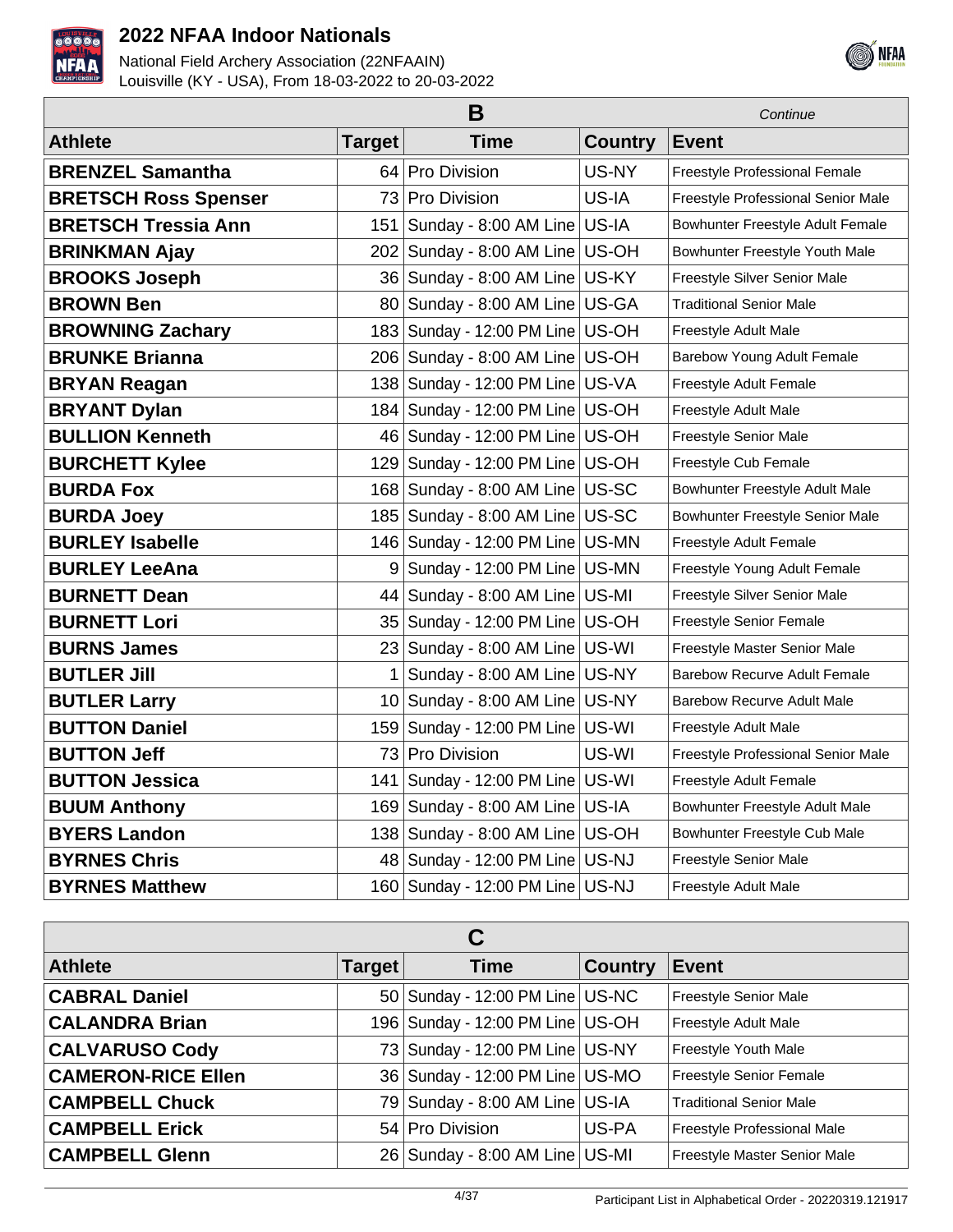



|                                |                 | Continue                             |                |                                              |
|--------------------------------|-----------------|--------------------------------------|----------------|----------------------------------------------|
| <b>Athlete</b>                 | <b>Target</b>   | <b>Time</b>                          | <b>Country</b> | <b>Event</b>                                 |
| <b>CANNON Robert</b>           |                 | 44 Sunday - 12:00 PM Line US-KY      |                | Freestyle Senior Male                        |
| <b>CARLSON James</b>           |                 | 179 Sunday - 12:00 PM Line US-KS     |                | Freestyle Adult Male                         |
| <b>CARLTON Daniel</b>          |                 | 156 Sunday - 12:00 PM Line US-MO     |                | Freestyle Adult Male                         |
| <b>CARLTON Hunter</b>          |                 | 156 Sunday - 12:00 PM Line US-KY     |                | Freestyle Adult Male                         |
| <b>CARLTON Michael</b>         |                 | 23 Sunday - 12:00 PM Line US-MO      |                | Freestyle Young Adult Male                   |
| <b>CARMIN Addie</b>            |                 | 131   Sunday - 12:00 PM Line   US-NE |                | Freestyle Cub Female                         |
| <b>CARMIN Becky</b>            |                 | 147   Sunday - 12:00 PM Line   US-NE |                | Freestyle Adult Female                       |
| <b>CARMIN Makenzie</b>         | 66              | Sunday - 12:00 PM Line   US-NE       |                | Freestyle Youth Female                       |
| <b>CARMIN Matthew</b>          | 20 <sup>1</sup> | Sunday - 8:00 AM Line US-NE          |                | Freestyle Limited Adult Male                 |
| <b>CARPENTER John</b>          |                 | 193 Sunday - 12:00 PM Line US-VA     |                | Freestyle Adult Male                         |
| <b>CARPENTER Trevor</b>        | 59              | <b>Pro Division</b>                  | US-AL          | Freestyle Professional Male                  |
| <b>CARPENTER William Roman</b> |                 | 26 Sunday - 12:00 PM Line US-KY      |                | Freestyle Young Adult Male                   |
| <b>CARSTENS Katelyn</b>        |                 | 143 Sunday - 12:00 PM Line US-VA     |                | Freestyle Adult Female                       |
| <b>CARTER Gaius</b>            | 41              | <b>Pro Division</b>                  | US-AZ          | Freestyle Professional Male                  |
| <b>CASSADY Mikayla</b>         | 5               | Sunday - 12:00 PM Line US-CO         |                | Freestyle Young Adult Female                 |
| <b>CASTRO Madison</b>          |                 | 140 Sunday - 8:00 AM Line US-NJ      |                | <b>Barebow Youth Female</b>                  |
| <b>CHAMBERS Gracelyn</b>       | 67              | <b>Pro Division</b>                  | US-NC          | Freestyle Professional Female                |
| <b>CHAMBERS Rubie</b>          | 49              | Sunday - 8:00 AM Line   US-NC        |                | Longbow Adult Female                         |
| <b>CHAN Ethan</b>              | 81              | Sunday - 12:00 PM Line US-TX         |                | Freestyle Limited Recurve Youth Male         |
| <b>CHAN Sean</b>               | 183             | Sunday - 12:00 PM Line   US-NY       |                | Freestyle Adult Male                         |
| <b>CHAPMAN Delaney</b>         | 205             | Sunday - 8:00 AM Line US-NJ          |                | Barebow Young Adult Female                   |
| <b>CHARLES Katie</b>           |                 | 129 Sunday - 12:00 PM Line US-PA     |                | Freestyle Cub Female                         |
| <b>CHECKEROSKI SR. Tim</b>     |                 | 49 Sunday - 12:00 PM Line   US-MI    |                | Freestyle Senior Male                        |
| <b>CHECKEROSKI Timothy</b>     |                 | 48 Pro Division                      | US-MI          | Freestyle Professional Male                  |
| <b>CHEESMAN Summer</b>         |                 | 143 Sunday - 12:00 PM Line US-IN     |                | Freestyle Adult Female                       |
| <b>CHERRO Frank</b>            |                 | 13 Sunday - 8:00 AM Line US-MI       |                | <b>Barebow Recurve Adult Male</b>            |
| <b>CHESNUT Maxwell</b>         |                 | 75   Sunday - 12:00 PM Line   US-OH  |                | Freestyle Youth Male                         |
| <b>CHILCUTT Jimmy</b>          |                 | 156   Sunday - 8:00 AM Line   US-TX  |                | Bowhunter Freestyle Master Senior Male       |
| <b>CHIODI Zoe</b>              |                 | 65 Sunday - 8:00 AM Line US-FL       |                | Freestyle Limited Recurve Young Adult Female |
| <b>CHRISTENBERRY Darrin</b>    |                 | 70 Pro Division                      | US-IN          | Freestyle Professional Senior Male           |
| <b>CHUNG Elinor</b>            |                 | 126 Sunday - 12:00 PM Line US-GA     |                | Freestyle Limited Recurve Cub Female         |
| <b>CLARK Taylor</b>            | 151             | Sunday - 12:00 PM Line US-WI         |                | Freestyle Adult Female                       |
| <b>CLEM Anthony</b>            | 71              | Pro Division                         | US-CO          | Freestyle Professional Senior Male           |
| <b>CLEM Tanner</b>             | 59              | Pro Division                         | US-CO          | Freestyle Professional Male                  |
| <b>CLOUSE Cameron</b>          | 175             | Sunday - 12:00 PM Line   US-OH       |                | Freestyle Adult Male                         |
| <b>CLOUSE Emily</b>            | 74 I            | Sunday - 8:00 AM Line US-IN          |                | <b>Traditional Adult Female</b>              |
| <b>COBLENTZ Tom</b>            | 77              | <b>Pro Division</b>                  | US-MD          | Freestyle Professional Master Senior Male    |
| <b>CODDINGTON Zach</b>         |                 | 129 Sunday - 8:00 AM Line US-WI      |                | <b>Barebow Cub Male</b>                      |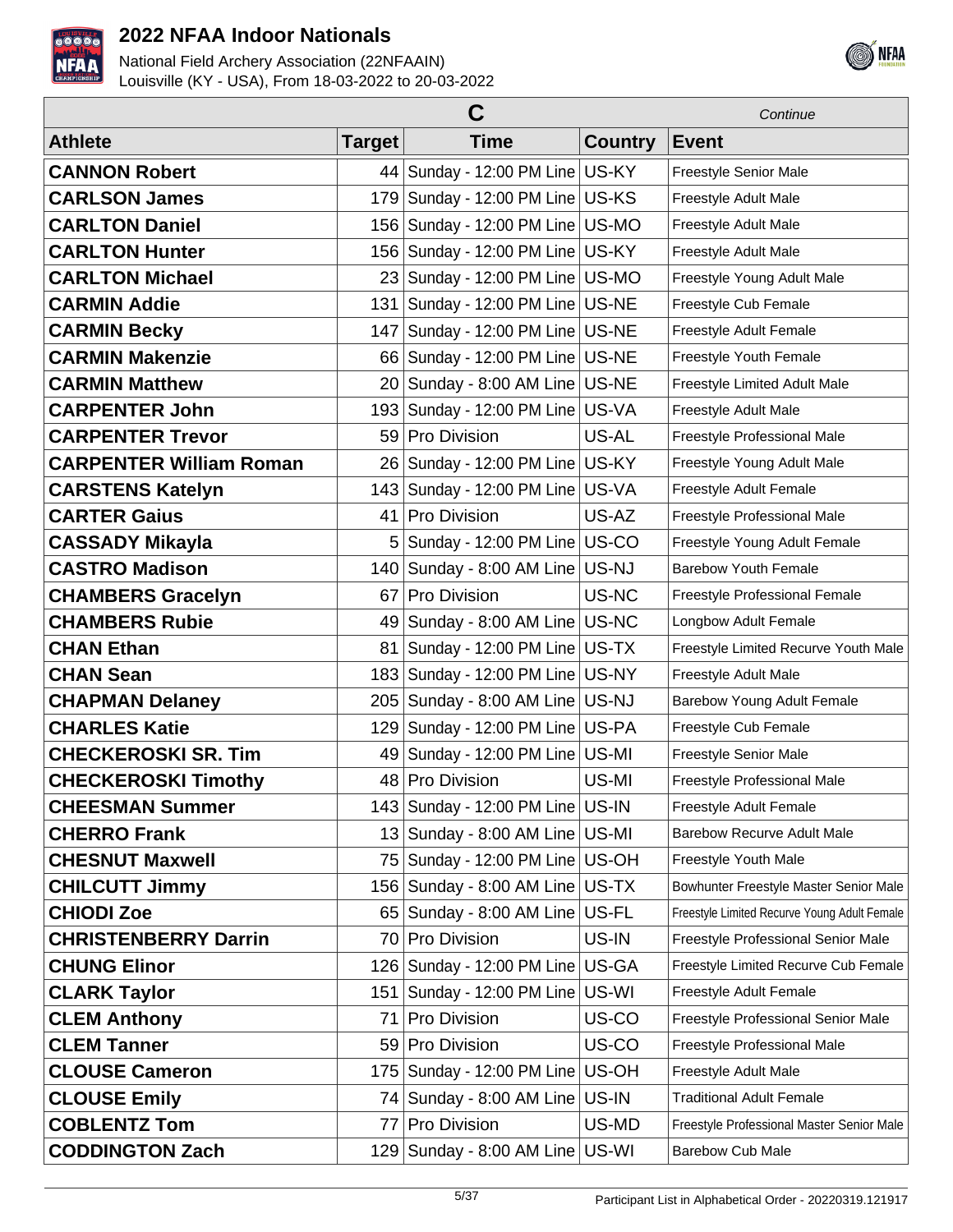



| С                        |                 |                                      |                | Continue                                     |
|--------------------------|-----------------|--------------------------------------|----------------|----------------------------------------------|
| <b>Athlete</b>           | <b>Target</b>   | <b>Time</b>                          | <b>Country</b> | <b>Event</b>                                 |
| <b>COFFMAN Rick</b>      |                 | 36   Sunday - 8:00 AM Line   US-WV   |                | Freestyle Silver Senior Male                 |
| <b>COGSWELL Brooklyn</b> |                 | 132 Sunday - 8:00 AM Line US-MI      |                | Bowhunter Freestyle Cub Female               |
| <b>COLANTONE Piper</b>   | 181             | Sunday - 8:00 AM Line US-IL          |                | Bowhunter Freestyle Young Adult Female       |
| <b>COLBURN Douglas</b>   |                 | 74 Sunday - 12:00 PM Line US-GA      |                | Freestyle Youth Male                         |
| <b>COLBURN Hannah</b>    |                 | 146   Sunday - 12:00 PM Line   US-GA |                | Freestyle Adult Female                       |
| <b>COLLINS Darren</b>    | 71              | <b>Pro Division</b>                  | US-KS          | Freestyle Professional Senior Male           |
| <b>COLLINS Steven</b>    |                 | 155   Sunday - 12:00 PM Line   US-MO |                | Freestyle Adult Male                         |
| <b>COOK Keri</b>         |                 | 150 Sunday - 8:00 AM Line US-TX      |                | Bowhunter Freestyle Adult Female             |
| <b>COOK Rodney</b>       |                 | 24 Sunday - 8:00 AM Line US-MI       |                | Freestyle Master Senior Male                 |
| <b>COOKE Jadalynn</b>    |                 | 145   Sunday - 12:00 PM Line   US-VA |                | Freestyle Adult Female                       |
| <b>COOLEY Chuck</b>      | 74 I            | <b>Pro Division</b>                  | US-NY          | Freestyle Professional Senior Male           |
| <b>COOLEY Dale</b>       |                 | 193 Sunday - 8:00 AM Line US-OK      |                | Bowhunter Freestyle Silver Senior Male       |
| <b>COOLEY Jeff</b>       | 47              | Sunday - 12:00 PM Line   US-IN       |                | Freestyle Senior Male                        |
| <b>COOLEY Neil</b>       |                 | 190 Sunday - 12:00 PM Line US-OK     |                | Freestyle Adult Male                         |
| <b>COOMBE Elizabeth</b>  | 78              | Sunday - 8:00 AM Line US-OH          |                | <b>Traditional Silver Senior Female</b>      |
| <b>COON Andy</b>         |                 | 196   Sunday - 12:00 PM Line   US-WI |                | Freestyle Adult Male                         |
| <b>COON Owen</b>         |                 | 194   Sunday - 12:00 PM Line   US-WI |                | Freestyle Adult Male                         |
| <b>COPPLE Timothy</b>    |                 | 186   Sunday - 8:00 AM Line   US-IN  |                | Bowhunter Freestyle Senior Male              |
| <b>COREY Benjamin</b>    |                 | 200 Sunday - 8:00 AM Line US-IL      |                | Bowhunter Freestyle Youth Male               |
| <b>CORRADO Payton</b>    | $\vert 4 \vert$ | Sunday - 12:00 PM Line   US-FL       |                | Freestyle Young Adult Female                 |
| <b>CORRIVEAU James</b>   |                 | 166 Sunday - 12:00 PM Line US-MI     |                | Freestyle Adult Male                         |
| <b>COSTELLO Skylar</b>   |                 | 64 Sunday - 8:00 AM Line US-TN       |                | Freestyle Limited Recurve Young Adult Female |
| <b>COTTRILL Jay</b>      |                 | 76 Sunday - 8:00 AM Line US-IN       |                | <b>Traditional Master Senior Male</b>        |
| <b>COX Colby</b>         | 8               | Sunday - 8:00 AM Line   US-CO        |                | <b>Barebow Recurve Adult Male</b>            |
| <b>COX Diane</b>         |                 | 25 Sunday - 8:00 AM Line US-AL       |                | Freestyle Master Senior Female               |
| <b>CRAIN Annie</b>       |                 | 131 Sunday - 8:00 AM Line   US-NC    |                | Bowhunter Freestyle Cub Female               |
| <b>CRAWFORD Bridgett</b> |                 | 155   Sunday - 8:00 AM Line   US-OH  |                | Bowhunter Freestyle Adult Female             |
| <b>CREAMER Laura</b>     |                 | 49 Sunday - 8:00 AM Line US-NE       |                | Longbow Adult Female                         |
| <b>CROCKER Casey</b>     |                 | 185   Sunday - 12:00 PM Line   US-TX |                | Freestyle Adult Male                         |
| <b>CROMER Zach</b>       |                 | 158 Sunday - 12:00 PM Line US-OH     |                | Freestyle Adult Male                         |
| <b>CRONIN Deanna</b>     |                 | 36   Sunday - 12:00 PM Line   US-AZ  |                | Freestyle Senior Female                      |
| <b>CROTTY Chase</b>      | 199             | Sunday - 8:00 AM Line US-WI          |                | Bowhunter Freestyle Youth Male               |
| <b>CROW Gene</b>         |                 | 29 Sunday - 8:00 AM Line US-MO       |                | Freestyle Limited Master Senior Male         |
| <b>CROWL Terry</b>       |                 | 39 Sunday - 12:00 PM Line   US-MD    |                | Freestyle Senior Male                        |
| <b>CRUZ John</b>         |                 | 129 Sunday - 8:00 AM Line US-TN      |                | <b>Barebow Cub Male</b>                      |
| <b>CULLENS Jj</b>        |                 | 186   Sunday - 12:00 PM Line   US-GA |                | Freestyle Adult Male                         |
| <b>CULP Brayden</b>      |                 | 74 Sunday - 12:00 PM Line US-IN      |                | Freestyle Youth Male                         |
| <b>CULP Rusty</b>        |                 | 196   Sunday - 12:00 PM Line   US-IN |                | Freestyle Adult Male                         |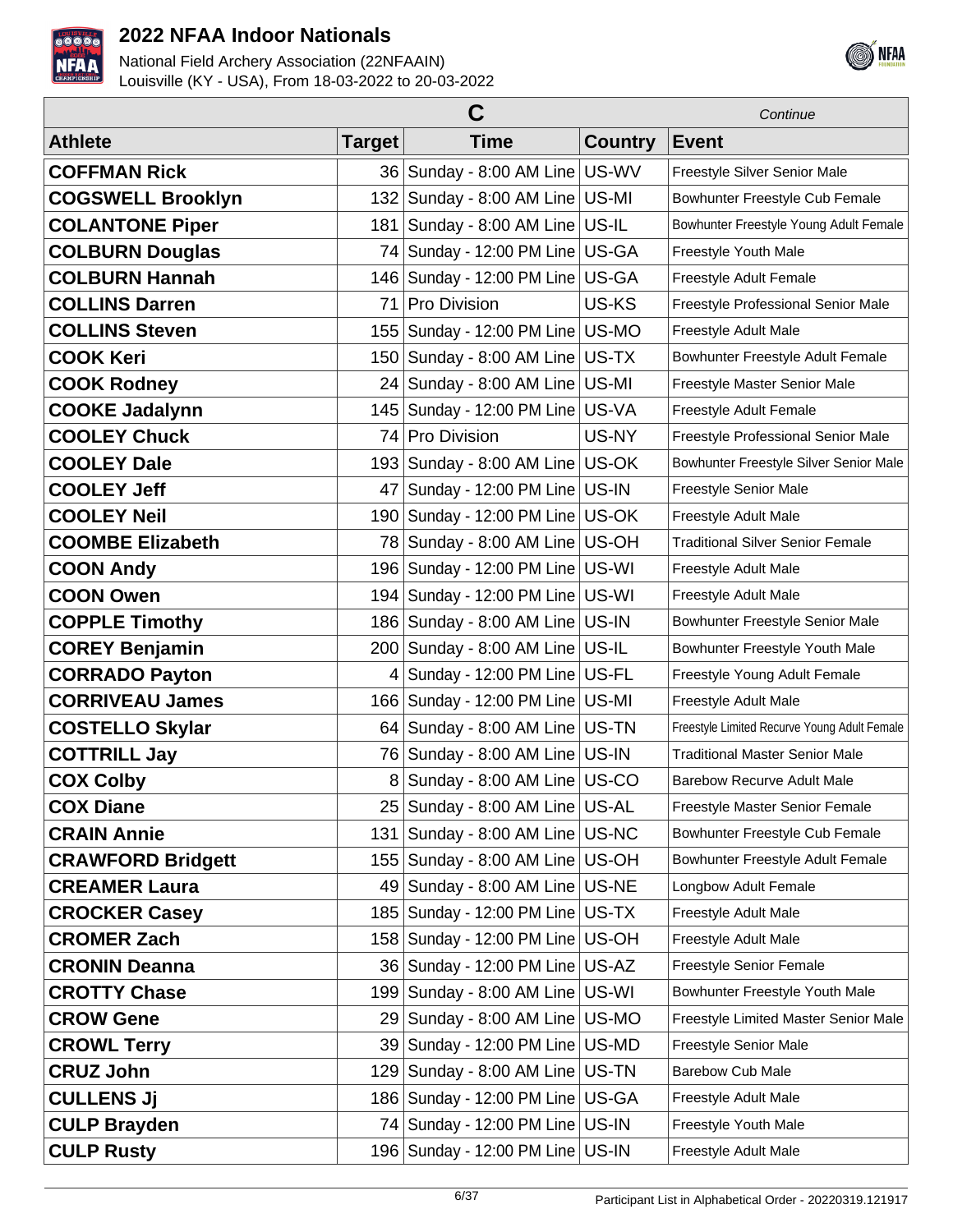



|                           | Continue |                                      |                |                              |
|---------------------------|----------|--------------------------------------|----------------|------------------------------|
| <b>Athlete</b>            | Target   | <b>Time</b>                          | <b>Country</b> | <b>Event</b>                 |
| <b>CUMBERWORTH Ethan</b>  |          | 178 Sunday - 12:00 PM Line US-IN     |                | Freestyle Adult Male         |
| <b>CUMBERWORTH Jeff</b>   | 47       | Sunday - 12:00 PM Line US-IN         |                | Freestyle Senior Male        |
| <b>CUMMINS Rocky</b>      |          | 160 Sunday - 12:00 PM Line US-MI     |                | Freestyle Adult Male         |
| <b>CUMMINS Rocky "jr"</b> |          | 24 Sunday - 12:00 PM Line US-MI      |                | Freestyle Young Adult Male   |
| <b>CURRAN Adam</b>        |          | 69 Sunday - 12:00 PM Line US-KY      |                | Freestyle Youth Male         |
| <b>CURRAN Alyssa</b>      |          | 130   Sunday - 12:00 PM Line   US-KY |                | Freestyle Cub Female         |
| <b>CURTIS Chris</b>       |          | 50 Sunday - 12:00 PM Line US-KY      |                | <b>Freestyle Senior Male</b> |
| <b>CURTIS Colton</b>      |          | 185   Sunday - 12:00 PM Line   US-MI |                | Freestyle Adult Male         |
| <b>CURTIS Meg</b>         |          | 137   Sunday - 12:00 PM Line   US-KY |                | Freestyle Adult Female       |
| <b>CURTIS Nikki</b>       |          | 143   Sunday - 12:00 PM Line   US-KY |                | Freestyle Adult Female       |
| <b>CURTIS Zayne</b>       |          | 166   Sunday - 12:00 PM Line   US-MI |                | Freestyle Adult Male         |

| D                        |        |                                      |                |                                            |  |
|--------------------------|--------|--------------------------------------|----------------|--------------------------------------------|--|
| <b>Athlete</b>           | Target | <b>Time</b>                          | <b>Country</b> | <b>Event</b>                               |  |
| <b>DABNEY Mark</b>       |        | 186 Sunday - 8:00 AM Line US-OH      |                | Bowhunter Freestyle Senior Male            |  |
| <b>DABNEY Veronica</b>   |        | 153 Sunday - 8:00 AM Line US-OH      |                | Bowhunter Freestyle Adult Female           |  |
| <b>DAHLBERG Larry</b>    |        | 37 Sunday - 8:00 AM Line US-WY       |                | Freestyle Silver Senior Male               |  |
| <b>DANIEL Jim</b>        | 72 l   | Sunday - 8:00 AM Line US-MI          |                | Freestyle Limited Recurve Senior Male      |  |
| <b>DANIELS Ron</b>       |        | 200 Sunday - 12:00 PM Line US-OH     |                | Freestyle Adult Male                       |  |
| <b>DAVENPORT Michael</b> |        | 5 Sunday - 8:00 AM Line US-IL        |                | <b>Barebow Recurve Senior Male</b>         |  |
| <b>DAVENPORT Mitch</b>   |        | 159 Sunday - 8:00 AM Line US-KS      |                | Bowhunter Freestyle Adult Male             |  |
| <b>DAVENPORT Piper</b>   |        | 197 Sunday - 8:00 AM Line US-KS      |                | Bowhunter Freestyle Youth Female           |  |
| <b>DAVIS Clinton</b>     |        | 123 Sunday - 8:00 AM Line US-GA      |                | Bowhunter Freestyle Cub Male               |  |
| <b>DAVIS Declan</b>      |        | 68 Sunday - 8:00 AM Line US-FL       |                | Freestyle Limited Recurve Young Adult Male |  |
| <b>DAVIS Douglas</b>     |        | $6$ Sunday - 8:00 AM Line US-IN      |                | <b>Barebow Recurve Senior Male</b>         |  |
| <b>DAVIS Emerie</b>      |        | 65   Sunday - 12:00 PM Line   US-TN  |                | Freestyle Youth Female                     |  |
| <b>DAVIS Harrison</b>    |        | 76 Sunday - 12:00 PM Line US-GA      |                | Freestyle Youth Male                       |  |
| <b>DAVIS Ian</b>         |        | 72 Sunday - 12:00 PM Line US-IN      |                | Freestyle Youth Male                       |  |
| <b>DAVIS Kiana</b>       |        | 13 Sunday - 12:00 PM Line US-NE      |                | Freestyle Young Adult Female               |  |
| <b>DAVIS Morgan</b>      |        | 27 Sunday - 12:00 PM Line US-IN      |                | Freestyle Young Adult Male                 |  |
| <b>DAVIS Ryan</b>        |        | 9 Sunday - 8:00 AM Line US-IN        |                | <b>Barebow Recurve Adult Male</b>          |  |
| <b>DAVIS Ryan</b>        |        | 18 Sunday - 12:00 PM Line US-TN      |                | Freestyle Young Adult Male                 |  |
| <b>DAVIS Tom</b>         |        | 54 Sunday - 12:00 PM Line US-TN      |                | Freestyle Senior Male                      |  |
| <b>DAVIS Trinity</b>     |        | 130 Sunday - 8:00 AM Line   US-MO    |                | Bowhunter Freestyle Cub Female             |  |
| <b>DAVIS Zoie Nicole</b> |        | 60 Sunday - 12:00 PM Line US-MO      |                | Freestyle Youth Female                     |  |
| <b>DAWSON Brandon</b>    |        | 156   Sunday - 12:00 PM Line   US-PA |                | Freestyle Adult Male                       |  |
| <b>DAWSON Gary</b>       |        | 48 Sunday - 12:00 PM Line US-PA      |                | Freestyle Senior Male                      |  |
| DE LEON Nyjah            |        | 14 Sunday - 12:00 PM Line US-FL      |                | Freestyle Young Adult Female               |  |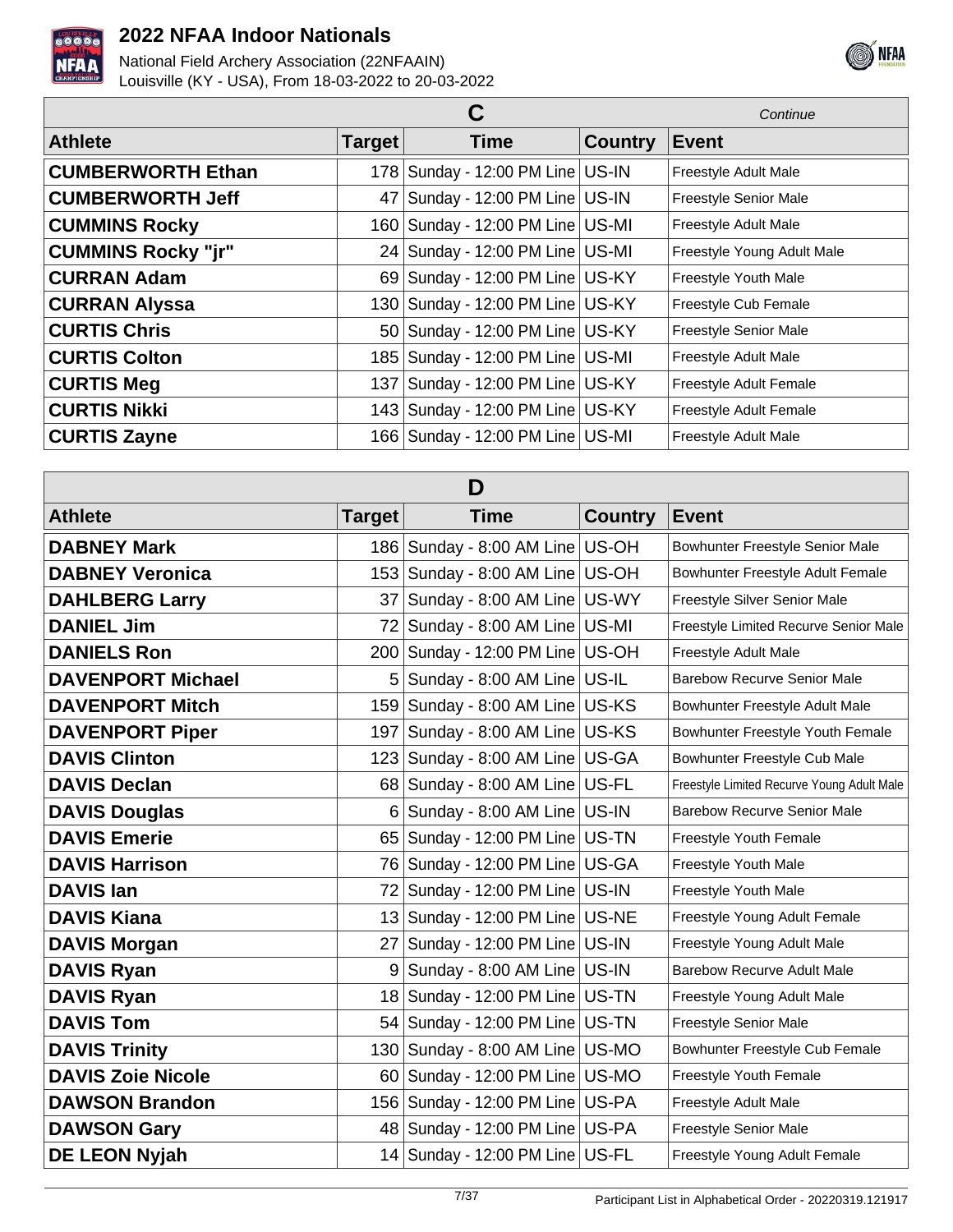



|                           | Continue        |                                      |                |                                        |
|---------------------------|-----------------|--------------------------------------|----------------|----------------------------------------|
| <b>Athlete</b>            | <b>Target</b>   | <b>Time</b>                          | <b>Country</b> | <b>Event</b>                           |
| <b>DE VERA Alex</b>       |                 | 9 Sunday - 8:00 AM Line US-IL        |                | <b>Barebow Recurve Adult Male</b>      |
| <b>DEAN Olivia</b>        |                 | Sunday - 12:00 PM Line US-NJ         |                | Freestyle Young Adult Female           |
| <b>DEIBEL Collin</b>      |                 | 186   Sunday - 12:00 PM Line   US-OH |                | Freestyle Adult Male                   |
| <b>DELZELL Ruth</b>       |                 | 15 Sunday - 8:00 AM Line US-CO       |                | <b>Barebow Recurve Senior Female</b>   |
| <b>DEMEL Andrew</b>       |                 | 58 Sunday - 8:00 AM Line US-TN       |                | Freestyle Limited Recurve Adult Male   |
| <b>DEMETRIO Bianca</b>    |                 | 63 Sunday - 12:00 PM Line US-IL      |                | Freestyle Youth Female                 |
| <b>DEMMER III John</b>    | 47 <sup>2</sup> | Sunday - 8:00 AM Line US-PA          |                | Longbow Adult Male                     |
| <b>DEMPSEY Clay</b>       |                 | 158 Sunday - 8:00 AM Line US-IN      |                | Bowhunter Freestyle Adult Male         |
| <b>DEMPSEY Hilary</b>     |                 | 74 Sunday - 8:00 AM Line US-CO       |                | <b>Traditional Adult Female</b>        |
| <b>DEMPSEY Katie</b>      |                 | 63 Sunday - 12:00 PM Line US-IN      |                | Freestyle Youth Female                 |
| <b>DEMPSEY Violet</b>     |                 | 206 Sunday - 8:00 AM Line US-CO      |                | Barebow Young Adult Female             |
| <b>DENGER Anthony</b>     |                 | 163 Sunday - 8:00 AM Line US-IN      |                | Bowhunter Freestyle Adult Male         |
| <b>DENNY Jeff</b>         | 4 <sup>1</sup>  | Sunday - 8:00 AM Line US-MO          |                | <b>Barebow Recurve Senior Male</b>     |
| <b>DEREGNAUCOURT Jeff</b> |                 | 46 Sunday - 8:00 AM Line US-MI       |                | Freestyle Silver Senior Male           |
| <b>DEREMER Kaelee</b>     |                 | 58 Sunday - 12:00 PM Line US-WI      |                | Freestyle Youth Female                 |
| <b>DESKINS Ralph</b>      |                 | 133 Sunday - 12:00 PM Line US-OH     |                | Freestyle Cub Male                     |
| <b>DESTON Christopher</b> |                 | 46 Sunday - 12:00 PM Line US-CT      |                | Freestyle Senior Male                  |
| <b>DEVONO Robin</b>       |                 | 27 Sunday - 8:00 AM Line US-PA       |                | Freestyle Master Senior Male           |
| <b>DEWITT Olivia</b>      |                 | 178 Sunday - 8:00 AM Line US-WI      |                | Bowhunter Freestyle Young Adult Female |
| <b>DEWYSE Jeffrey</b>     |                 | 166 Sunday - 12:00 PM Line US-MI     |                | Freestyle Adult Male                   |
| <b>DICKERSON Joshua</b>   | 49              | Pro Division                         | US-MI          | Freestyle Professional Male            |
| <b>DILLMAN Susan</b>      | 37              | Sunday - 12:00 PM Line US-PA         |                | Freestyle Senior Female                |
| <b>DIPASQUO Benjamin</b>  |                 | 30 Sunday - 12:00 PM Line US-IL      |                | Freestyle Young Adult Male             |
| <b>DIX Courtney</b>       |                 | 141   Sunday - 12:00 PM Line   US-KY |                | Freestyle Adult Female                 |
| <b>DIXON Kenneth</b>      |                 | 82 Sunday - 8:00 AM Line US-OK       |                | <b>Traditional Silver Senior Male</b>  |
| <b>DOGGETT Glenda</b>     |                 | 37 Sunday - 12:00 PM Line US-MS      |                | <b>Freestyle Senior Female</b>         |
| <b>DORAMUS Jennifer</b>   | 66              | Pro Division                         | US-ID          | <b>Freestyle Professional Female</b>   |
| <b>DORCAS Wyatt</b>       | 211             | Sunday - 12:00 PM Line US-TX         |                | Freestyle Young Adult Male             |
| <b>DORNER Cassidy</b>     | 2071            | Sunday - 8:00 AM Line US-NJ          |                | Barebow Young Adult Female             |
| <b>DOUGLAS Jason</b>      | 11              | Sunday - 8:00 AM Line US-MS          |                | <b>Barebow Recurve Adult Male</b>      |
| <b>DOVER Robert</b>       |                 | 164 Sunday - 8:00 AM Line US-CO      |                | Bowhunter Freestyle Adult Male         |
| <b>DOWELL Mason</b>       |                 | 166 Sunday - 12:00 PM Line US-WV     |                | Freestyle Adult Male                   |
| <b>DOWHAN George</b>      |                 | 169 Sunday - 8:00 AM Line US-MI      |                | Bowhunter Freestyle Adult Male         |
| <b>DOYLE III John</b>     |                 | 55 Sunday - 12:00 PM Line US-NC      |                | Freestyle Senior Male                  |
| <b>DRAKE Leann</b>        |                 | $2$ Sunday - 12:00 PM Line US-MO     |                | Freestyle Young Adult Female           |
| <b>DROZDEK Mark</b>       |                 | 45 Sunday - 8:00 AM Line US-NJ       |                | Freestyle Silver Senior Male           |
| <b>DUHAMEL Elijah</b>     |                 | 73 Sunday - 12:00 PM Line US-VT      |                | Freestyle Youth Male                   |
| <b>DUMKE Jeffrey</b>      |                 | 35 Sunday - 8:00 AM Line US-WI       |                | Freestyle Silver Senior Male           |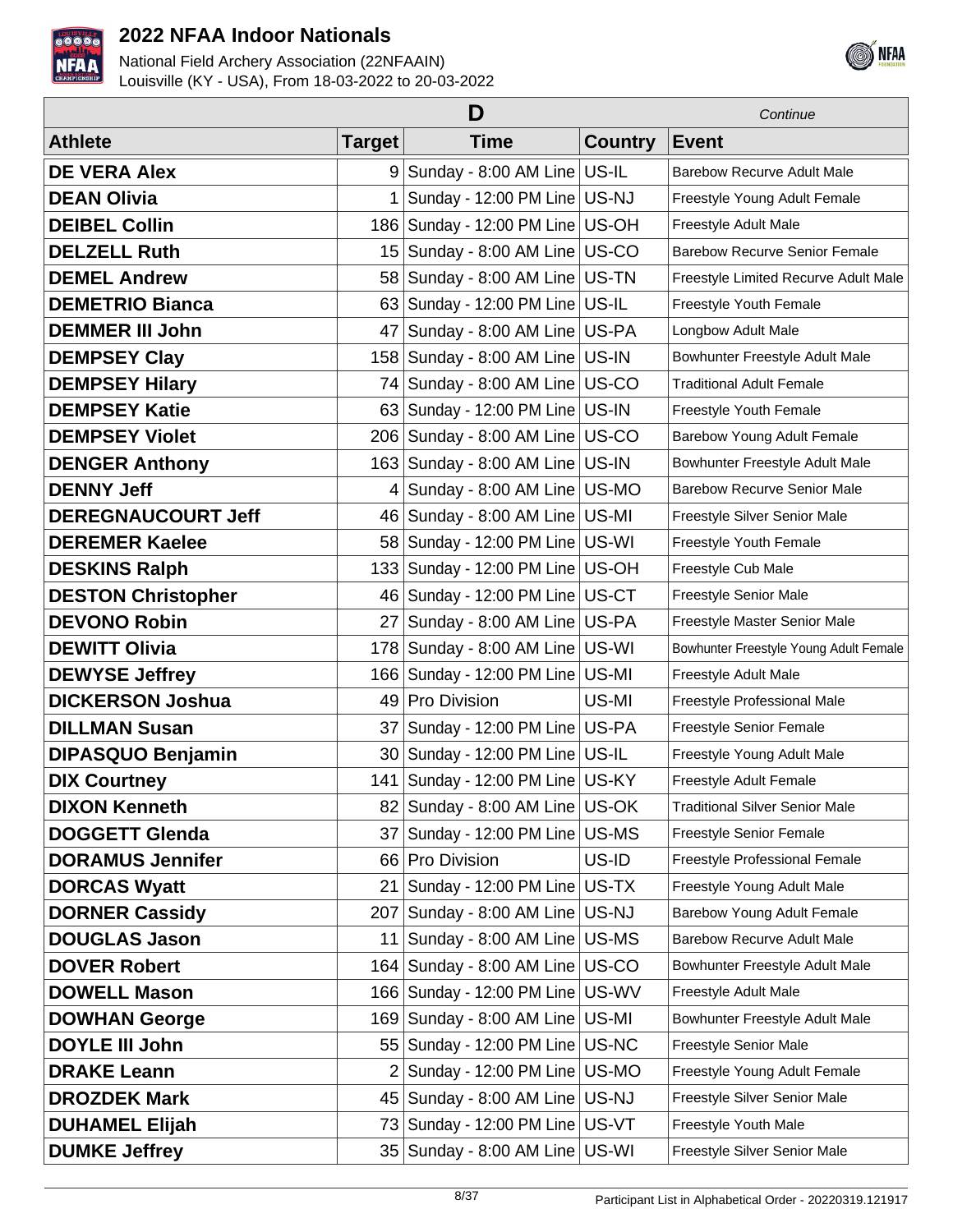



|                        |               |                                  |                | Continue                                     |
|------------------------|---------------|----------------------------------|----------------|----------------------------------------------|
| <b>Athlete</b>         | <b>Target</b> | <b>Time</b>                      | <b>Country</b> | Event                                        |
| <b>DUNFORD Trinity</b> |               | $61$ Sunday - 8:00 AM Line US-IL |                | Freestyle Limited Recurve Young Adult Female |
| <b>DURNIL Chuck</b>    |               | 70 Pro Division                  | US-GA          | Freestyle Professional Senior Male           |

| Е                        |        |                                      |                |                                            |  |
|--------------------------|--------|--------------------------------------|----------------|--------------------------------------------|--|
| <b>Athlete</b>           | Target | <b>Time</b>                          | <b>Country</b> | Event                                      |  |
| <b>EBENER Brett</b>      |        | 39 Sunday - 8:00 AM Line US-WI       |                | Freestyle Silver Senior Male               |  |
| <b>EBERT Telo</b>        | 167    | Sunday - 12:00 PM Line US-WI         |                | Freestyle Adult Male                       |  |
| <b>EDNEY Ava</b>         | 181    | Sunday - 8:00 AM Line US-PA          |                | Bowhunter Freestyle Young Adult Female     |  |
| <b>EDWARDS Alexander</b> |        | 198 Sunday - 12:00 PM Line US-PA     |                | Freestyle Adult Male                       |  |
| <b>EDWARDS Sully</b>     | 17     | Sunday - 12:00 PM Line US-NC         |                | Freestyle Young Adult Male                 |  |
| <b>EFFINGER Robert</b>   | 191    | Sunday - 8:00 AM Line US-WI          |                | Bowhunter Freestyle Silver Senior Male     |  |
| <b>EHRP Harlee</b>       | 175    | Sunday - 8:00 AM Line US-MN          |                | Bowhunter Freestyle Young Adult Male       |  |
| <b>EIDSON Katy</b>       | 54     | Sunday - 8:00 AM Line US-IN          |                | Freestyle Limited Recurve Adult Female     |  |
| <b>EIDSON Scott</b>      | 57     | Sunday - 8:00 AM Line US-IN          |                | Freestyle Limited Recurve Adult Male       |  |
| <b>ELLER Patrick</b>     |        | 166 Sunday - 8:00 AM Line US-IL      |                | Bowhunter Freestyle Adult Male             |  |
| <b>ELLIOTT Cody</b>      |        | 143 Sunday - 8:00 AM Line US-OH      |                | <b>Barebow Youth Male</b>                  |  |
| <b>ELLISON Brady</b>     |        | 56 Pro Division                      | US-AZ          | Freestyle Professional Male                |  |
| <b>ELLISON Toja</b>      | 621    | Pro Division                         | US-AZ          | Freestyle Professional Female              |  |
| <b>ELROD Garrett</b>     |        | 133   Sunday - 12:00 PM Line   US-OH |                | Freestyle Cub Male                         |  |
| <b>ENSOR Olivia</b>      |        | 12 Sunday - 12:00 PM Line US-TN      |                | Freestyle Young Adult Female               |  |
| <b>ERICKSON Brileigh</b> | 180    | Sunday - 8:00 AM Line US-IA          |                | Bowhunter Freestyle Young Adult Female     |  |
| <b>ERICKSON Natalie</b>  |        | 154   Sunday - 8:00 AM Line   US-IA  |                | Bowhunter Freestyle Adult Female           |  |
| <b>ERWIN Jason</b>       |        | 165   Sunday - 8:00 AM Line   US-IN  |                | Bowhunter Freestyle Adult Male             |  |
| <b>ERWIN Nolan</b>       |        | 33   Sunday - 12:00 PM Line   US-IN  |                | Freestyle Young Adult Male                 |  |
| <b>ESCOBAR Noah</b>      |        | 136 Sunday - 8:00 AM Line US-OH      |                | Bowhunter Freestyle Cub Male               |  |
| <b>ESSEX Ray</b>         |        | 192 Sunday - 8:00 AM Line US-KY      |                | Bowhunter Freestyle Silver Senior Male     |  |
| <b>EVERETT Jim</b>       |        | 52 Sunday - 12:00 PM Line US-PA      |                | Freestyle Senior Male                      |  |
| <b>EVERETT Lexi</b>      |        | 152 Sunday - 12:00 PM Line US-PA     |                | Freestyle Adult Female                     |  |
| <b>EWING Chatham</b>     |        | 73 Sunday - 8:00 AM Line US-OH       |                | Freestyle Limited Recurve Senior Male      |  |
| <b>EWING Timothy</b>     | 67     | Sunday - 8:00 AM Line US-OH          |                | Freestyle Limited Recurve Young Adult Male |  |

| <b>Athlete</b>          | <b>Target</b> | Time                                 | <b>Country</b> | <b>Event</b>                           |  |
|-------------------------|---------------|--------------------------------------|----------------|----------------------------------------|--|
| <b>FACKLAM Eric</b>     |               | 167   Sunday - 12:00 PM Line   US-NY |                | <b>Freestyle Adult Male</b>            |  |
| <b>FAIRCHILD Maggie</b> |               | 179 Sunday - 8:00 AM Line US-OH      |                | Bowhunter Freestyle Young Adult Female |  |
| <b>FALK Anne</b>        |               | 152 Sunday - 12:00 PM Line US-MI     |                | <b>Freestyle Adult Female</b>          |  |
| <b>FALK Evan</b>        |               | 176 Sunday - 12:00 PM Line US-MI     |                | Freestyle Adult Male                   |  |
| <b>FANNIN Ben</b>       |               | 54 Pro Division                      | US-KY          | Freestyle Professional Male            |  |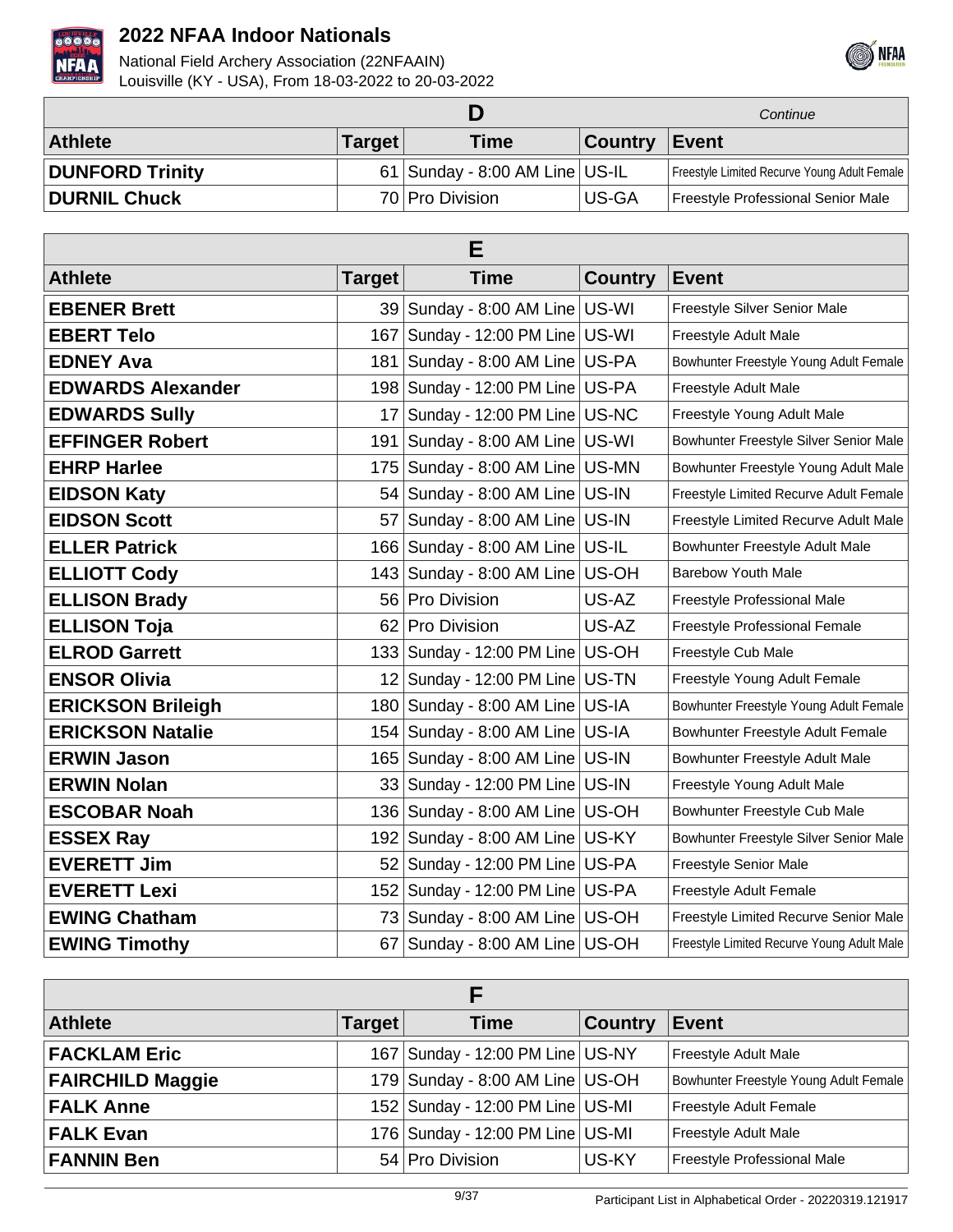



| F                         |               |                                      |                | Continue                                       |
|---------------------------|---------------|--------------------------------------|----------------|------------------------------------------------|
| <b>Athlete</b>            | <b>Target</b> | <b>Time</b>                          | <b>Country</b> | <b>Event</b>                                   |
| <b>FARROW WALKER Mary</b> |               | 18 Sunday - 8:00 AM Line US-IL       |                | Freestyle Limited Recurve Silver Senior Female |
| <b>FEESE Ed</b>           | 26            | Sunday - 8:00 AM Line US-PA          |                | Freestyle Master Senior Male                   |
| <b>FENNELL Patrick</b>    | 173           | Sunday - 12:00 PM Line US-NJ         |                | Freestyle Adult Male                           |
| <b>FERRARO Anthony</b>    | 54            | Pro Division                         | US-PA          | Freestyle Professional Male                    |
| <b>FICKEL Brian</b>       | 73            | <b>Pro Division</b>                  | US-OH          | Freestyle Professional Senior Male             |
| <b>FIELDER Trevor</b>     | 47            | Sunday - 8:00 AM Line   US-OH        |                | Longbow Adult Male                             |
| <b>FIELDS Collin</b>      | 82            | Sunday - 12:00 PM Line US-MI         |                | Freestyle Limited Recurve Youth Male           |
| <b>FIELDS Katelin</b>     | 60            | Sunday - 8:00 AM Line US-MI          |                | Freestyle Limited Recurve Young Adult Female   |
| <b>FISHER Nick</b>        | 180           | Sunday - 12:00 PM Line US-AZ         |                | Freestyle Adult Male                           |
| <b>FLACK Rachel</b>       |               | 148 Sunday - 12:00 PM Line US-OH     |                | Freestyle Adult Female                         |
| <b>FLEMING Patrick</b>    |               | 38 Sunday - 8:00 AM Line US-IN       |                | Freestyle Silver Senior Male                   |
| <b>FLETCHER Casson</b>    |               | 168 Sunday - 12:00 PM Line US-IN     |                | Freestyle Adult Male                           |
| <b>FLETCHER Georgia</b>   |               | 60 Sunday - 12:00 PM Line US-IN      |                | Freestyle Youth Female                         |
| <b>FLETCHER Gracen</b>    | 1             | Sunday - 12:00 PM Line US-IN         |                | Freestyle Young Adult Female                   |
| <b>FLETCHER Greg</b>      | 52            | Sunday - 12:00 PM Line US-IN         |                | Freestyle Senior Male                          |
| <b>FOLK Brandon</b>       | 189           | Sunday - 12:00 PM Line US-OH         |                | Freestyle Adult Male                           |
| <b>FONTENOT Tamara</b>    |               | 32   Sunday - 8:00 AM Line   US-CO   |                | Freestyle Silver Senior Female                 |
| <b>FORD-FAHERTY Lee</b>   | 71            | Sunday - 8:00 AM Line   US-GA        |                | Freestyle Limited Recurve Senior Female        |
| <b>FOSTER Bentley</b>     | 137           | Sunday - 8:00 AM Line US-OH          |                | Bowhunter Freestyle Cub Male                   |
| <b>FOSTER Jeremiah</b>    | 17            | Sunday - 12:00 PM Line US-KY         |                | Freestyle Young Adult Male                     |
| <b>FOUTS Logan</b>        | 29            | Sunday - 12:00 PM Line   US-MI       |                | Freestyle Young Adult Male                     |
| <b>FOY Robert</b>         | 37            | Sunday - 8:00 AM Line   US-VA        |                | Freestyle Silver Senior Male                   |
| <b>FRANK Allana</b>       | 11            | Sunday - 12:00 PM Line US-MI         |                | Freestyle Young Adult Female                   |
| <b>FRANKLIN Brent</b>     |               | 43 Sunday - 8:00 AM Line US-NY       |                | Freestyle Silver Senior Male                   |
| <b>FRAZIER Michael</b>    |               | 193 Sunday - 12:00 PM Line US-TN     |                | Freestyle Adult Male                           |
| <b>FREDERICK Cole T.</b>  |               | 49 Pro Division                      | US-GA          | Freestyle Professional Male                    |
| <b>FRENCH Emma</b>        |               | 66 Sunday - 12:00 PM Line US-VT      |                | Freestyle Youth Female                         |
| <b>FRENCH Laura</b>       | 155           | Sunday - 8:00 AM Line US-IA          |                | Bowhunter Freestyle Adult Female               |
| <b>FUCHS Scott</b>        |               | 188 Sunday - 12:00 PM Line US-WI     |                | Freestyle Adult Male                           |
| <b>FULGHAM Amber</b>      |               | 64 Sunday - 12:00 PM Line   US-NJ    |                | Freestyle Youth Female                         |
| <b>FULLER Carson</b>      |               | 181   Sunday - 12:00 PM Line   US-MI |                | Freestyle Adult Male                           |

| G                       |        |                                               |                |                                        |  |
|-------------------------|--------|-----------------------------------------------|----------------|----------------------------------------|--|
| <b>Athlete</b>          | Target | <b>Time</b>                                   | <b>Country</b> | <b>Event</b>                           |  |
| <b>GAFFNEY Kira</b>     |        | 51 Sunday - 8:00 AM Line US-OH                |                | Freestyle Limited Recurve Adult Female |  |
| <b>GAGE Timothy</b>     |        | 201   Sunday - 12:00 PM Line   US-MI          |                | Freestyle Adult Male                   |  |
| <b>GARCIA Jose</b>      |        | 172 Sunday - 12:00 PM Line   US-IL            |                | Freestyle Adult Male                   |  |
| <b>GARCIA Monserrat</b> |        | 11 Sunday - 12:00 PM Line $\overline{US}$ -IL |                | Freestyle Young Adult Female           |  |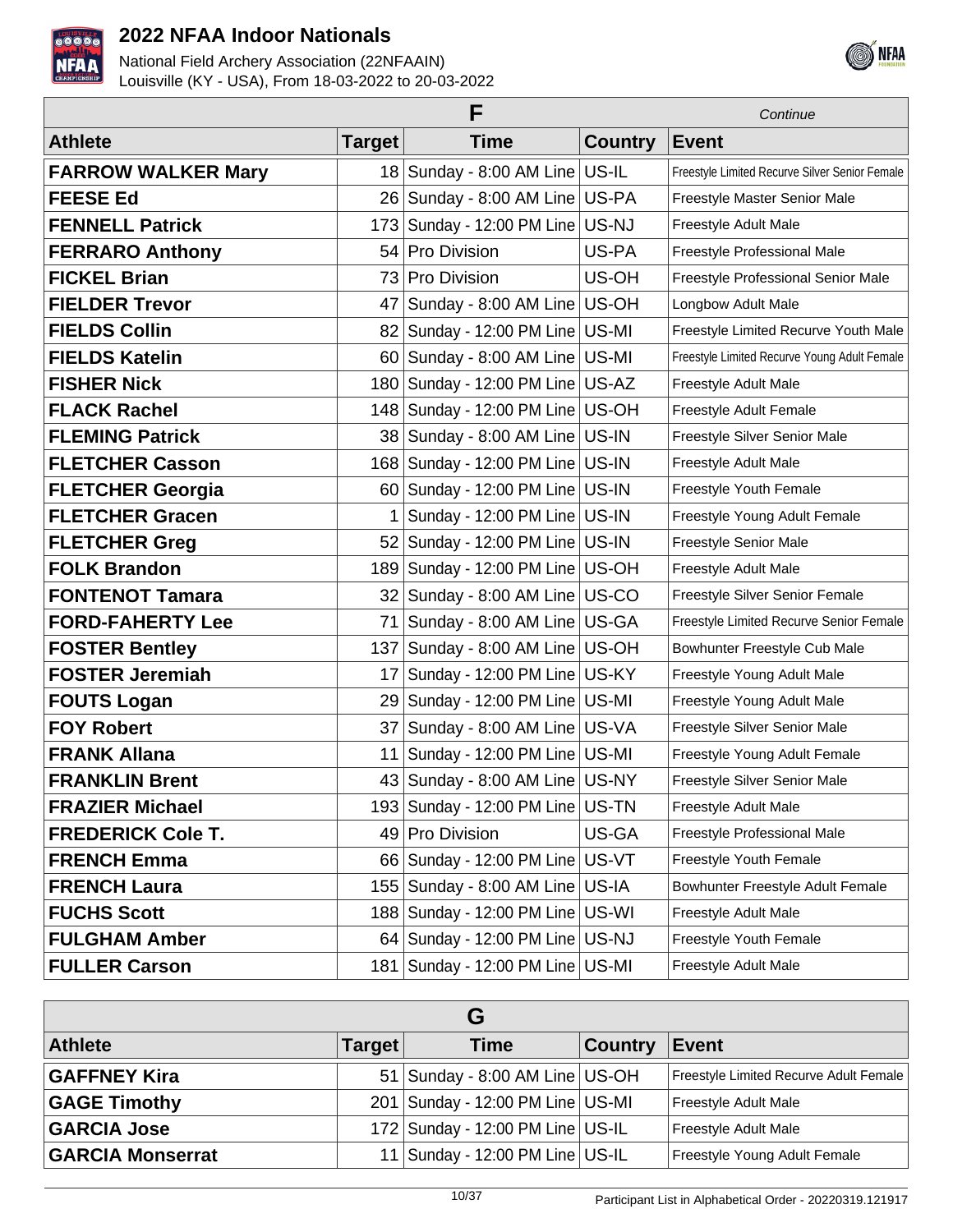



|                            | Continue      |                                      |                |                                        |
|----------------------------|---------------|--------------------------------------|----------------|----------------------------------------|
| <b>Athlete</b>             | <b>Target</b> | <b>Time</b>                          | <b>Country</b> | <b>Event</b>                           |
| <b>GARDNER Emma</b>        |               | 65   Sunday - 12:00 PM Line   US-MI  |                | Freestyle Youth Female                 |
| <b>GAREY Brandon</b>       |               | 163 Sunday - 8:00 AM Line US-MD      |                | Bowhunter Freestyle Adult Male         |
| <b>GAREY Samuel</b>        | 21            | Sunday - 12:00 PM Line US-MD         |                | Freestyle Young Adult Male             |
| <b>GARFIELD Robert</b>     |               | 53 Sunday - 12:00 PM Line US-IN      |                | Freestyle Senior Male                  |
| <b>GARRITY Reid</b>        | 57            | Sunday - 8:00 AM Line US-OH          |                | Freestyle Limited Recurve Adult Male   |
| <b>GARRITY Ryan</b>        |               | 56 Sunday - 8:00 AM Line US-OH       |                | Freestyle Limited Recurve Adult Male   |
| <b>GARTENLAUB Lily</b>     |               | 79 Sunday - 12:00 PM Line   US-OH    |                | Freestyle Limited Recurve Youth Female |
| <b>GATHAIYA Imani</b>      | 127           | Sunday - 12:00 PM Line US-MI         |                | Freestyle Limited Recurve Cub Female   |
| <b>GAUGLER Brayden</b>     | 144           | Sunday - 8:00 AM Line US-KY          |                | <b>Barebow Youth Male</b>              |
| <b>GAUGLER Grayson</b>     |               | 34 Sunday - 12:00 PM Line US-KY      |                | Freestyle Young Adult Male             |
| <b>GAUGLER Madison</b>     | 207           | Sunday - 8:00 AM Line US-KY          |                | Barebow Young Adult Female             |
| <b>GEE Michael</b>         |               | 43 Sunday - 8:00 AM Line US-FL       |                | Freestyle Silver Senior Male           |
| <b>GEE Renee</b>           |               | 32 Sunday - 8:00 AM Line US-FL       |                | Freestyle Silver Senior Female         |
| <b>GEISE Thomas "Bear"</b> |               | 142 Sunday - 8:00 AM Line US-IN      |                | Barebow Young Adult Male               |
| <b>GEISS Calvin</b>        |               | 138 Sunday - 8:00 AM Line US-OH      |                | Bowhunter Freestyle Cub Male           |
| <b>GEISS Jonathan</b>      |               | 136 Sunday - 8:00 AM Line US-OH      |                | Bowhunter Freestyle Cub Male           |
| <b>GEISS Samuel</b>        |               | 24 Sunday - 12:00 PM Line   US-OH    |                | Freestyle Young Adult Male             |
| <b>GELWICK Alyssa</b>      |               | 153 Sunday - 12:00 PM Line US-MN     |                | Freestyle Adult Female                 |
| <b>GENTRY Dakota</b>       |               | 196   Sunday - 8:00 AM Line   US-MI  |                | Bowhunter Freestyle Youth Female       |
| <b>GERBERDING Jayden</b>   | 171           | Sunday - 8:00 AM Line   US-IL        |                | Bowhunter Freestyle Young Adult Male   |
| <b>GERKE Aidan</b>         | 33            | Sunday - 12:00 PM Line US-OH         |                | Freestyle Young Adult Male             |
| <b>GESSERT Tucker</b>      | 135           | Sunday - 8:00 AM Line US-WI          |                | Bowhunter Freestyle Cub Male           |
| <b>GHIDORZI Carmen</b>     |               | 56 Sunday - 12:00 PM Line US-WI      |                | Freestyle Youth Female                 |
| <b>GHOLSON Reece</b>       |               | 135   Sunday - 12:00 PM Line   US-IL |                | Freestyle Cub Male                     |
| <b>GIBBS Jenna</b>         |               | Sunday - 12:00 PM Line US-WI         |                | Freestyle Young Adult Female           |
| <b>GIBBS Lee</b>           | 49            | <b>Pro Division</b>                  | US-WI          | Freestyle Professional Male            |
| <b>GIBBS Steven</b>        | 23            | Sunday - 8:00 AM Line US-WI          |                | Freestyle Master Senior Male           |
| <b>GILDENHUYS Johannes</b> | 11            | Sunday - 8:00 AM Line US-OK          |                | <b>Barebow Recurve Adult Male</b>      |
| <b>GILDENHUYS Samantha</b> |               | Sunday - 8:00 AM Line US-OK          |                | <b>Barebow Recurve Adult Female</b>    |
| <b>GILLESPIE Kirby</b>     |               | 39 Sunday - 12:00 PM Line US-VA      |                | <b>Freestyle Senior Male</b>           |
| <b>GILLET Abigail</b>      | 141           | Sunday - 8:00 AM Line US-TX          |                | <b>Barebow Youth Female</b>            |
| <b>GILLEY Rick</b>         |               | 24   Sunday - 8:00 AM Line   US-OK   |                | Freestyle Master Senior Male           |
| <b>GILLINGHAM Timothy</b>  | 69            | Pro Division                         | US-UT          | Freestyle Professional Senior Male     |
| <b>GILSDORF Grace</b>      |               | 58 Sunday - 12:00 PM Line   US-OH    |                | Freestyle Youth Female                 |
| <b>GIRARD Fawn</b>         |               | Sunday - 8:00 AM Line US-OH          |                | <b>Barebow Recurve Adult Female</b>    |
| <b>GIRT Anthony</b>        |               | 52   Sunday - 12:00 PM Line   US-IN  |                | Freestyle Senior Male                  |
| <b>GIRT Douglas</b>        |               | 49 Sunday - 12:00 PM Line US-IN      |                | Freestyle Senior Male                  |
| <b>GIRT Terri</b>          |               | 35   Sunday - 12:00 PM Line   US-IN  |                | Freestyle Senior Female                |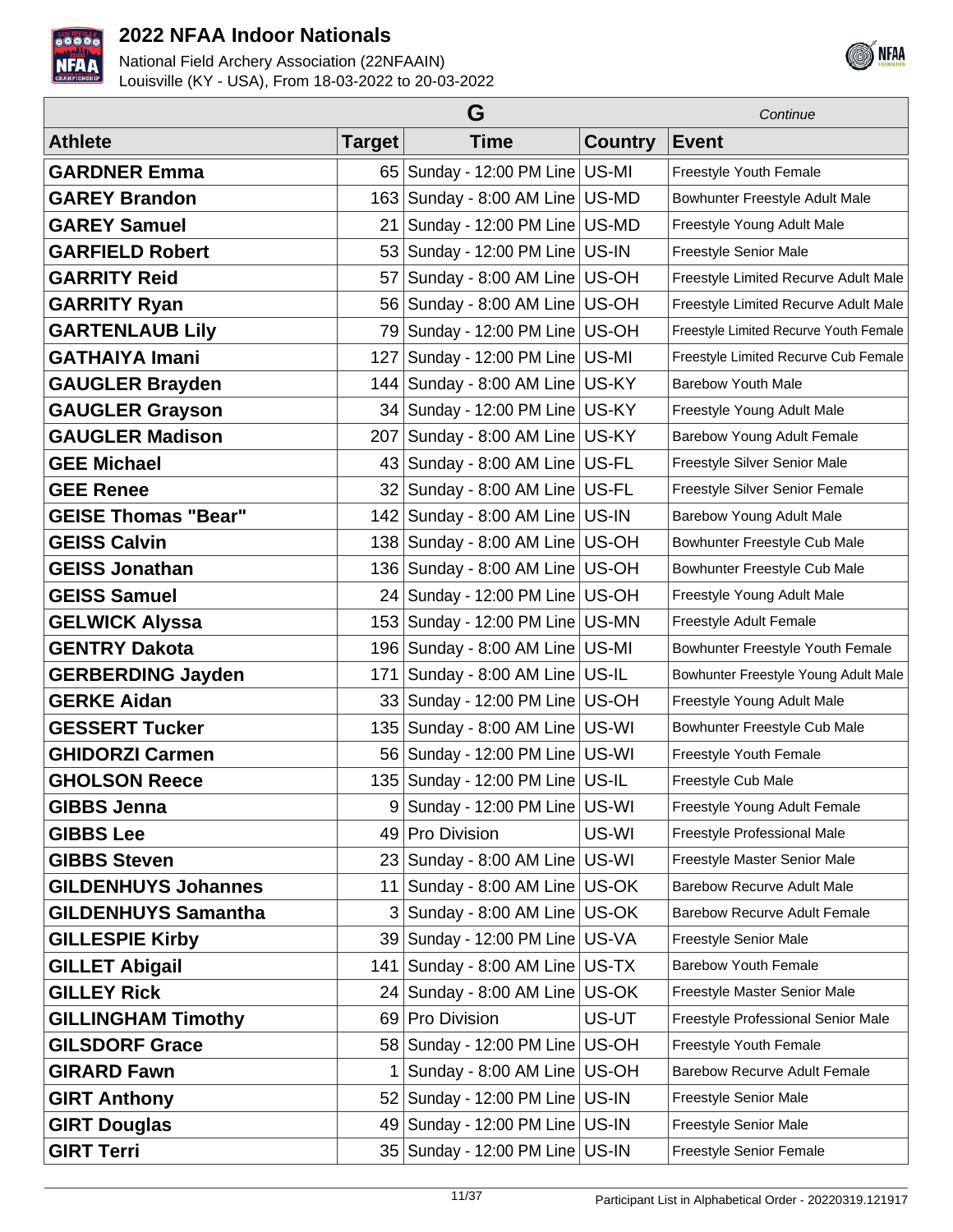



|                           | G             |                                      |                | Continue                                     |
|---------------------------|---------------|--------------------------------------|----------------|----------------------------------------------|
| <b>Athlete</b>            | <b>Target</b> | <b>Time</b>                          | <b>Country</b> | <b>Event</b>                                 |
| <b>GLOVER Katharine</b>   |               | 152 Sunday - 8:00 AM Line US-MI      |                | Bowhunter Freestyle Adult Female             |
| <b>GO Daniel</b>          | 83            | Sunday - 12:00 PM Line   US-FL       |                | Freestyle Limited Recurve Youth Male         |
| <b>GO Samantha</b>        | 63            | Sunday - 8:00 AM Line US-FL          |                | Freestyle Limited Recurve Young Adult Female |
| <b>GOC Paul</b>           | 184           | Sunday - 8:00 AM Line   US-IL        |                | Bowhunter Freestyle Senior Male              |
| <b>GODMAN Anastacia</b>   | 206           | Sunday - 8:00 AM Line US-KY          |                | Barebow Young Adult Female                   |
| <b>GODWIN Malhon</b>      | 13            | Sunday - 8:00 AM Line US-IN          |                | <b>Barebow Recurve Adult Male</b>            |
| <b>GOEDKEN Jason</b>      | 157           | Sunday - 12:00 PM Line   US-IA       |                | Freestyle Adult Male                         |
| <b>GOLLON Hadley</b>      |               | 130 Sunday - 8:00 AM Line US-WI      |                | Bowhunter Freestyle Cub Female               |
| <b>GORE-SMITH Heather</b> | 67            | Pro Division                         | US-CA          | Freestyle Professional Female                |
| <b>GOTTBERG William</b>   | 5             | Sunday - 8:00 AM Line US-NE          |                | <b>Barebow Recurve Senior Male</b>           |
| <b>GOW Madigan</b>        | 8             | Sunday - 12:00 PM Line US-PA         |                | Freestyle Young Adult Female                 |
| <b>GRAHAM Bobby J</b>     | 76            | Sunday - 8:00 AM Line US-OK          |                | <b>Traditional Master Senior Male</b>        |
| <b>GRAVEEN Marisa</b>     | 144           | Sunday - 12:00 PM Line US-WI         |                | Freestyle Adult Female                       |
| <b>GREENE Carl</b>        | 49            | Sunday - 12:00 PM Line   US-GA       |                | Freestyle Senior Male                        |
| <b>GREER Jessica</b>      | 54            | Sunday - 8:00 AM Line   US-TN        |                | Freestyle Limited Recurve Adult Female       |
| <b>GREER Justin</b>       |               | 160 Sunday - 12:00 PM Line US-IN     |                | Freestyle Adult Male                         |
| <b>GREER Levi</b>         | 127           | Sunday - 8:00 AM Line US-IN          |                | <b>Barebow Cub Male</b>                      |
| <b>GREGG Alvin</b>        | 182           | Sunday - 8:00 AM Line   US-KS        |                | Bowhunter Freestyle Senior Male              |
| <b>GRELLNER Gene</b>      | 45            | Sunday - 8:00 AM Line   US-MO        |                | Freestyle Silver Senior Male                 |
| <b>GRELLNER Janis</b>     | 71            | Sunday - 8:00 AM Line US-MO          |                | Freestyle Limited Recurve Senior Female      |
| <b>GRENIA Maya Rae</b>    | 180           | Sunday - 8:00 AM Line   US-TX        |                | Bowhunter Freestyle Young Adult Female       |
| <b>GRIFFIN Caitlin</b>    |               | 146   Sunday - 12:00 PM Line   US-MN |                | Freestyle Adult Female                       |
| <b>GRIGGS Eric</b>        | 49            | Pro Division                         | US-KY          | Freestyle Professional Male                  |
| <b>GRINE Haly</b>         | 65            | <b>Pro Division</b>                  | US-PA          | Freestyle Professional Female                |
| <b>GRISSMAN Aria</b>      |               | 60 Sunday - 12:00 PM Line US-WI      |                | Freestyle Youth Female                       |
| <b>GRISSMAN Jen</b>       |               | 149 Sunday - 12:00 PM Line US-WI     |                | Freestyle Adult Female                       |
| <b>GROFF Randy</b>        |               | 180 Sunday - 12:00 PM Line US-GA     |                | Freestyle Adult Male                         |
| <b>GROS Parker</b>        | 201 l         | Sunday - 8:00 AM Line US-TX          |                | Bowhunter Freestyle Youth Male               |
| <b>GROS Stacey</b>        |               | 152 Sunday - 8:00 AM Line US-TX      |                | Bowhunter Freestyle Adult Female             |
| <b>GRUBBA James</b>       | 191           | Sunday - 12:00 PM Line US-MI         |                | Freestyle Adult Male                         |
| <b>GRUBBA Lisa</b>        |               | 38 Sunday - 12:00 PM Line US-MI      |                | Freestyle Senior Female                      |
| <b>GRULKE Brady</b>       |               | 29 Sunday - 12:00 PM Line US-MI      |                | Freestyle Young Adult Male                   |
| <b>GRUTKOSKI Maggie</b>   | 61            | Sunday - 12:00 PM Line   US-MN       |                | Freestyle Youth Female                       |
| <b>GRUTKOSKI Paige</b>    |               | 130   Sunday - 12:00 PM Line   US-MN |                | Freestyle Cub Female                         |
| <b>GUPTA Siya</b>         |               | 12 Sunday - 12:00 PM Line   US-MI    |                | Freestyle Young Adult Female                 |
| <b>GURNEY Jason</b>       |               | 165   Sunday - 8:00 AM Line   US-KS  |                | Bowhunter Freestyle Adult Male               |
| <b>GURNEY Kaylee</b>      |               | 65 Pro Division                      | US-UT          | Freestyle Professional Female                |
| <b>GUYTON, III Robert</b> |               | 173 Sunday - 12:00 PM Line   US-GA   |                | Freestyle Adult Male                         |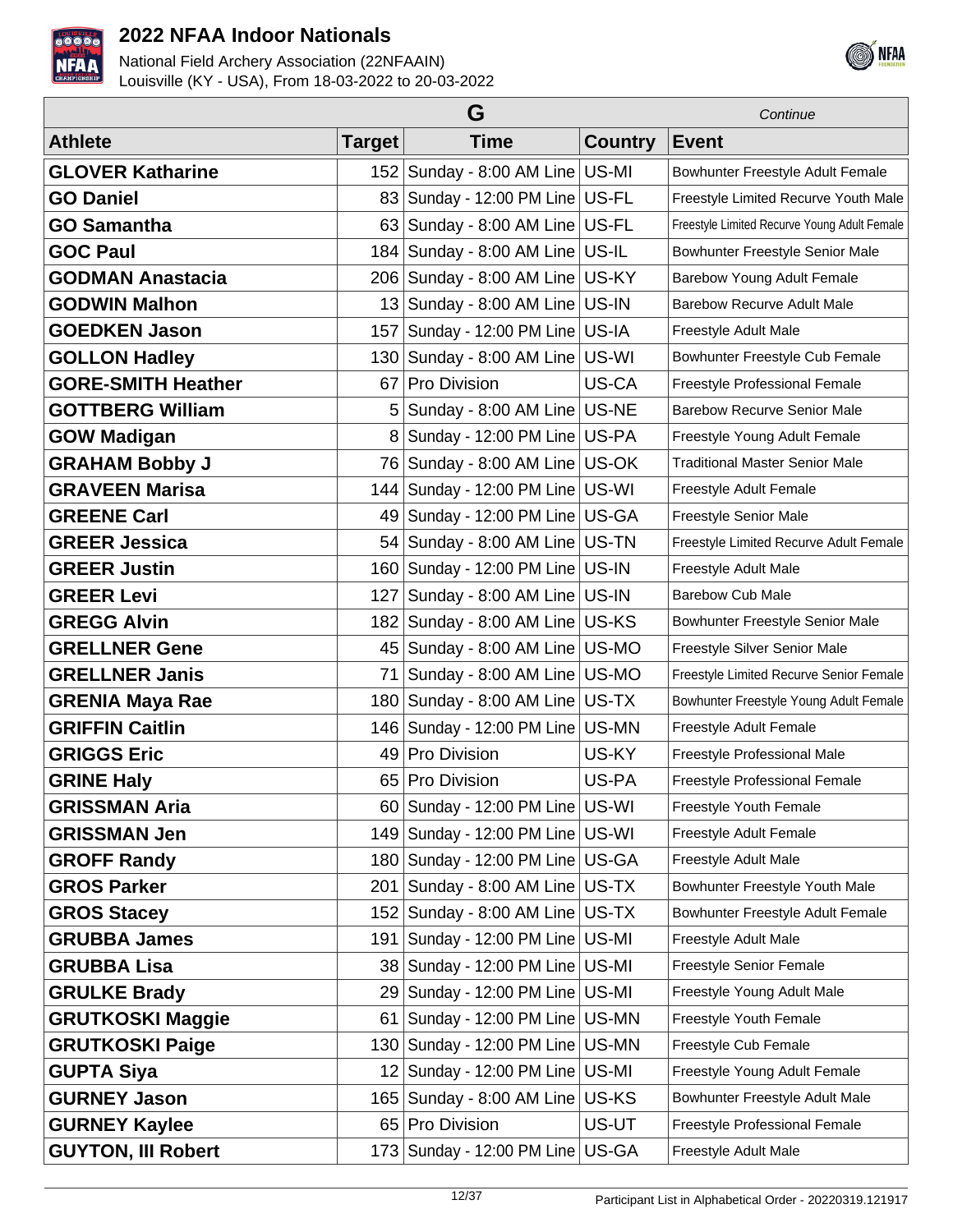



| н                        |                 |                                      |                |                                              |  |
|--------------------------|-----------------|--------------------------------------|----------------|----------------------------------------------|--|
| <b>Athlete</b>           | Target          | <b>Time</b>                          | <b>Country</b> | <b>Event</b>                                 |  |
| <b>HAINES Abe</b>        |                 | 181   Sunday - 12:00 PM Line   US-IN |                | Freestyle Adult Male                         |  |
| <b>HAIRE Daniel</b>      | 81              | Sunday - 8:00 AM Line US-IN          |                | <b>Traditional Silver Senior Male</b>        |  |
| <b>HALE Olivia</b>       |                 | 59 Sunday - 8:00 AM Line   US-IN     |                | Freestyle Limited Recurve Young Adult Female |  |
| <b>HALFMANN Harold</b>   |                 | 26 Sunday - 8:00 AM Line US-IN       |                | Freestyle Master Senior Male                 |  |
| <b>HALL Alexis</b>       |                 | 65 Sunday - 12:00 PM Line US-FL      |                | Freestyle Youth Female                       |  |
| <b>HALL Austin</b>       |                 | 161   Sunday - 12:00 PM Line   US-FL |                | Freestyle Adult Male                         |  |
| <b>HALL Colton</b>       |                 | 134   Sunday - 12:00 PM Line   US-OH |                | Freestyle Cub Male                           |  |
| <b>HALL Devin</b>        |                 | 163 Sunday - 12:00 PM Line US-CO     |                | Freestyle Adult Male                         |  |
| <b>HALL Maggie</b>       | 61              | Sunday - 12:00 PM Line   US-OH       |                | Freestyle Youth Female                       |  |
| <b>HALL Martin</b>       | 67              | Sunday - 8:00 AM Line US-FL          |                | Freestyle Limited Recurve Young Adult Male   |  |
| <b>HALL Mathew</b>       |                 | 195 Sunday - 12:00 PM Line   US-FL   |                | Freestyle Adult Male                         |  |
| <b>HALL Preston</b>      |                 | 179 Sunday - 12:00 PM Line US-WI     |                | Freestyle Adult Male                         |  |
| <b>HAMMERSTAD Dalton</b> |                 | 60 Pro Division                      | US-WI          | Freestyle Professional Male                  |  |
| <b>HAMMONS Brad</b>      |                 | 79 Sunday - 8:00 AM Line US-TN       |                | <b>Traditional Senior Male</b>               |  |
| <b>HANLEY Fynn</b>       |                 | 138 Sunday - 8:00 AM Line US-TX      |                | Bowhunter Freestyle Cub Male                 |  |
| <b>HANLEY Kolby</b>      |                 | 54 Pro Division                      | US-GA          | Freestyle Professional Male                  |  |
| <b>HANLEY Ryder</b>      |                 | 172 Sunday - 8:00 AM Line US-TX      |                | Bowhunter Freestyle Young Adult Male         |  |
| <b>HANNAH Danielle</b>   |                 | 141   Sunday - 8:00 AM Line   US-NJ  |                | <b>Barebow Youth Female</b>                  |  |
| <b>HANNAH Justin</b>     |                 | 56 Pro Division                      | US-NC          | Freestyle Professional Male                  |  |
| <b>HANSEN Stephan</b>    | 50 <sub>1</sub> | <b>Pro Division</b>                  | <b>DEN</b>     | Freestyle Professional Male                  |  |
| <b>HARBAUGH Tony</b>     | 77              | Pro Division                         | US-ID          | Freestyle Professional Silver Senior Male    |  |
| <b>HARDIN Mike</b>       | 81              | Sunday - 8:00 AM Line   US-TN        |                | <b>Traditional Silver Senior Male</b>        |  |
| <b>HARDIN Thomas</b>     |                 | 16 Sunday - 8:00 AM Line US-IN       |                | Freestyle Limited Recurve Silver Senior Male |  |
| <b>HARDY Brandon</b>     |                 | 182 Sunday - 12:00 PM Line US-TN     |                | Freestyle Adult Male                         |  |
| <b>HARDY Corban</b>      |                 | 19 Sunday - 12:00 PM Line US-TN      |                | Freestyle Young Adult Male                   |  |
| <b>HARMON Barbara</b>    |                 | 146   Sunday - 8:00 AM Line   US-TX  |                | <b>Barebow Silver Senior Female</b>          |  |
| <b>HARPER Rodney</b>     |                 | 13 Sunday - 8:00 AM Line   US-MI     |                | <b>Barebow Recurve Adult Male</b>            |  |
| <b>HARPRING Perry</b>    |                 | 158   Sunday - 8:00 AM Line   US-IN  |                | Bowhunter Freestyle Adult Male               |  |
| <b>HARRIMAN Avery</b>    |                 | 75 Sunday - 8:00 AM Line   US-NC     |                | <b>Traditional Adult Female</b>              |  |
| <b>HARRIS Tony</b>       | 40              | Sunday - 12:00 PM Line   US-WV       |                | Freestyle Senior Male                        |  |
| <b>HARRIS Zachary</b>    |                 | 60 Pro Division                      | US-GA          | Freestyle Professional Male                  |  |
| <b>HART Georgia Ann</b>  |                 | 154   Sunday - 8:00 AM Line   US-NE  |                | Bowhunter Freestyle Adult Female             |  |
| <b>HART James</b>        |                 | 29 Sunday - 8:00 AM Line US-MI       |                | Freestyle Limited Master Senior Male         |  |
| <b>HARVILL Evan</b>      |                 | 34   Sunday - 12:00 PM Line   US-TN  |                | Freestyle Young Adult Male                   |  |
| <b>HATHAWAY Dewey</b>    |                 | 18 Sunday - 12:00 PM Line   US-MA    |                | Freestyle Young Adult Male                   |  |
| <b>HAUGSNESS Greg</b>    |                 | 40 Sunday - 12:00 PM Line US-KS      |                | Freestyle Senior Male                        |  |
| <b>HAUGSNESS Sam</b>     | 139             | Sunday - 12:00 PM Line US-KS         |                | Freestyle Adult Female                       |  |
| <b>HAWKINBERRY Mike</b>  |                 | 51   Sunday - 12:00 PM Line   US-OH  |                | Freestyle Senior Male                        |  |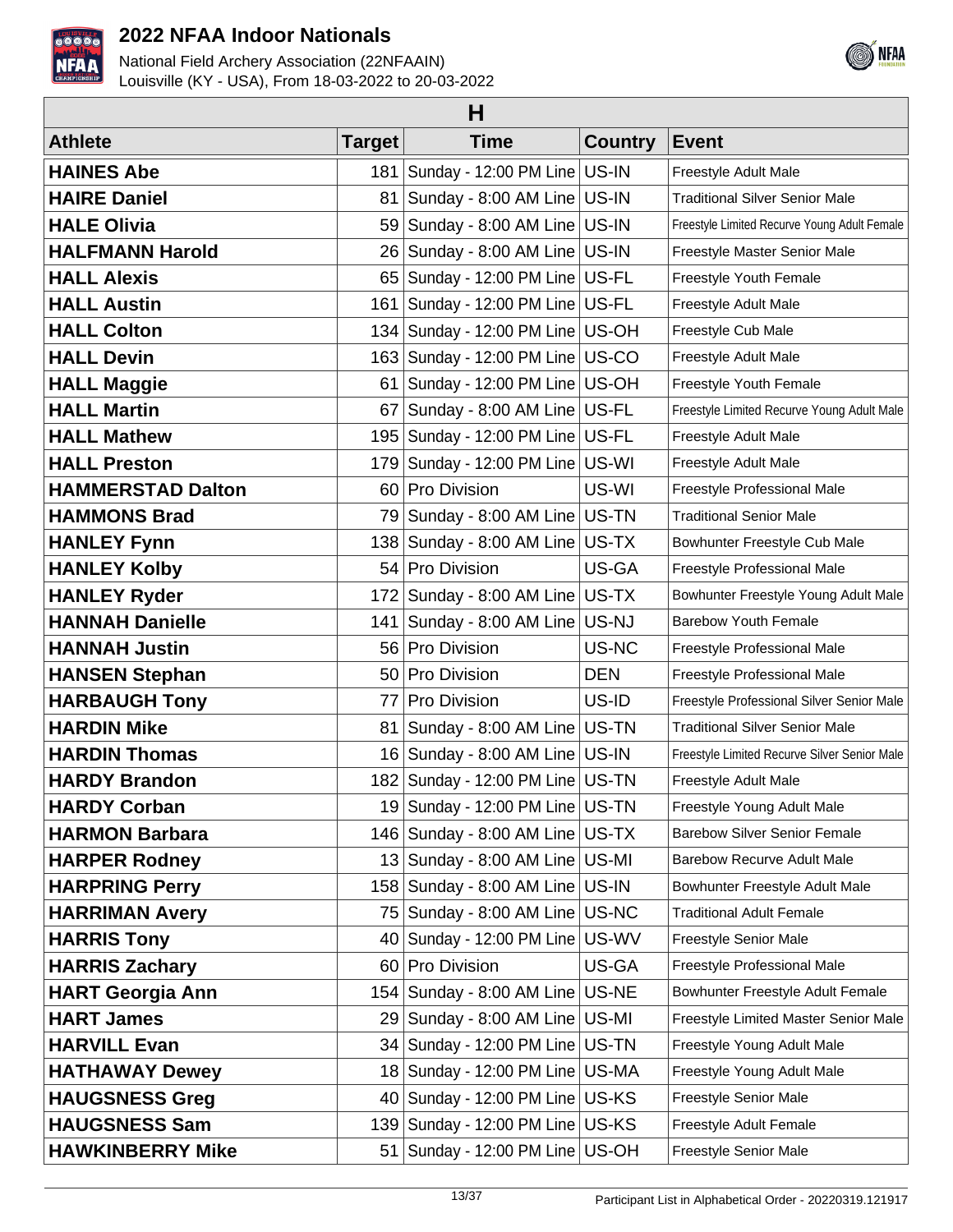



|                            | н               |                                      |                | Continue                                     |
|----------------------------|-----------------|--------------------------------------|----------------|----------------------------------------------|
| <b>Athlete</b>             | <b>Target</b>   | <b>Time</b>                          | <b>Country</b> | <b>Event</b>                                 |
| <b>HAWKINS Christian</b>   | 57              | Sunday - 8:00 AM Line US-TN          |                | Freestyle Limited Recurve Adult Male         |
| <b>HAYES Kylie</b>         | 5               | Sunday - 12:00 PM Line US-KS         |                | Freestyle Young Adult Female                 |
| <b>HAYNES Catherine</b>    |                 | 142   Sunday - 12:00 PM Line   US-WI |                | Freestyle Adult Female                       |
| <b>HEDGES Wendell</b>      | 17 <sup>1</sup> | Sunday - 8:00 AM Line US-IN          |                | Freestyle Limited Recurve Silver Senior Male |
| <b>HEFFELMIRE Logan</b>    | 27              | Sunday - 12:00 PM Line US-IL         |                | Freestyle Young Adult Male                   |
| <b>HEIBERT Richard</b>     | 73              | Sunday - 8:00 AM Line US-KY          |                | Freestyle Limited Recurve Senior Male        |
| <b>HELLER Carley</b>       |                 | 132 Sunday - 12:00 PM Line US-PA     |                | Freestyle Cub Female                         |
| <b>HELLER Jacob</b>        |                 | 136   Sunday - 12:00 PM Line   US-PA |                | Freestyle Cub Male                           |
| <b>HELLER Joseph</b>       | 71              | Sunday - 12:00 PM Line   US-PA       |                | Freestyle Youth Male                         |
| <b>HEMPEN Brady</b>        |                 | 56 Pro Division                      | US-KY          | Freestyle Professional Male                  |
| <b>HENRY Adam</b>          |                 | 188   Sunday - 12:00 PM Line   US-MT |                | Freestyle Adult Male                         |
| <b>HERITAGE Tyler</b>      | 50 <sub>1</sub> | <b>Pro Division</b>                  | US-NJ          | Freestyle Professional Male                  |
| <b>HERSHBERGER Joseph</b>  | 157             | Sunday - 12:00 PM Line US-OH         |                | Freestyle Adult Male                         |
| <b>HETLETVED Hatley</b>    | 9               | Sunday - 12:00 PM Line   US-ND       |                | Freestyle Young Adult Female                 |
| <b>HETLETVED Lee</b>       |                 | 178 Sunday - 12:00 PM Line US-ND     |                | Freestyle Adult Male                         |
| <b>HEWITT Nevaeh</b>       | 67              | Sunday - 12:00 PM Line   US-MI       |                | Freestyle Youth Female                       |
| <b>HEYOB Erin</b>          | 205             | Sunday - 8:00 AM Line   US-OH        |                | Barebow Young Adult Female                   |
| <b>HIGGINS Cecelia</b>     | 56              | Sunday - 12:00 PM Line   US-NC       |                | Freestyle Youth Female                       |
| <b>HILDEN Aden</b>         | 29              | Sunday - 12:00 PM Line   US-CO       |                | Freestyle Young Adult Male                   |
| <b>HILDEN Andrew</b>       | 20 <sub>1</sub> | Sunday - 12:00 PM Line US-CO         |                | Freestyle Young Adult Male                   |
| <b>HILDEN Scot</b>         |                 | 188   Sunday - 12:00 PM Line   US-CO |                | Freestyle Adult Male                         |
| <b>HILL Jordyn</b>         |                 | 62   Sunday - 12:00 PM Line   US-AL  |                | Freestyle Youth Female                       |
| <b>HILL Keith</b>          |                 | 190 Sunday - 8:00 AM Line US-OK      |                | Bowhunter Freestyle Silver Senior Male       |
| <b>HILLIGUS Robert</b>     |                 | 166 Sunday - 8:00 AM Line US-MI      |                | Bowhunter Freestyle Adult Male               |
| <b>HILTON Brandi</b>       |                 | 154   Sunday - 8:00 AM Line   US-IA  |                | Bowhunter Freestyle Adult Female             |
| <b>HILTON Jason</b>        |                 | 166 Sunday - 8:00 AM Line US-IA      |                | Bowhunter Freestyle Adult Male               |
| <b>HINTERBICHLER Joan</b>  |                 | 75 Sunday - 8:00 AM Line US-NM       |                | <b>Traditional Master Senior Female</b>      |
| <b>HINTZ Gary</b>          |                 | 189 Sunday - 8:00 AM Line US-WI      |                | Bowhunter Freestyle Silver Senior Male       |
| <b>HIRONS Dylan</b>        |                 | 70 Sunday - 12:00 PM Line   US-CT    |                | Freestyle Youth Male                         |
| <b>HITCHCOCK Charlotte</b> |                 | 132 Sunday - 8:00 AM Line US-OH      |                | Bowhunter Freestyle Cub Female               |
| <b>HITCHCOCK Wayne</b>     |                 | 69 Sunday - 12:00 PM Line US-OH      |                | Freestyle Youth Male                         |
| <b>HOCH Lynn</b>           |                 | 69 Pro Division                      | US-IA          | Freestyle Professional Senior Male           |
| <b>HOFFMAN Jim</b>         | 51              | Sunday - 12:00 PM Line   US-IL       |                | <b>Freestyle Senior Male</b>                 |
| <b>HOLLAND Clayton</b>     |                 | 10 Sunday - 8:00 AM Line US-VA       |                | <b>Barebow Recurve Adult Male</b>            |
| <b>HOLLAND Emma</b>        | 127             | Sunday - 8:00 AM Line US-VA          |                | <b>Barebow Cub Female</b>                    |
| <b>HOLLAND Leah</b>        |                 | 125   Sunday - 8:00 AM Line   US-VA  |                | <b>Barebow Cub Female</b>                    |
| <b>HOLLE Caleb</b>         | 161             | Sunday - 8:00 AM Line US-KS          |                | Bowhunter Freestyle Adult Male               |
| <b>HOLLIS Paul</b>         |                 | 41   Sunday - 8:00 AM Line   US-IN   |                | Freestyle Silver Senior Male                 |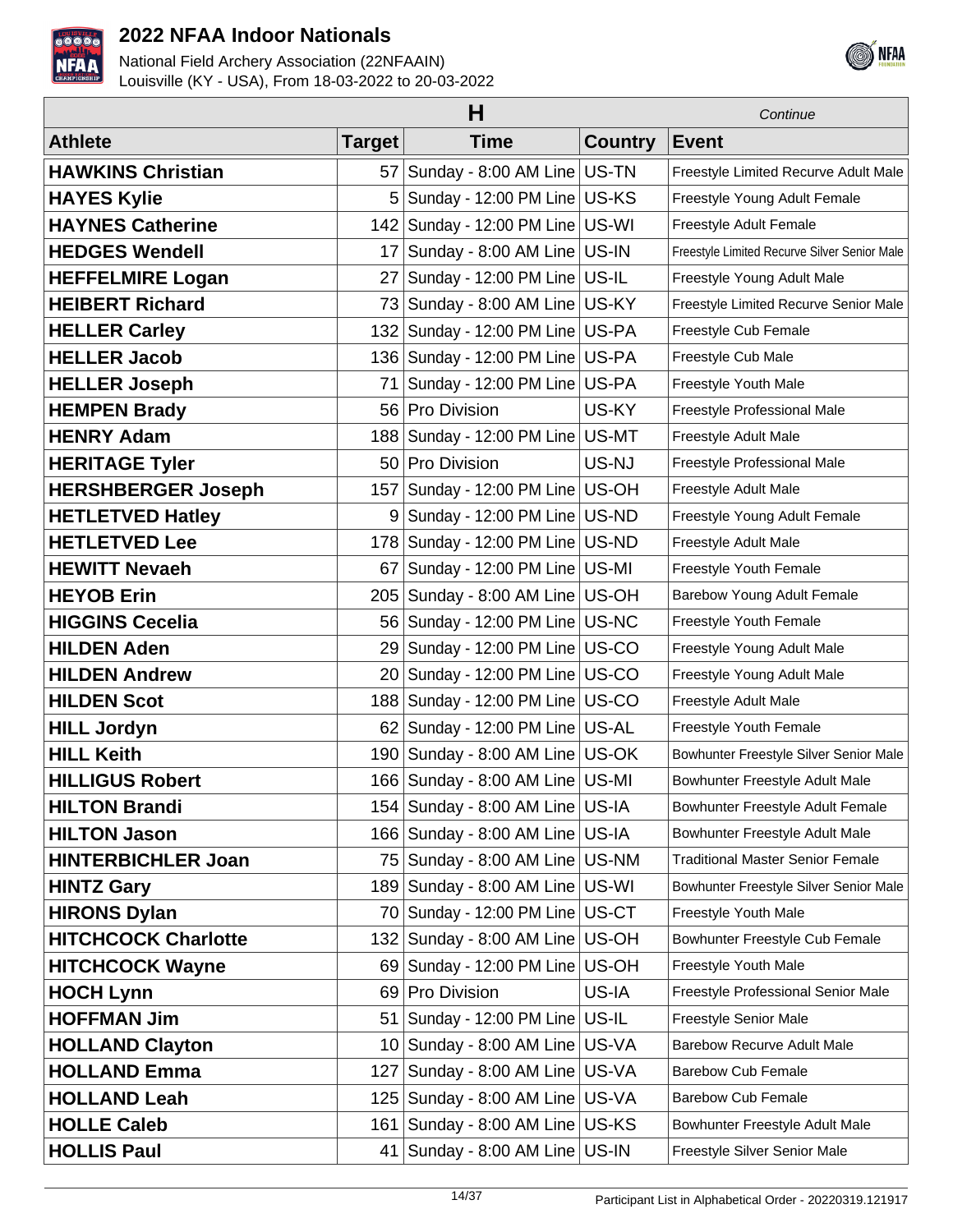



|                            | Continue |                                      |                |                                          |
|----------------------------|----------|--------------------------------------|----------------|------------------------------------------|
| <b>Athlete</b>             | Target   | <b>Time</b>                          | <b>Country</b> | <b>Event</b>                             |
| <b>HOLMAN Jyllian</b>      |          | 59   Sunday - 12:00 PM Line   US-OH  |                | Freestyle Youth Female                   |
| <b>HOLMAN Tinley</b>       |          | 128 Sunday - 12:00 PM Line US-OH     |                | Freestyle Cub Female                     |
| <b>HOLMES Lewis</b>        | 50       | Pro Division                         | US-WI          | Freestyle Professional Male              |
| <b>HOLMGREN Cary</b>       | 47       | Sunday - 12:00 PM Line   US-MN       |                | Freestyle Senior Male                    |
| <b>HOLT Cheryl</b>         |          | 188   Sunday - 8:00 AM Line   US-TX  |                | Bowhunter Freestyle Silver Senior Female |
| <b>HOLT Tim</b>            |          | 148 Sunday - 8:00 AM Line US-TX      |                | <b>Barebow Silver Senior Male</b>        |
| <b>HOOD Thomas</b>         |          | 42 Sunday - 8:00 AM Line US-MO       |                | Freestyle Silver Senior Male             |
| <b>HOOPER Diane</b>        |          | $32$ Sunday - 8:00 AM Line US-IL     |                | Freestyle Silver Senior Female           |
| <b>HOPPE Gerald</b>        |          | 42 Sunday - 8:00 AM Line US-FL       |                | Freestyle Silver Senior Male             |
| <b>HOPPE Patty</b>         | 21       | Sunday - 8:00 AM Line US-FL          |                | Freestyle Limited Silver Senior Female   |
| <b>HOPPE Ron</b>           | 39       | Sunday - 8:00 AM Line US-WI          |                | Freestyle Silver Senior Male             |
| <b>HORN Ed</b>             | 72       | <b>Pro Division</b>                  | US-IA          | Freestyle Professional Senior Male       |
| <b>HOUSE Marcey</b>        |          | 151   Sunday - 8:00 AM Line   US-TX  |                | Bowhunter Freestyle Adult Female         |
| <b>HOUSEKNECHT Jacob</b>   |          | 176   Sunday - 12:00 PM Line   US-NY |                | Freestyle Adult Male                     |
| <b>HOUSEPIAN Emily</b>     | 57       | Sunday - 12:00 PM Line   US-MI       |                | Freestyle Youth Female                   |
| <b>HOWE Audriona</b>       | 63       | Sunday - 12:00 PM Line   US-NY       |                | Freestyle Youth Female                   |
| <b>HUDSON Mike</b>         | 161      | Sunday - 12:00 PM Line US-OH         |                | Freestyle Adult Male                     |
| <b>HUGHES Eli</b>          | 43       | <b>Pro Division</b>                  | US-NC          | Freestyle Professional Male              |
| <b>HUGHEY Mark</b>         |          | 196   Sunday - 12:00 PM Line   US-MS |                | Freestyle Adult Male                     |
| <b>HULBURT Michael Jr.</b> | 43       | Pro Division                         | US-IN          | Freestyle Professional Male              |
| <b>HULBURT Michael Sr.</b> |          | 194   Sunday - 12:00 PM Line   US-IN |                | Freestyle Adult Male                     |
| <b>HUNT DJ</b>             |          | 158 Sunday - 12:00 PM Line US-MI     |                | Freestyle Adult Male                     |
| <b>HUNTER Bill</b>         |          | 80 Sunday - 8:00 AM Line US-PA       |                | <b>Traditional Senior Male</b>           |
| <b>HUNZIGER Sophia</b>     |          | 149 Sunday - 8:00 AM Line US-MO      |                | Bowhunter Freestyle Adult Female         |
| <b>HUTTON Leon</b>         |          | 24 Sunday - 8:00 AM Line US-KS       |                | Freestyle Master Senior Male             |

| <b>Athlete</b>         | Target | <b>Time</b>                      | <b>Country</b> | <b>Event</b>                         |  |
|------------------------|--------|----------------------------------|----------------|--------------------------------------|--|
| <b>INGHAM Nick</b>     |        | 50 Pro Division                  | US-ID          | Freestyle Professional Male          |  |
| <b>IODICE Kate</b>     |        | 139 Sunday - 12:00 PM Line US-IL |                | Freestyle Adult Female               |  |
| <b>IRISH Olivia</b>    |        | 13 Sunday - 12:00 PM Line US-VT  |                | Freestyle Young Adult Female         |  |
| <b>IRWIN Ryan</b>      |        | 170 Sunday - 12:00 PM Line US-MI |                | Freestyle Adult Male                 |  |
| <b>ISAKSEN Ethan</b>   |        | 26 Sunday - 12:00 PM Line US-LA  |                | Freestyle Young Adult Male           |  |
| <b>ISAKSEN Trenten</b> |        | 202 Sunday - 8:00 AM Line US-LA  |                | Bowhunter Freestyle Youth Male       |  |
| ISHIHARA Kazuki        |        | 83 Sunday - 12:00 PM Line US-OH  |                | Freestyle Limited Recurve Youth Male |  |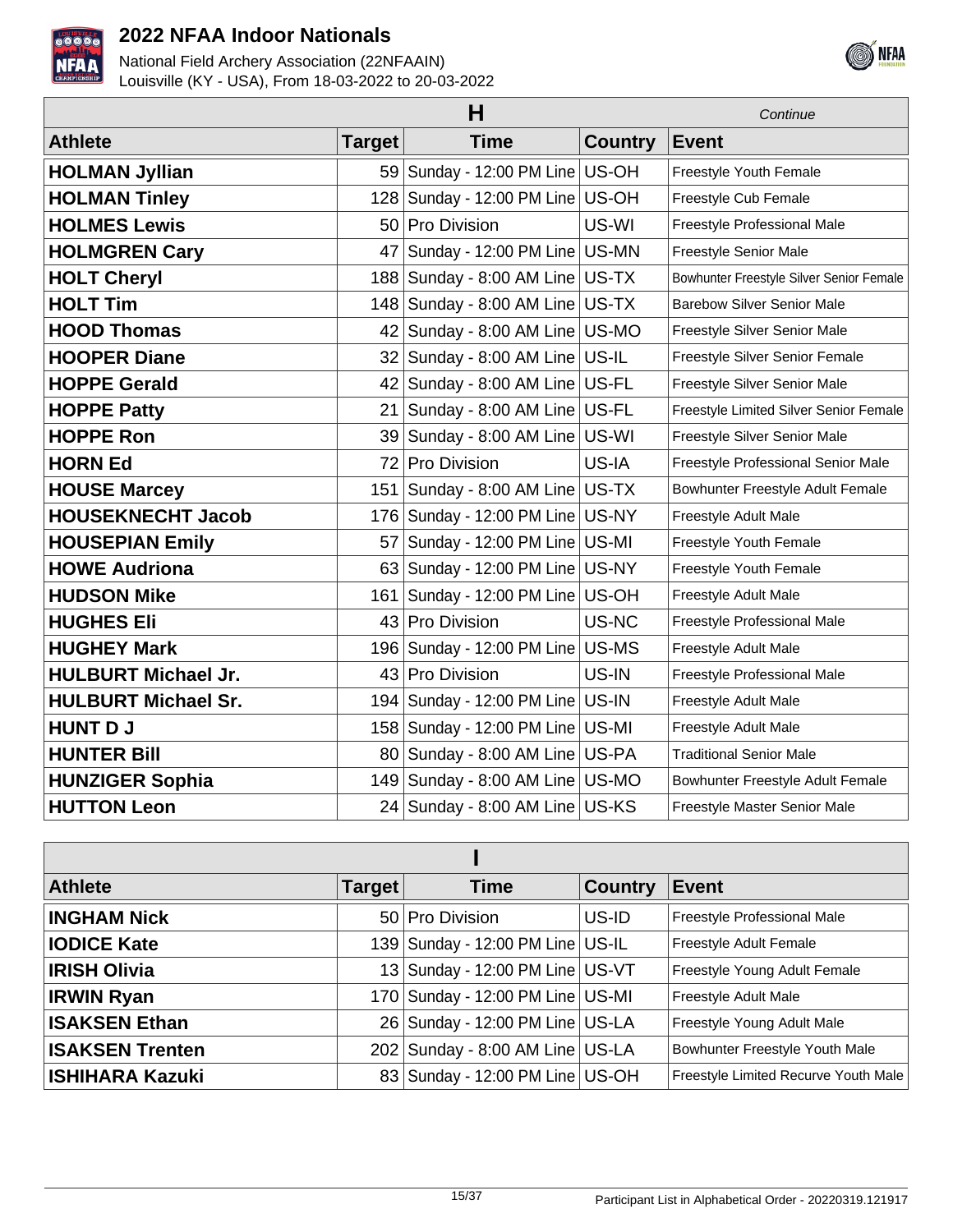



| J                        |                 |                                     |                |                                            |  |  |
|--------------------------|-----------------|-------------------------------------|----------------|--------------------------------------------|--|--|
| <b>Athlete</b>           | <b>Target</b>   | <b>Time</b>                         | <b>Country</b> | Event                                      |  |  |
| <b>JABLONSKI Michael</b> |                 | 72 Pro Division                     | US-MI          | Freestyle Professional Senior Male         |  |  |
| <b>JACKSON Hailey</b>    | 127             | Sunday - 8:00 AM Line   US-GA       |                | <b>Barebow Cub Female</b>                  |  |  |
| <b>JACKSON Kaitlyn</b>   | 80 I            | Sunday - 12:00 PM Line   US-GA      |                | Freestyle Limited Recurve Youth Female     |  |  |
| <b>JACKSON Nathan</b>    | 25              | Sunday - 12:00 PM Line   US-TX      |                | Freestyle Young Adult Male                 |  |  |
| <b>JACKSON Richard</b>   | 57              | Pro Division                        | US-PA          | Freestyle Professional Male                |  |  |
| <b>JACKSON Zachary</b>   | 68              | Sunday - 8:00 AM Line US-KY         |                | Freestyle Limited Recurve Young Adult Male |  |  |
| <b>JACQUES Gary</b>      | 48 I            | Sunday - 8:00 AM Line US-MI         |                | Longbow Adult Male                         |  |  |
| <b>JANIEC Dana</b>       | $\overline{2}$  | Sunday - 12:00 PM Line   US-IL      |                | Freestyle Young Adult Female               |  |  |
| <b>JANSKY John</b>       | 82              | Sunday - 8:00 AM Line US-WI         |                | <b>Traditional Silver Senior Male</b>      |  |  |
| <b>JASA Dan</b>          | 51              | Pro Division                        | US-OH          | Freestyle Professional Male                |  |  |
| <b>JEFFRIES Lexi</b>     | 132             | Sunday - 12:00 PM Line   US-KY      |                | Freestyle Cub Female                       |  |  |
| <b>JEFFRIES Ryan</b>     | 57              | Pro Division                        | US-KY          | Freestyle Professional Male                |  |  |
| <b>JENKINS Eric</b>      | 58.             | <b>Pro Division</b>                 | US-KS          | Freestyle Professional Male                |  |  |
| <b>JENNINGS June</b>     | 78              | Sunday - 12:00 PM Line   US-OH      |                | Freestyle Limited Recurve Youth Female     |  |  |
| <b>JESKE Alois</b>       | 1921            | Sunday - 8:00 AM Line   US-WI       |                | Bowhunter Freestyle Silver Senior Male     |  |  |
| <b>JOHNSON Adam</b>      | 159             | Sunday - 8:00 AM Line US-MN         |                | Bowhunter Freestyle Adult Male             |  |  |
| <b>JOHNSON Andrew</b>    | 40.             | Sunday - 8:00 AM Line US-IN         |                | Freestyle Silver Senior Male               |  |  |
| <b>JOHNSON Jill</b>      | 150             | Sunday - 8:00 AM Line US-MN         |                | Bowhunter Freestyle Adult Female           |  |  |
| <b>JOHNSON Steve</b>     | 41              | Sunday - 8:00 AM Line US-MO         |                | Freestyle Silver Senior Male               |  |  |
| <b>JOHNSON Timothy</b>   | 10 <sup>1</sup> | Sunday - 8:00 AM Line US-MI         |                | <b>Barebow Recurve Adult Male</b>          |  |  |
| <b>JOHNSON Travis</b>    | 161.            | Sunday - 12:00 PM Line   US-MI      |                | Freestyle Adult Male                       |  |  |
| <b>JOHNSON Wayne</b>     | 34              | Sunday - 8:00 AM Line US-SC         |                | Freestyle Silver Senior Male               |  |  |
| <b>JOLLEY Gideon</b>     | 168             | Sunday - 8:00 AM Line   US-UT       |                | Bowhunter Freestyle Adult Male             |  |  |
| <b>JONES Christina</b>   | 19              | Sunday - 8:00 AM Line   US-KS       |                | Freestyle Limited Adult Female             |  |  |
| <b>JONES Dawson</b>      | 127             | Sunday - 12:00 PM Line   US-KY      |                | Freestyle Limited Recurve Cub Male         |  |  |
| <b>JONES Sydney</b>      | 144             | Sunday - 12:00 PM Line US-IL        |                | Freestyle Adult Female                     |  |  |
| <b>JORDENING Kim</b>     |                 | 156   Sunday - 8:00 AM Line   US-NE |                | Bowhunter Freestyle Master Senior Male     |  |  |
| <b>JUERGENS Jacob</b>    |                 | 173 Sunday - 12:00 PM Line US-OH    |                | Freestyle Adult Male                       |  |  |

| K                       |               |                                      |                |                                              |
|-------------------------|---------------|--------------------------------------|----------------|----------------------------------------------|
| <b>Athlete</b>          | <b>Target</b> | <b>Time</b>                          | <b>Country</b> | <b>Event</b>                                 |
| <b>KALENSKE Lindsay</b> |               | 39 Sunday - 8:00 AM Line US-WI       |                | Freestyle Silver Senior Male                 |
| <b>KALNASY Eden</b>     |               | 65 Sunday - 8:00 AM Line US-LA       |                | Freestyle Limited Recurve Young Adult Female |
| <b>KALNASY Kayla</b>    |               | 155   Sunday - 8:00 AM Line   US-LA  |                | Bowhunter Freestyle Adult Female             |
| <b>KANTER John</b>      |               | 42 Sunday - 8:00 AM Line US-WI       |                | Freestyle Silver Senior Male                 |
| <b>KEITH David</b>      |               | 39 Sunday - 12:00 PM Line US-KY      |                | <b>Freestyle Senior Male</b>                 |
| <b>KELLER Dawn</b>      |               | 138   Sunday - 12:00 PM Line   US-IN |                | Freestyle Adult Female                       |
| <b>KELLER Lexi</b>      |               | 64 Pro Division                      | US-WI          | Freestyle Professional Female                |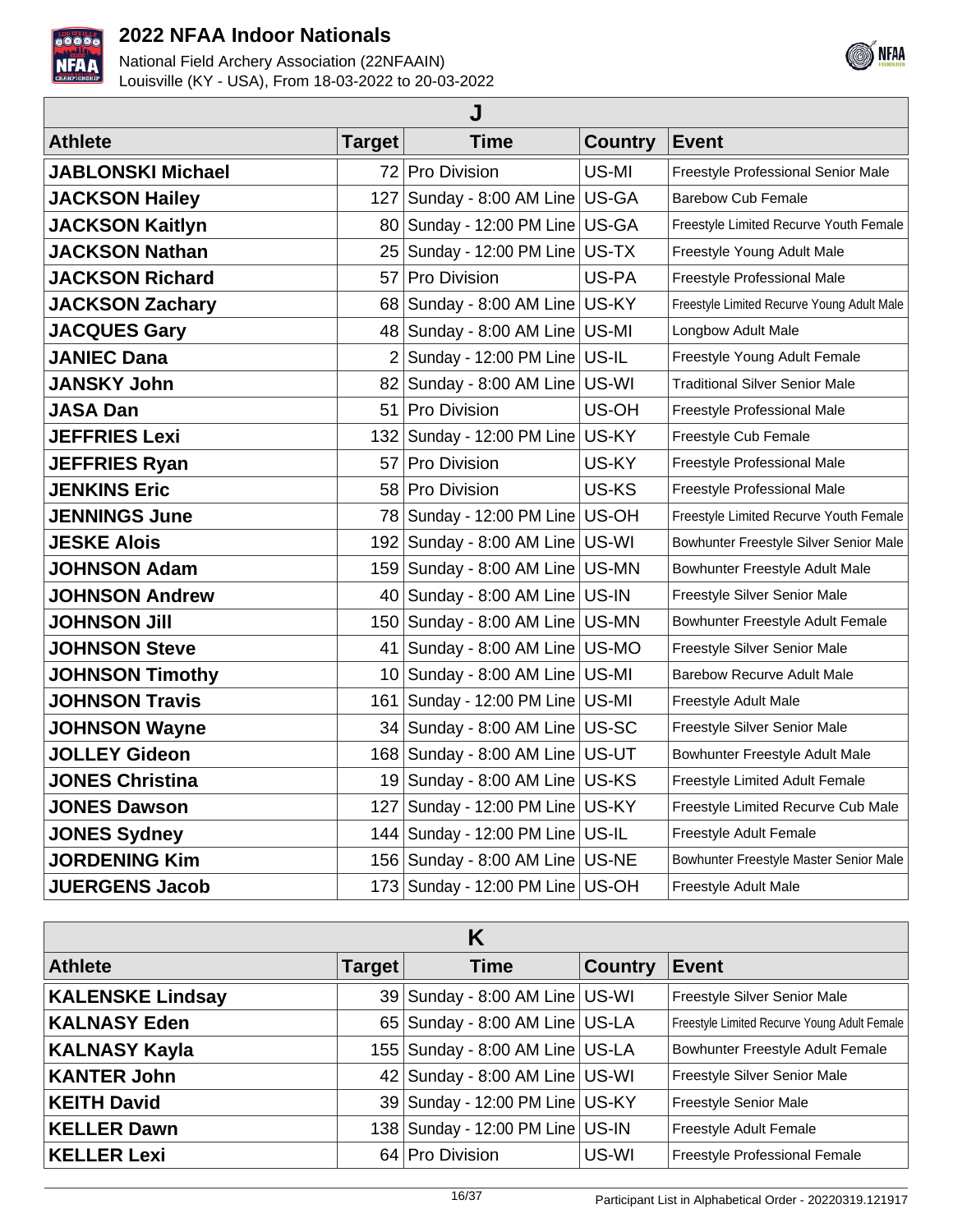



|                           |                | Κ                                                  |                | Continue                                     |
|---------------------------|----------------|----------------------------------------------------|----------------|----------------------------------------------|
| <b>Athlete</b>            | Target         | <b>Time</b>                                        | <b>Country</b> | <b>Event</b>                                 |
| <b>KENDALL Gerald</b>     | 41             | Sunday - 12:00 PM Line US-KY                       |                | Freestyle Senior Male                        |
| <b>KENNEDY Tom</b>        | 192            | Sunday - 8:00 AM Line US-PA                        |                | Bowhunter Freestyle Silver Senior Male       |
| <b>KENNEY Callah</b>      | 61             | Sunday - 12:00 PM Line   US-MT                     |                | Freestyle Youth Female                       |
| <b>KENNEY Harley</b>      | 77             | Sunday - 12:00 PM Line   US-TX                     |                | Freestyle Limited Recurve Youth Female       |
| <b>KENT Andrew</b>        |                | 170 Sunday - 8:00 AM Line US-MI                    |                | Bowhunter Freestyle Adult Male               |
| <b>KERRIGAN James</b>     | 70             | Sunday - 8:00 AM Line US-VA                        |                | Freestyle Limited Recurve Master Senior Male |
| <b>KESINGER Jim</b>       | 185            | Sunday - 8:00 AM Line US-IL                        |                | Bowhunter Freestyle Senior Male              |
| <b>KEY Ella</b>           | 59             | Sunday - 12:00 PM Line US-MO                       |                | Freestyle Youth Female                       |
| <b>KEY Elliot</b>         | 22             | Sunday - 12:00 PM Line US-MO                       |                | Freestyle Young Adult Male                   |
| <b>KIERYS B. Peter</b>    |                | 46 Sunday - 12:00 PM Line US-IN                    |                | Freestyle Senior Male                        |
| <b>KIM Daniel</b>         | 821            | Sunday - 12:00 PM Line US-TX                       |                | Freestyle Limited Recurve Youth Male         |
| <b>KIM Julia</b>          |                | 59 Sunday - 8:00 AM Line US-TX                     |                | Freestyle Limited Recurve Young Adult Female |
| <b>KIME Kevin</b>         | 46             | Sunday - 12:00 PM Line   US-TN                     |                | Freestyle Senior Male                        |
| <b>KINDOLL Dennis</b>     | 49             | Sunday - 12:00 PM Line US-KY                       |                | Freestyle Senior Male                        |
| <b>KINDOLL Jodie</b>      | 33             | Sunday - 8:00 AM Line US-KY                        |                | Freestyle Silver Senior Female               |
| <b>KING Brian</b>         | 157            | Sunday - 8:00 AM Line   US-NY                      |                | Bowhunter Freestyle Master Senior Male       |
| <b>KIRKPATRICK Blake</b>  | 137            | Sunday - 8:00 AM Line US-IN                        |                | Bowhunter Freestyle Cub Male                 |
| <b>KIRKPATRICK Byron</b>  |                | 139 Sunday - 8:00 AM Line US-IN                    |                | Bowhunter Freestyle Cub Male                 |
| <b>KIRSCHNER Luke</b>     | 81             | Sunday - 12:00 PM Line   US-OH                     |                | Freestyle Limited Recurve Youth Male         |
| <b>KIRTLEY Frank</b>      |                | 43 Sunday - 12:00 PM Line US-VA                    |                | Freestyle Senior Male                        |
| <b>KISSINGER Olivia</b>   | 10             | Sunday - 12:00 PM Line   US-VT                     |                | Freestyle Young Adult Female                 |
| <b>KIST Emma</b>          |                | 6 Sunday - 12:00 PM Line $\overline{US}\text{-}OH$ |                | Freestyle Young Adult Female                 |
| <b>KLEINE Brad</b>        |                | 179 Sunday - 12:00 PM Line US-IL                   |                | Freestyle Adult Male                         |
| <b>KLEINE Hannah</b>      | 5 <sup>1</sup> | Sunday - 12:00 PM Line   US-IL                     |                | Freestyle Young Adult Female                 |
| <b>KLETT Douglas</b>      |                | 25   Sunday - 8:00 AM Line   US-MI                 |                | Freestyle Master Senior Male                 |
| <b>KLINE Tyson</b>        |                | 58 Pro Division                                    | US-KS          | Freestyle Professional Male                  |
| <b>KLINEDINST Kevin</b>   |                | 164   Sunday - 12:00 PM Line                       | US-NJ          | Freestyle Adult Male                         |
| <b>KNUTSON Abigail</b>    |                | 149 Sunday - 8:00 AM Line US-WI                    |                | Bowhunter Freestyle Adult Female             |
| <b>KNUTSON Josie</b>      |                | 131   Sunday - 12:00 PM Line   US-MN               |                | Freestyle Cub Female                         |
| <b>KNUTSON Rob</b>        |                | 167   Sunday - 12:00 PM Line   US-MN               |                | Freestyle Adult Male                         |
| <b>KNUTSON Valarie</b>    |                | 6 Sunday - 12:00 PM Line US-MN                     |                | Freestyle Young Adult Female                 |
| <b>KOEHL Harper</b>       | 31             | Sunday - 12:00 PM Line US-KY                       |                | Freestyle Young Adult Male                   |
| <b>KOERTGE Richard</b>    |                | 38 Sunday - 8:00 AM Line US-IN                     |                | Freestyle Silver Senior Male                 |
| <b>KOLKER Melinda</b>     |                | 149 Sunday - 12:00 PM Line   US-TN                 |                | Freestyle Adult Female                       |
| <b>KOSSLER Darlene</b>    |                | 145   Sunday - 8:00 AM Line   US-IL                |                | <b>Barebow Senior Female</b>                 |
| <b>KOSTRZEWSKI Blaine</b> |                | 158   Sunday - 12:00 PM Line   US-MN               |                | Freestyle Adult Male                         |
| <b>KOZIKOWSKI Lindsay</b> |                | 153   Sunday - 12:00 PM Line   US-MI               |                | Freestyle Adult Female                       |
| <b>KOZIOL Adelaide</b>    | 51             | Sunday - 8:00 AM Line US-MO                        |                | Freestyle Limited Recurve Adult Female       |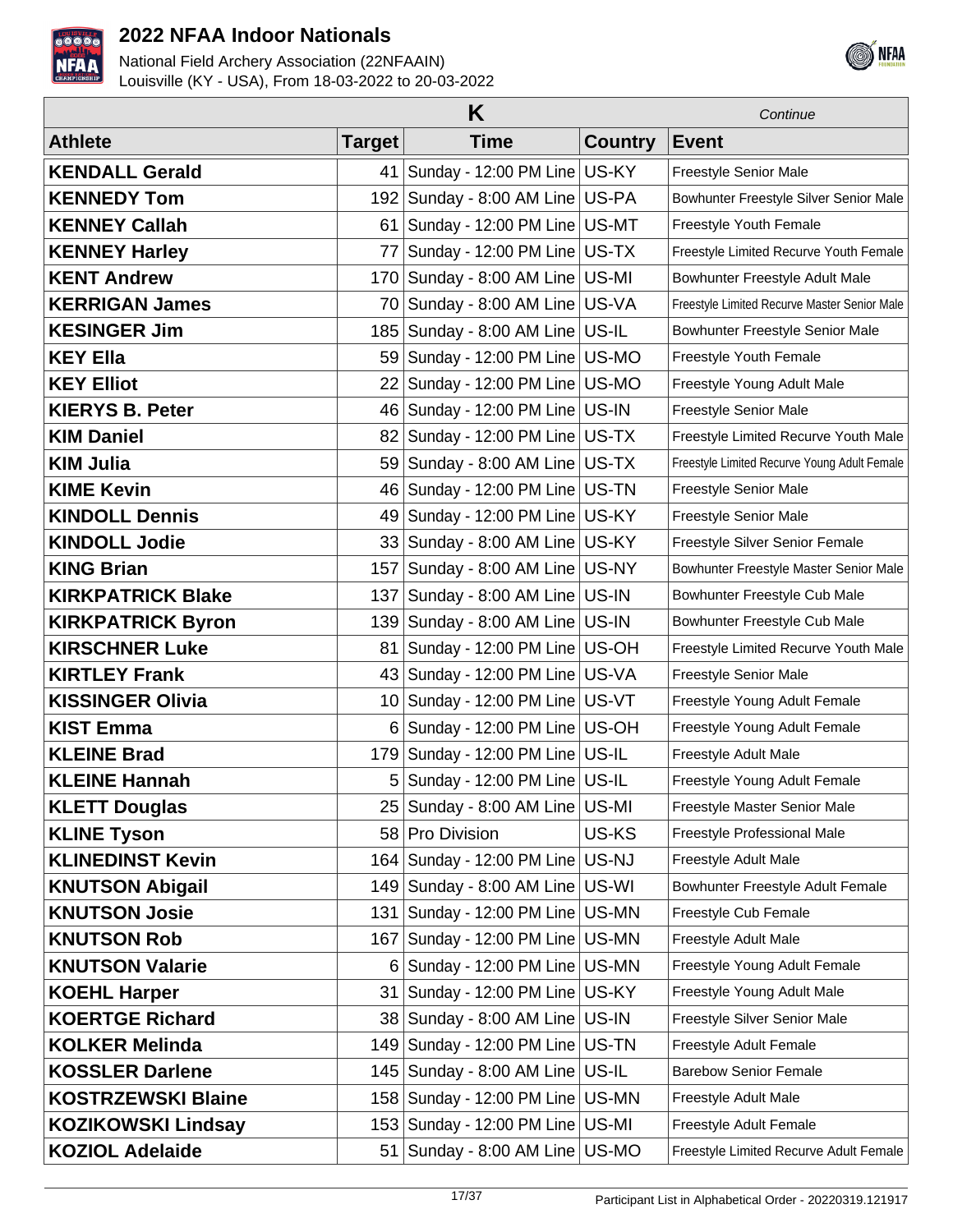



|                          | Continue      |                                      |                |                                              |
|--------------------------|---------------|--------------------------------------|----------------|----------------------------------------------|
| <b>Athlete</b>           | <b>Target</b> | Time                                 | <b>Country</b> | <b>Event</b>                                 |
| <b>KRAMAR Robert</b>     | 171           | Sunday - 8:00 AM Line US-WI          |                | Bowhunter Freestyle Young Adult Male         |
| <b>KRASE John</b>        |               | 70 Sunday - 8:00 AM Line US-NY       |                | Freestyle Limited Recurve Master Senior Male |
| <b>KRIEGE Hallie</b>     |               | 62 Sunday - 8:00 AM Line US-KY       |                | Freestyle Limited Recurve Young Adult Female |
| <b>KRISTOFER Roberta</b> |               | 144   Sunday - 12:00 PM Line   US-IL |                | Freestyle Adult Female                       |
| <b>KRISTOFER Timothy</b> |               | 32 Sunday - 12:00 PM Line US-IL      |                | Freestyle Young Adult Male                   |
| <b>KRUGER Madeline</b>   |               | 150 Sunday - 8:00 AM Line US-WI      |                | Bowhunter Freestyle Adult Female             |
| <b>KRUGER Mikaila</b>    |               | 178 Sunday - 8:00 AM Line US-WI      |                | Bowhunter Freestyle Young Adult Female       |
| <b>KRUMEL James</b>      |               | 26 Sunday - 8:00 AM Line US-IN       |                | Freestyle Master Senior Male                 |
| <b>KUBIAK Stanley</b>    |               | 169 Sunday - 8:00 AM Line US-TN      |                | <b>Barebow Master Senior Male</b>            |
| <b>KUECKER Kyle</b>      |               | 167   Sunday - 8:00 AM Line   US-WI  |                | Bowhunter Freestyle Adult Male               |
| <b>KULKARNI Aara</b>     |               | 78 Sunday - 12:00 PM Line US-MI      |                | Freestyle Limited Recurve Youth Female       |
| <b>KURYLO David</b>      |               | 56 Sunday - 8:00 AM Line US-MI       |                | Freestyle Limited Recurve Adult Male         |
| <b>KYLE Don</b>          |               | 189 Sunday - 8:00 AM Line US-TX      |                | Bowhunter Freestyle Silver Senior Male       |

| <b>Athlete</b>           | <b>Target</b>  | <b>Time</b>                          | <b>Country</b> | <b>Event</b>                                 |  |
|--------------------------|----------------|--------------------------------------|----------------|----------------------------------------------|--|
| <b>LAHEY Adam</b>        |                | 185   Sunday - 12:00 PM Line   US-TX |                | Freestyle Adult Male                         |  |
| <b>LANCASTER Shannan</b> |                | 186 Sunday - 8:00 AM Line US-MI      |                | Bowhunter Freestyle Senior Male              |  |
| <b>LANCASTER Stefan</b>  |                | 190 Sunday - 12:00 PM Line US-MI     |                | Freestyle Adult Male                         |  |
| <b>LANCE Sarah</b>       |                | 66 Pro Division                      | US-WI          | Freestyle Professional Female                |  |
| <b>LANGE Ava</b>         |                | 133 Sunday - 8:00 AM Line US-OH      |                | Bowhunter Freestyle Cub Female               |  |
| <b>LANGE Owen</b>        | 71             | Sunday - 12:00 PM Line   US-OH       |                | Freestyle Youth Male                         |  |
| <b>LANGLEY Courtney</b>  |                | 6 Sunday - 12:00 PM Line US-IL       |                | Freestyle Young Adult Female                 |  |
| <b>LANTZY Michael</b>    |                | 185   Sunday - 8:00 AM Line   US-MI  |                | Bowhunter Freestyle Senior Male              |  |
| <b>LARKINS Jerrod</b>    |                | 170 Sunday - 12:00 PM Line US-KY     |                | Freestyle Adult Male                         |  |
| <b>LASH Carter</b>       |                | 76 Sunday - 12:00 PM Line US-PA      |                | Freestyle Youth Male                         |  |
| <b>LASH Colton</b>       |                | 18 Sunday - 12:00 PM Line US-PA      |                | Freestyle Young Adult Male                   |  |
| <b>LATIMER Levi</b>      |                | 70 Sunday - 12:00 PM Line US-GA      |                | Freestyle Youth Male                         |  |
| <b>LATIMER Luke</b>      |                | 81 Sunday - 12:00 PM Line US-GA      |                | Freestyle Limited Recurve Youth Male         |  |
| <b>LATOURELLE Mark</b>   |                | 17 Sunday - 8:00 AM Line US-MN       |                | Freestyle Limited Recurve Silver Senior Male |  |
| <b>LAUX Brianna</b>      |                | 59   Sunday - 8:00 AM Line   US-MI   |                | Freestyle Limited Recurve Young Adult Female |  |
| <b>LAUX Jared</b>        | 161            | Sunday - 12:00 PM Line US-MI         |                | Freestyle Adult Male                         |  |
| <b>LAWHEAD Makena</b>    |                | 128 Sunday - 12:00 PM Line US-RI     |                | Freestyle Cub Female                         |  |
| <b>LAWRENCE Gary</b>     |                | 82 Sunday - 8:00 AM Line US-PA       |                | <b>Traditional Silver Senior Male</b>        |  |
| <b>LAWS John 'Jack'</b>  |                | 157 Sunday - 8:00 AM Line US-LA      |                | Bowhunter Freestyle Master Senior Male       |  |
| <b>LEBEAU Gracelyn</b>   | $\overline{7}$ | Sunday - 12:00 PM Line   US-IL       |                | Freestyle Young Adult Female                 |  |
| <b>LEBEAU Shara</b>      |                | 154 Sunday - 8:00 AM Line US-IL      |                | Bowhunter Freestyle Adult Female             |  |
| <b>LEBEAU Stephen</b>    |                | 164 Sunday - 8:00 AM Line US-IL      |                | Bowhunter Freestyle Adult Male               |  |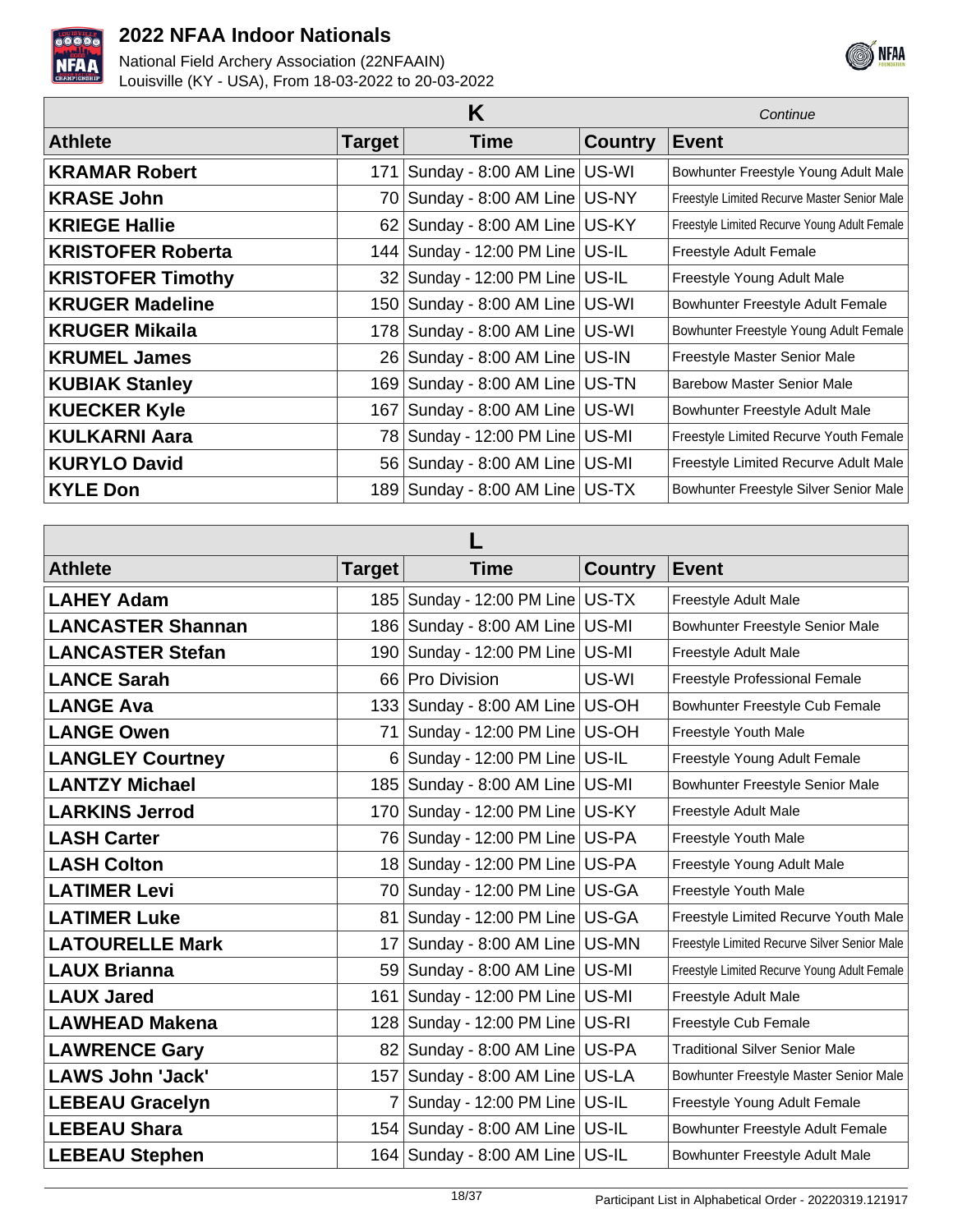



|                                   |               |                                      | Continue       |                                              |
|-----------------------------------|---------------|--------------------------------------|----------------|----------------------------------------------|
| <b>Athlete</b>                    | <b>Target</b> | <b>Time</b>                          | <b>Country</b> | <b>Event</b>                                 |
| <b>LEE Colin</b>                  |               | 14 Sunday - 8:00 AM Line US-OH       |                | <b>Barebow Recurve Adult Male</b>            |
| <b>LEE Zack</b>                   |               | 192 Sunday - 12:00 PM Line US-KY     |                | Freestyle Adult Male                         |
| <b>LEFEVER Johanna</b>            |               | 148 Sunday - 12:00 PM Line US-NY     |                | Freestyle Adult Female                       |
| <b>LEFEVER Michael</b>            |               | 174 Sunday - 12:00 PM Line US-NY     |                | Freestyle Adult Male                         |
| <b>LEHSTEN Isabell</b>            |               | 140 Sunday - 8:00 AM Line US-MI      |                | <b>Barebow Youth Female</b>                  |
| <b>LEITER Michael</b>             | 71            | Pro Division                         | US-MD          | Freestyle Professional Senior Male           |
| <b>LENARDSON Anthony</b>          |               | 20 Sunday - 8:00 AM Line US-WY       |                | Freestyle Limited Adult Male                 |
| <b>LENARDSON Carl</b>             |               | 191   Sunday - 8:00 AM Line   US-WY  |                | Bowhunter Freestyle Silver Senior Male       |
| <b>LENINGTON Tyler</b>            | 21            | Sunday - 12:00 PM Line US-OH         |                | Freestyle Young Adult Male                   |
| <b>LEON Hector</b>                |               | 11   Sunday - 8:00 AM Line   US-FL   |                | <b>Barebow Recurve Adult Male</b>            |
| <b>LEONES Reese</b>               |               | 14 Sunday - 12:00 PM Line   US-MI    |                | Freestyle Young Adult Female                 |
| <b>LERETTE Nathan</b>             |               | 189   Sunday - 12:00 PM Line   US-OH |                | Freestyle Adult Male                         |
| <b>LESHEM Jack</b>                |               | 56 Sunday - 8:00 AM Line US-IL       |                | Freestyle Limited Recurve Adult Male         |
| <b>LESNER Macey</b>               |               | 62 Sunday - 12:00 PM Line US-MI      |                | Freestyle Youth Female                       |
| <b>LEWIS James</b>                | 172           | Sunday - 12:00 PM Line US-OK         |                | Freestyle Adult Male                         |
| <b>LIFFORD Doug</b>               |               | 39 Sunday - 12:00 PM Line   US-MI    |                | Freestyle Senior Male                        |
| <b>LILLA Michael</b>              |               | 195   Sunday - 12:00 PM Line   US-WI |                | Freestyle Adult Male                         |
| <b>LIMOCO Aiden</b>               | 31            | Sunday - 12:00 PM Line US-OH         |                | Freestyle Young Adult Male                   |
| <b>LIMOCO Jason</b>               |               | 13 Sunday - 8:00 AM Line US-OH       |                | <b>Barebow Recurve Adult Male</b>            |
| <b>LINDSEY JR. Jay</b>            |               | 147 Sunday - 8:00 AM Line US-TX      |                | <b>Barebow Master Senior Male</b>            |
| <b>LINDSTROM Lori</b>             | 15            | Sunday - 8:00 AM Line US-MI          |                | <b>Barebow Recurve Senior Female</b>         |
| <b>LIPPENCOTT Cody</b>            | 51            | <b>Pro Division</b>                  | US-PA          | Freestyle Professional Male                  |
| <b>LONA Miriam-Martha Abigail</b> |               | 126 Sunday - 8:00 AM Line US-TX      |                | <b>Barebow Cub Female</b>                    |
| <b>LONG Amber</b>                 |               | 59 Sunday - 8:00 AM Line US-LA       |                | Freestyle Limited Recurve Young Adult Female |
| <b>LONG Hallie</b>                |               | 3 Sunday - 8:00 AM Line US-TN        |                | <b>Barebow Recurve Adult Female</b>          |
| <b>LOUKO Kyle</b>                 |               | 181   Sunday - 12:00 PM Line   US-VT |                | Freestyle Adult Male                         |
| <b>LOWE Denton</b>                |               | $34$ Sunday - 8:00 AM Line US-NY     |                | Freestyle Silver Senior Male                 |
| <b>LOWTHER Chrissy</b>            |               | 150 Sunday - 12:00 PM Line US-MO     |                | Freestyle Adult Female                       |
| <b>LOYNES Austin</b>              |               | 189 Sunday - 12:00 PM Line US-MI     |                | Freestyle Adult Male                         |
| <b>LUCAS Charles</b>              |               | 30 Sunday - 8:00 AM Line US-FL       |                | Freestyle Limited Master Senior Male         |
| <b>LUDWIG James</b>               |               | 51 Sunday - 12:00 PM Line US-IN      |                | Freestyle Senior Male                        |
| <b>LUEPKE Brilee</b>              |               | 196 Sunday - 8:00 AM Line US-WI      |                | Bowhunter Freestyle Youth Female             |
| <b>LUEPKE Carter</b>              |               | 173 Sunday - 8:00 AM Line US-WI      |                | Bowhunter Freestyle Young Adult Male         |
| <b>LUEPKE Josh</b>                |               | 170 Sunday - 8:00 AM Line US-WI      |                | Bowhunter Freestyle Adult Male               |
| <b>LUEPKE Kamdyn</b>              |               | 132   Sunday - 8:00 AM Line   US-WI  |                | Bowhunter Freestyle Cub Female               |
| <b>LUKE Brayden</b>               |               | 20 Sunday - 12:00 PM Line US-PA      |                | Freestyle Young Adult Male                   |
| <b>LUKE Wyatt</b>                 |               | 133 Sunday - 12:00 PM Line US-PA     |                | Freestyle Cub Male                           |
| <b>LUONG Hoang</b>                |               | 12 Sunday - 8:00 AM Line US-MI       |                | <b>Barebow Recurve Adult Male</b>            |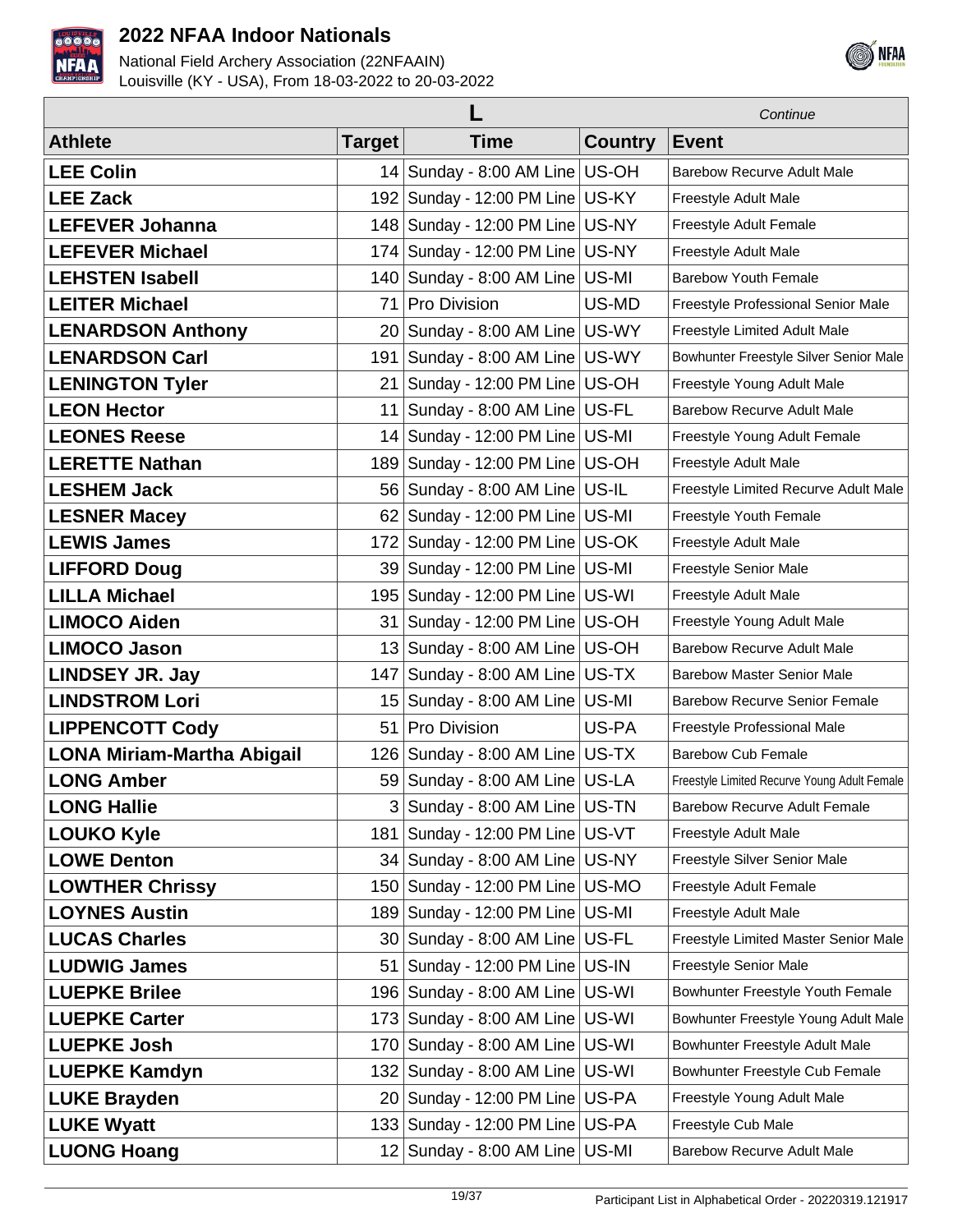



|                         |               |                                             |                | Continue                            |
|-------------------------|---------------|---------------------------------------------|----------------|-------------------------------------|
| <b>Athlete</b>          | <b>Target</b> | <b>Time</b>                                 | <b>Country</b> | <b>Event</b>                        |
| <b>LUTZ Danelle</b>     |               | 64 Pro Division                             | US-WI          | Freestyle Professional Female       |
| <b>LUTZ James</b>       |               | 44 Pro Division                             | US-WI          | Freestyle Professional Male         |
| <b>LYKINS Elizabeth</b> |               | 206 Sunday - 8:00 AM Line US-OH             |                | <b>Barebow Young Adult Female</b>   |
| <b>LYKINS Jackson</b>   |               | 24 Sunday - 12:00 PM Line US-OH             |                | Freestyle Young Adult Male          |
| <b>LYONS Christina</b>  |               | 1 Sunday - 8:00 AM Line $\overline{US}$ -IL |                | <b>Barebow Recurve Adult Female</b> |

| M                             |                 |                                      |                |                                              |  |
|-------------------------------|-----------------|--------------------------------------|----------------|----------------------------------------------|--|
| <b>Athlete</b>                | Target          | <b>Time</b>                          | <b>Country</b> | <b>Event</b>                                 |  |
| <b>MAAG Austin</b>            |                 | 176 Sunday - 8:00 AM Line US-OH      |                | Bowhunter Freestyle Young Adult Male         |  |
| <b>MAAHS Teresa</b>           | 181             | Sunday - 8:00 AM Line US-NJ          |                | Bowhunter Freestyle Young Adult Female       |  |
| <b>MADDU Samhitha</b>         |                 | 126 Sunday - 8:00 AM Line US-GA      |                | <b>Barebow Cub Female</b>                    |  |
| <b>MAGNUSEN Grace</b>         |                 | 140 Sunday - 12:00 PM Line US-AL     |                | Freestyle Adult Female                       |  |
| <b>MAHARAJ Liam</b>           |                 | 127 Sunday - 12:00 PM Line US-GA     |                | Freestyle Limited Recurve Cub Male           |  |
| <b>MAKA Jozef</b>             |                 | 192 Sunday - 8:00 AM Line US-IL      |                | Bowhunter Freestyle Silver Senior Male       |  |
| <b>MALES Alexis</b>           |                 | $2$ Sunday - 12:00 PM Line US-IL     |                | Freestyle Young Adult Female                 |  |
| <b>MANDERNACH James</b>       |                 | 168   Sunday - 8:00 AM Line   US-IL  |                | Bowhunter Freestyle Adult Male               |  |
| <b>MANESS Clare</b>           |                 | 52 Sunday - 8:00 AM Line US-TX       |                | Freestyle Limited Recurve Adult Female       |  |
| <b>MANFULL Ray</b>            |                 | 36 Sunday - 8:00 AM Line US-KS       |                | Freestyle Silver Senior Male                 |  |
| <b>MARSH Steve</b>            | 51              | Pro Division                         | US-CO          | Freestyle Professional Male                  |  |
| <b>MARTIN Brandie</b>         |                 | 66 Pro Division                      | US-OH          | Freestyle Professional Female                |  |
| <b>MARTIN Justin</b>          |                 | 55 Pro Division                      | US-OH          | Freestyle Professional Male                  |  |
| <b>MARTIN Larry</b>           | 27 <sub>1</sub> | Sunday - 8:00 AM Line   US-MI        |                | Freestyle Master Senior Male                 |  |
| <b>MARTIN Nolan</b>           | 27              | Sunday - 12:00 PM Line   US-MI       |                | Freestyle Young Adult Male                   |  |
| <b>MARTIN Preslee</b>         |                 | 134 Sunday - 8:00 AM Line US-OH      |                | Bowhunter Freestyle Cub Female               |  |
| <b>MARTINDALE Brian</b>       |                 | 160 Sunday - 8:00 AM Line US-MI      |                | Bowhunter Freestyle Adult Male               |  |
| <b>MARTINDALE Jennifer</b>    |                 | 152 Sunday - 8:00 AM Line US-MI      |                | Bowhunter Freestyle Adult Female             |  |
| <b>MASSEY Diane</b>           |                 | 22 Sunday - 8:00 AM Line US-TX       |                | Freestyle Limited Senior Female              |  |
| <b>MATHENY Cassidy</b>        |                 | 126   Sunday - 12:00 PM Line   US-OH |                | Freestyle Limited Recurve Cub Female         |  |
| <b>MATHENY Lauren</b>         |                 | 13 Sunday - 12:00 PM Line US-OH      |                | Freestyle Young Adult Female                 |  |
| <b>MATHEWS Mark</b>           |                 | 16 Sunday - 8:00 AM Line US-PA       |                | Freestyle Limited Recurve Silver Senior Male |  |
| <b>MATNEY-PATTERSON Haley</b> |                 | 147 Sunday - 12:00 PM Line US-KY     |                | Freestyle Adult Female                       |  |
| <b>MAUCELLI Thomas</b>        |                 | 199 Sunday - 12:00 PM Line US-MO     |                | Freestyle Adult Male                         |  |
| <b>MAUZY Kevin</b>            |                 | 191 Sunday - 8:00 AM Line US-MI      |                | Bowhunter Freestyle Silver Senior Male       |  |
| <b>MAYNARD Anya</b>           |                 | 68 Sunday - 12:00 PM Line US-KY      |                | Freestyle Youth Female                       |  |
| <b>MAYOTTE Sara</b>           |                 | 149 Sunday - 12:00 PM Line   US-IL   |                | Freestyle Adult Female                       |  |
| <b>MCBRIDE Emma</b>           |                 | 64   Sunday - 12:00 PM Line   US-TX  |                | Freestyle Youth Female                       |  |
| <b>MCBRIDE Ezra</b>           |                 | 135 Sunday - 8:00 AM Line US-TX      |                | Bowhunter Freestyle Cub Male                 |  |
| <b>MCBRIDE Greg</b>           |                 | 162 Sunday - 8:00 AM Line US-PA      |                | Bowhunter Freestyle Adult Male               |  |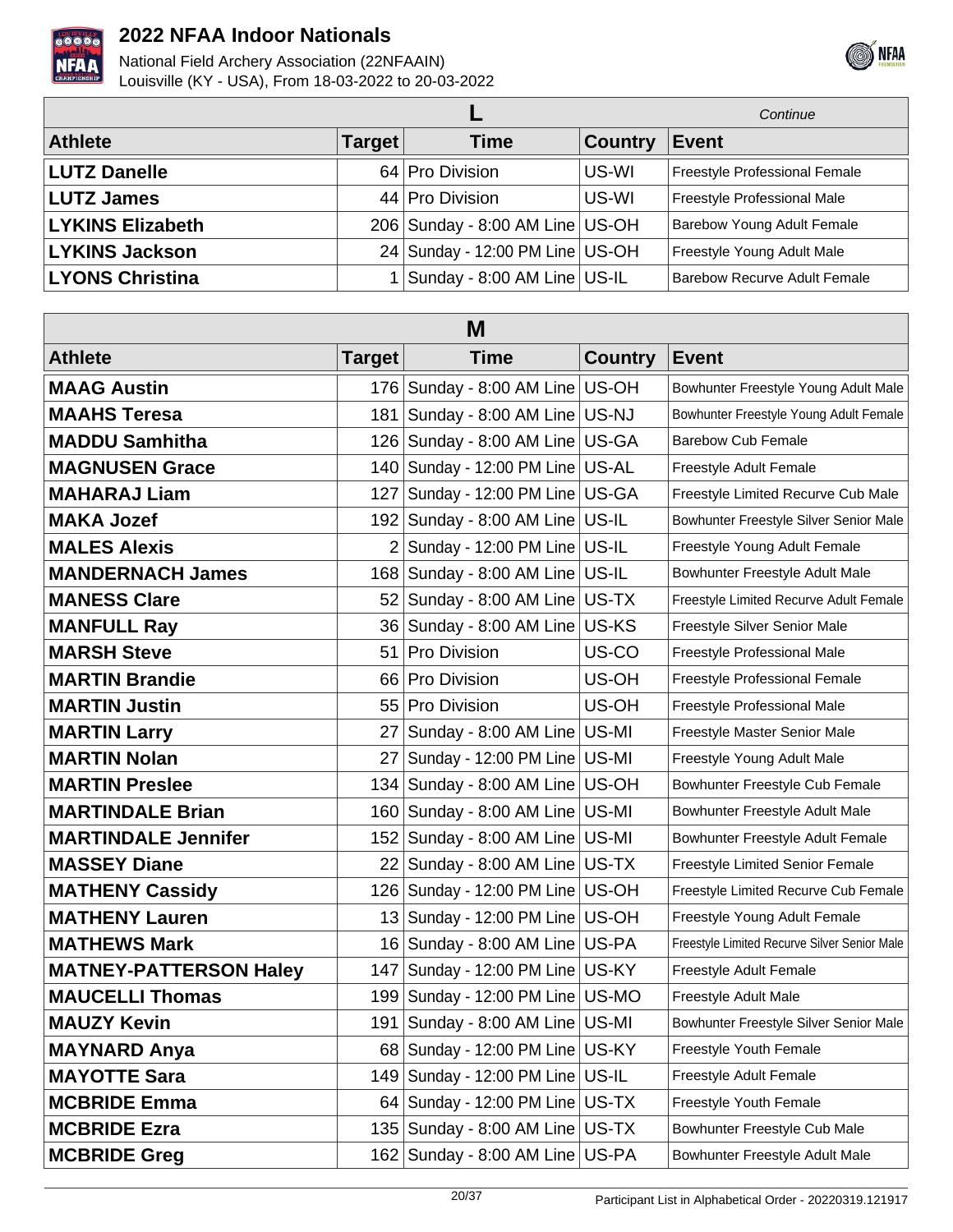



| M                           |                |                                      |                | Continue                                     |
|-----------------------------|----------------|--------------------------------------|----------------|----------------------------------------------|
| <b>Athlete</b>              | Target         | <b>Time</b>                          | <b>Country</b> | <b>Event</b>                                 |
| <b>MCBRIDE Jim</b>          |                | 197 Sunday - 12:00 PM Line US-TX     |                | Freestyle Adult Male                         |
| <b>MCBRIDE Melissa</b>      |                | 143 Sunday - 12:00 PM Line US-PA     |                | Freestyle Adult Female                       |
| <b>MCCLANAHAN Wade</b>      | 58             | Pro Division                         | US-SD          | Freestyle Professional Male                  |
| <b>MCCLEAN Fiona</b>        | 75             | Pro Division                         | <b>CAN</b>     | Freestyle Professional Senior Female         |
| <b>MCCOOL Hope</b>          |                | 10 Sunday - 12:00 PM Line US-MO      |                | Freestyle Young Adult Female                 |
| <b>MCCOOL Julianna</b>      |                | 195   Sunday - 8:00 AM Line   US-MO  |                | Bowhunter Freestyle Youth Female             |
| <b>MCCOOL Maliah</b>        | 67 I           | Sunday - 12:00 PM Line   US-MO       |                | Freestyle Youth Female                       |
| <b>MCCORKLE Wes</b>         |                | 164 Sunday - 8:00 AM Line   US-IN    |                | Bowhunter Freestyle Adult Male               |
| <b>MCDONALD Michaela</b>    |                | 150 Sunday - 12:00 PM Line US-KY     |                | Freestyle Adult Female                       |
| <b>MCDONOUGH Frank</b>      |                | 10 Sunday - 8:00 AM Line US-PA       |                | <b>Barebow Recurve Adult Male</b>            |
| <b>MCGILL Druin</b>         |                | 172 Sunday - 8:00 AM Line US-IN      |                | Bowhunter Freestyle Young Adult Male         |
| <b>MCGIVERN Alessia</b>     | 8 <sup>1</sup> | Sunday - 12:00 PM Line   US-MI       |                | Freestyle Young Adult Female                 |
| <b>MCGIVERN Diletta</b>     | 131            | Sunday - 12:00 PM Line   US-MI       |                | Freestyle Cub Female                         |
| <b>MCGLADDERY Erin</b>      | 65             | Pro Division                         | CAN            | Freestyle Professional Female                |
| <b>MCGLINCHEY Bill</b>      |                | 170 Sunday - 12:00 PM Line US-MI     |                | Freestyle Adult Male                         |
| <b>MCILVAINE Olivia</b>     | 77             | Sunday - 12:00 PM Line   US-OH       |                | Freestyle Limited Recurve Youth Female       |
| <b>MCKAY Richard</b>        |                | 192   Sunday - 12:00 PM Line   US-NJ |                | Freestyle Adult Male                         |
| <b>MCKEE Beretta</b>        |                | 56   Sunday - 12:00 PM Line   US-WA  |                | Freestyle Youth Female                       |
| <b>MCKEE Jeff</b>           | 155            | Sunday - 12:00 PM Line   US-WA       |                | Freestyle Adult Male                         |
| <b>MCKELLAR Raeleigh</b>    |                | 140 Sunday - 8:00 AM Line US-LA      |                | <b>Barebow Youth Female</b>                  |
| <b>MCKENTY Sean</b>         | 74             | Pro Division                         | CAN            | Freestyle Professional Senior Male           |
| <b>MCKINNEY Samantha</b>    | 79             | Sunday - 12:00 PM Line   US-OH       |                | Freestyle Limited Recurve Youth Female       |
| <b>MCKINNON Sue</b>         | 77             | Sunday - 8:00 AM Line   US-PA        |                | <b>Traditional Senior Female</b>             |
| <b>MCKINSEY David</b>       |                | 185   Sunday - 8:00 AM Line   US-KY  |                | Bowhunter Freestyle Senior Male              |
| <b>MCKINSEY Hannah</b>      |                | 15   Sunday - 12:00 PM Line   US-KY  |                | Freestyle Young Adult Female                 |
| <b>MCMAHAN Tom</b>          | 41             | Sunday - 8:00 AM Line US-AL          |                | Freestyle Silver Senior Male                 |
| <b>MCNALL Michael</b>       | 23             | Sunday - 12:00 PM Line US-VT         |                | Freestyle Young Adult Male                   |
| <b>MCNEELY Bryan</b>        | 43             | Sunday - 12:00 PM Line US-NY         |                | Freestyle Senior Male                        |
| <b>MCNEELY James</b>        |                | 32 Sunday - 12:00 PM Line US-NY      |                | Freestyle Young Adult Male                   |
| <b>MEINERS Jordan Marie</b> |                | 50 Sunday - 8:00 AM Line US-TX       |                | Freestyle Limited Recurve Adult Female       |
| <b>MELCHOIRRE Abigail</b>   |                | 198 Sunday - 8:00 AM Line US-NJ      |                | Bowhunter Freestyle Youth Female             |
| <b>MENSENDIEK Michael</b>   | 45             | Sunday - 12:00 PM Line US-IN         |                | Freestyle Senior Male                        |
| <b>MERKEL Jacob</b>         | 69             | Sunday - 12:00 PM Line   US-NY       |                | Freestyle Youth Male                         |
| <b>MERRILL Kyle</b>         | 22             | Sunday - 12:00 PM Line   US-NH       |                | Freestyle Young Adult Male                   |
| <b>MERRITT Zander</b>       | 201            | Sunday - 8:00 AM Line US-IN          |                | Bowhunter Freestyle Youth Male               |
| <b>MERRITT Zane</b>         | 32 I           | Sunday - 12:00 PM Line US-IN         |                | Freestyle Young Adult Male                   |
| <b>METZ Alyssa</b>          |                | 63 Sunday - 8:00 AM Line US-OH       |                | Freestyle Limited Recurve Young Adult Female |
| <b>METZNER James</b>        | 191            | Sunday - 8:00 AM Line US-WY          |                | Bowhunter Freestyle Silver Senior Male       |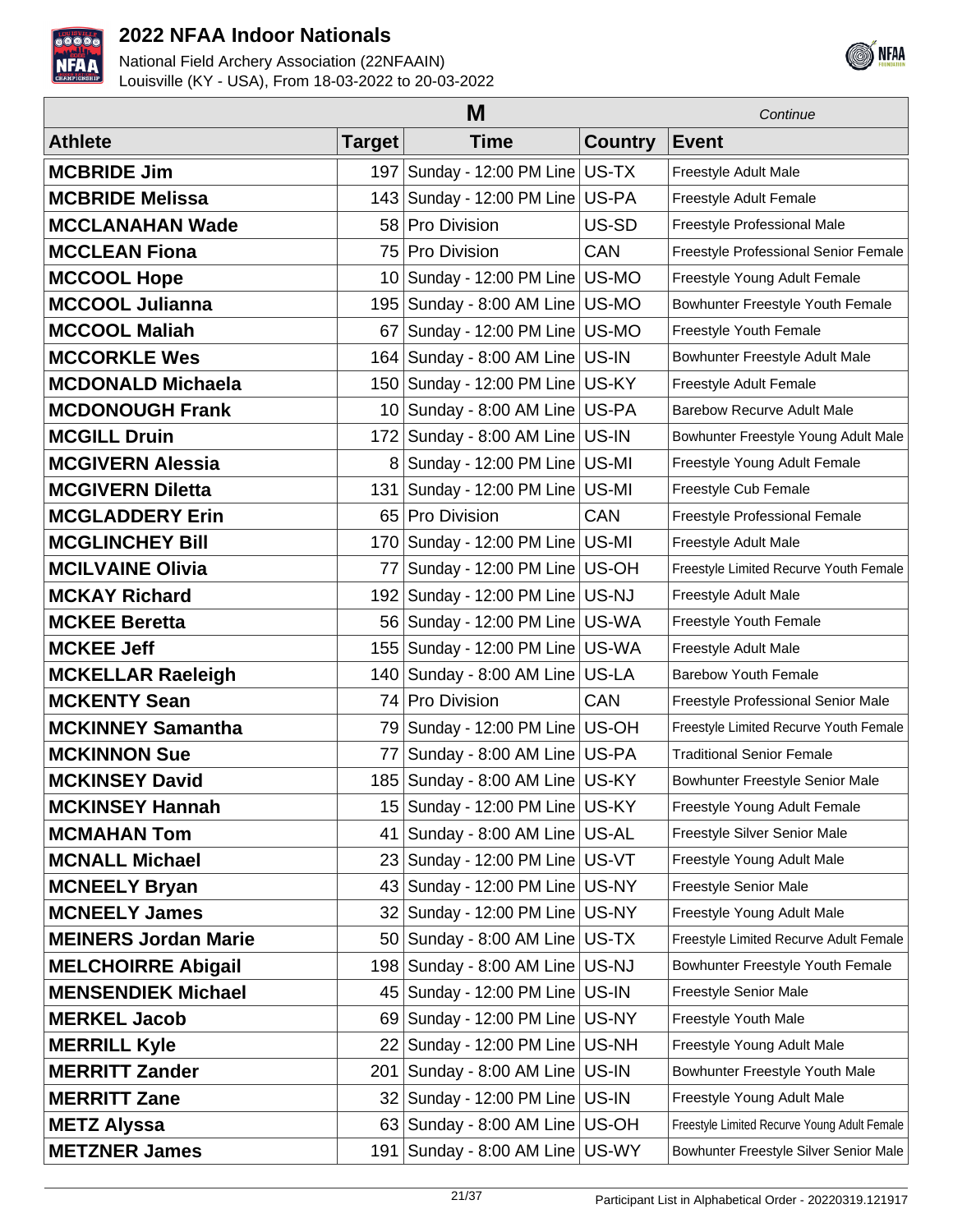



|                            | M               |                                      |                |                                              |  |
|----------------------------|-----------------|--------------------------------------|----------------|----------------------------------------------|--|
| <b>Athlete</b>             | <b>Target</b>   | <b>Time</b>                          | <b>Country</b> | <b>Event</b>                                 |  |
| <b>MEYERS Glenn</b>        | 17 <sup>1</sup> | Sunday - 8:00 AM Line US-MI          |                | Freestyle Limited Recurve Silver Senior Male |  |
| <b>MICHL Jack</b>          | 72              | Sunday - 12:00 PM Line   US-IN       |                | Freestyle Youth Male                         |  |
| <b>MILLENBINE Trevor</b>   | 71              | Sunday - 12:00 PM Line   US-IL       |                | Freestyle Youth Male                         |  |
| <b>MILLER Carter</b>       |                 | 143 Sunday - 8:00 AM Line   US-IL    |                | <b>Barebow Youth Male</b>                    |  |
| <b>MILLER Evan</b>         |                 | 164   Sunday - 12:00 PM Line   US-MO |                | Freestyle Adult Male                         |  |
| <b>MILLER Jackson</b>      |                 | 143 Sunday - 8:00 AM Line US-IL      |                | <b>Barebow Youth Male</b>                    |  |
| <b>MILLER Jacob</b>        |                 | 164   Sunday - 12:00 PM Line   US-MI |                | Freestyle Adult Male                         |  |
| <b>MILLER Jena</b>         |                 | 35   Sunday - 12:00 PM Line   US-AZ  |                | Freestyle Senior Female                      |  |
| <b>MILLER Kali</b>         |                 | 130 Sunday - 12:00 PM Line US-PA     |                | Freestyle Cub Female                         |  |
| <b>MILLER Kevin</b>        | 41              | Sunday - 12:00 PM Line   US-WV       |                | Freestyle Senior Male                        |  |
| <b>MILLER Landen</b>       | 127             | Sunday - 8:00 AM Line   US-IL        |                | <b>Barebow Cub Male</b>                      |  |
| <b>MILLER Marion</b>       |                 | 163 Sunday - 8:00 AM Line US-OH      |                | Bowhunter Freestyle Adult Male               |  |
| <b>MILLER Melissa</b>      |                 | 36   Sunday - 12:00 PM Line   US-VA  |                | Freestyle Senior Female                      |  |
| <b>MILLER Sarah A.</b>     |                 | 140 Sunday - 12:00 PM Line   US-MI   |                | Freestyle Adult Female                       |  |
| <b>MILLER Taylor</b>       |                 | 60 Sunday - 12:00 PM Line US-PA      |                | Freestyle Youth Female                       |  |
| <b>MILLS Bill</b>          |                 | 19 Sunday - 12:00 PM Line US-PA      |                | Freestyle Young Adult Male                   |  |
| <b>MILLS Marty</b>         |                 | 190 Sunday - 8:00 AM Line US-IL      |                | Bowhunter Freestyle Silver Senior Male       |  |
| <b>MILLS William</b>       |                 | 44   Sunday - 12:00 PM Line   US-PA  |                | Freestyle Senior Male                        |  |
| <b>MILNE Harrison</b>      |                 | 172   Sunday - 12:00 PM Line   US-IN |                | Freestyle Adult Male                         |  |
| <b>MINNICK Danny</b>       | 71              | Pro Division                         | US-VA          | Freestyle Professional Senior Male           |  |
| <b>MOE Jamie</b>           | 149             | Sunday - 8:00 AM Line   US-MN        |                | Bowhunter Freestyle Adult Female             |  |
| <b>MOE Matt</b>            |                 | 164   Sunday - 8:00 AM Line   US-MN  |                | Bowhunter Freestyle Adult Male               |  |
| <b>MOERMOND Hayden</b>     | 71              | Sunday - 12:00 PM Line   US-OH       |                | Freestyle Youth Male                         |  |
| <b>MOERMOND Katie</b>      |                 | 131   Sunday - 12:00 PM Line   US-OH |                | Freestyle Cub Female                         |  |
| <b>MONTCASTLE Aiden</b>    |                 | 135   Sunday - 12:00 PM Line   US-NC |                | Freestyle Cub Male                           |  |
| <b>MONTEROSSO Isabella</b> |                 | 197   Sunday - 8:00 AM Line   US-MI  |                | Bowhunter Freestyle Youth Female             |  |
| <b>MONTEROSSO Natalie</b>  | 61              | Sunday - 8:00 AM Line US-MI          |                | Freestyle Limited Recurve Young Adult Female |  |
| <b>MONTGOMERY Clifton</b>  | 47              | Sunday - 8:00 AM Line US-TX          |                | Longbow Adult Male                           |  |
| <b>MONTGOMERY Shawn</b>    | 11              | Sunday - 8:00 AM Line US-KY          |                | <b>Barebow Recurve Adult Male</b>            |  |
| <b>MONTGOMERY Tony</b>     |                 | 23 Sunday - 8:00 AM Line US-KY       |                | Freestyle Master Senior Male                 |  |
| <b>MONTRI Ashley</b>       | 4               | Sunday - 12:00 PM Line US-MI         |                | Freestyle Young Adult Female                 |  |
| <b>MOORE Annabelle</b>     | 57              | Sunday - 12:00 PM Line   US-AR       |                | Freestyle Youth Female                       |  |
| <b>MOORE Clayton</b>       |                 | 168 Sunday - 12:00 PM Line US-AR     |                | Freestyle Adult Male                         |  |
| <b>MOORE Emily</b>         | 147             | Sunday - 12:00 PM Line   US-OK       |                | Freestyle Adult Female                       |  |
| <b>MOORE Lela</b>          | 61              | Sunday - 8:00 AM Line US-KY          |                | Freestyle Limited Recurve Young Adult Female |  |
| <b>MOORE Nicholas</b>      |                 | 58 Pro Division                      | US-WI          | Freestyle Professional Male                  |  |
| <b>MOORE Samuel</b>        |                 | 69 Sunday - 12:00 PM Line US-AR      |                | Freestyle Youth Male                         |  |
| <b>MOORHOUSE Andrew</b>    |                 | 201   Sunday - 8:00 AM Line   US-MN  |                | Bowhunter Freestyle Youth Male               |  |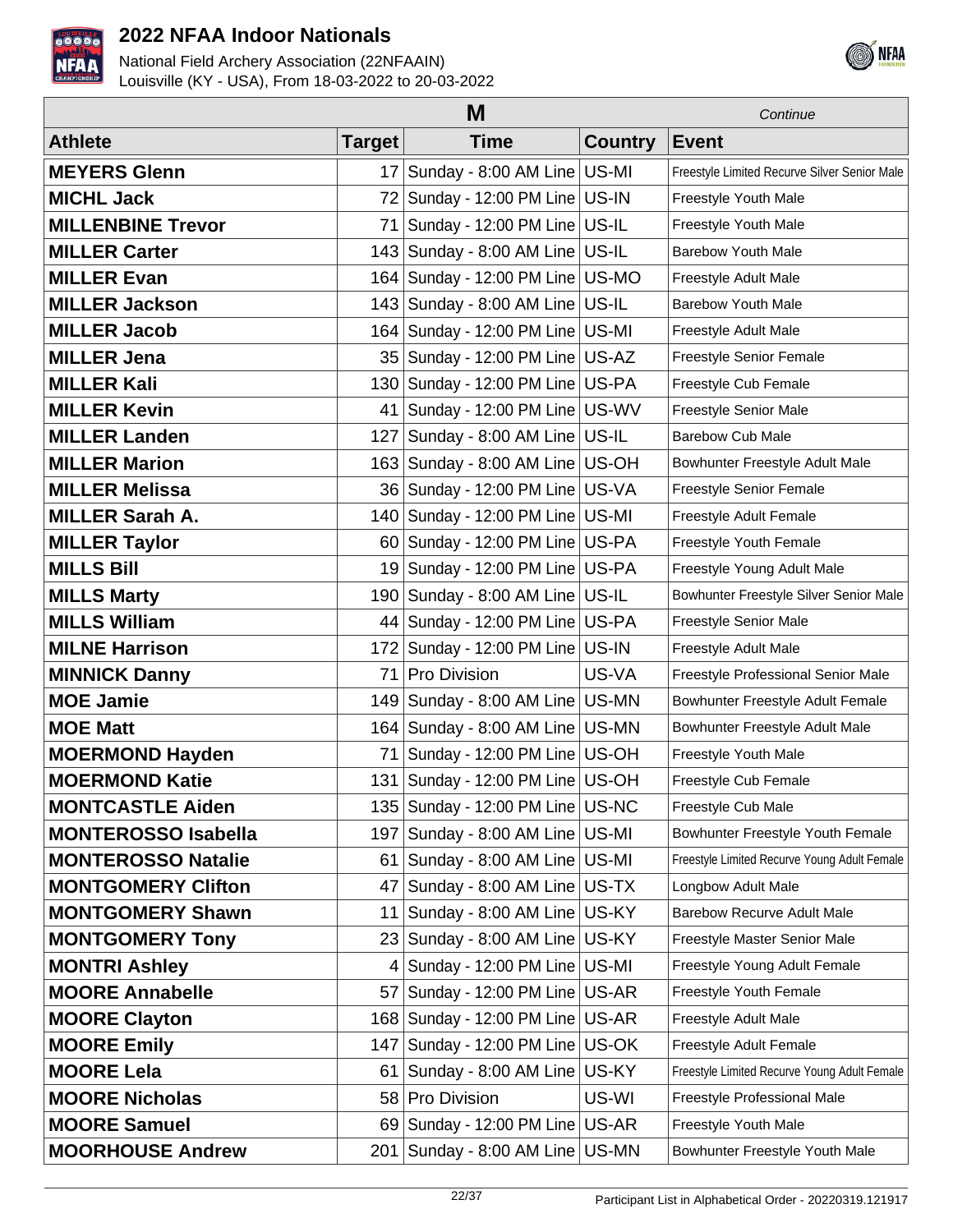



|                               | M      |                                      |                |                                              |
|-------------------------------|--------|--------------------------------------|----------------|----------------------------------------------|
| <b>Athlete</b>                | Target | <b>Time</b>                          | <b>Country</b> | <b>Event</b>                                 |
| <b>MOORHOUSE Jack</b>         | 203    | Sunday - 8:00 AM Line US-MN          |                | Bowhunter Freestyle Youth Male               |
| <b>MORGAN Callen</b>          | 135    | Sunday - 8:00 AM Line US-OH          |                | Bowhunter Freestyle Cub Male                 |
| <b>MORGAN Connor</b>          |        | 174 Sunday - 8:00 AM Line US-OH      |                | Bowhunter Freestyle Young Adult Male         |
| <b>MORGAN Garrett</b>         |        | 173 Sunday - 8:00 AM Line US-OH      |                | Bowhunter Freestyle Young Adult Male         |
| <b>MORGAN Tate</b>            | 44     | Pro Division                         | US-MT          | Freestyle Professional Male                  |
| <b>MORICONI Wren</b>          | 28     | Sunday - 12:00 PM Line US-IN         |                | Freestyle Young Adult Male                   |
| <b>MORMAN Michael</b>         | 193    | Sunday - 8:00 AM Line   US-IL        |                | Freestyle Silver Senior Male                 |
| <b>MORROW John</b>            | 200    | Sunday - 8:00 AM Line US-NY          |                | Bowhunter Freestyle Youth Male               |
| <b>MORROW Sarah</b>           |        | 146 Sunday - 12:00 PM Line US-NY     |                | Freestyle Adult Female                       |
| <b>MORSE Benjamin</b>         |        | 66 Sunday - 8:00 AM Line US-KY       |                | Freestyle Limited Recurve Young Adult Male   |
| <b>MOSCHETZ Jim</b>           | 37     | Sunday - 8:00 AM Line US-WI          |                | Freestyle Silver Senior Male                 |
| <b>MOSCHETZ Laurel</b>        | 21     | Sunday - 8:00 AM Line US-WI          |                | Freestyle Limited Silver Senior Female       |
| <b>MOSCOWITZ Coby</b>         | 55     | Sunday - 8:00 AM Line US-MI          |                | Freestyle Limited Recurve Adult Male         |
| <b>MOULTON Jack</b>           | 16     | Sunday - 8:00 AM Line US-SD          |                | Freestyle Limited Recurve Silver Senior Male |
| <b>MOUNTCASTLE Ross</b>       | 55     | Sunday - 12:00 PM Line   US-IN       |                | Freestyle Senior Male                        |
| <b>MOUNTCASTLE Shawn</b>      | 1941   | Sunday - 12:00 PM Line US-IN         |                | Freestyle Adult Male                         |
| <b>MULLINS Dominic</b>        |        | 173 Sunday - 8:00 AM Line US-OH      |                | Bowhunter Freestyle Young Adult Male         |
| <b>MULLIS Jerid</b>           | 8      | Sunday - 8:00 AM Line US-IN          |                | <b>Barebow Recurve Adult Male</b>            |
| <b>MUNSON William</b>         | 162    | Sunday - 12:00 PM Line US-IL         |                | Freestyle Adult Male                         |
| <b>MUNTYAN Tatyana</b>        | 71     | Sunday - 8:00 AM Line   USA          |                | Freestyle Limited Recurve Senior Female      |
| <b>MUONIO Callidora</b>       | 9      | Sunday - 12:00 PM Line   US-MN       |                | Freestyle Young Adult Female                 |
| <b>MURALIDHARAN Siddharth</b> | 69     | Sunday - 8:00 AM Line   US-MI        |                | Freestyle Limited Recurve Young Adult Male   |
| <b>MURPHY Andrew</b>          | 68     | Sunday - 8:00 AM Line US-FL          |                | Freestyle Limited Recurve Young Adult Male   |
| <b>MURPHY Dan</b>             |        | 44 Sunday - 12:00 PM Line US-OH      |                | Freestyle Senior Male                        |
| <b>MURPHY Logan</b>           |        | 28 Sunday - 12:00 PM Line US-TN      |                | Freestyle Young Adult Male                   |
| <b>MURPHY Makenzie</b>        |        | 144   Sunday - 12:00 PM Line   US-TX |                | Freestyle Adult Female                       |
| <b>MURPHY Theresa</b>         |        | 36 Sunday - 12:00 PM Line US-TX      |                | Freestyle Senior Female                      |
| <b>MYERS Brady</b>            |        | 162   Sunday - 12:00 PM Line   US-PA |                | Freestyle Adult Male                         |
| <b>MYERS Brock</b>            |        | 22 Sunday - 12:00 PM Line US-PA      |                | Freestyle Young Adult Male                   |
| <b>MYERS Michael</b>          |        | 56 Sunday - 8:00 AM Line US-IN       |                | Freestyle Limited Recurve Adult Male         |
| <b>MYERS Michael</b>          |        | 160 Sunday - 8:00 AM Line US-NY      |                | Bowhunter Freestyle Adult Male               |

| N                      |               |                                  |                |                                        |
|------------------------|---------------|----------------------------------|----------------|----------------------------------------|
| <b>Athlete</b>         | <b>Target</b> | <b>Time</b>                      | <b>Country</b> | <b>Event</b>                           |
| <b>NAISTETLER Kurt</b> |               | 35 Sunday - 8:00 AM Line US-OH   |                | Freestyle Silver Senior Male           |
| <b>NALL Carl</b>       |               | 190 Sunday - 8:00 AM Line US-OK  |                | Bowhunter Freestyle Silver Senior Male |
| <b>NANCE David</b>     |               | 39 Sunday - 8:00 AM Line US-TN   |                | Freestyle Silver Senior Male           |
| <b>NASH Ashley</b>     |               | 7 Sunday - 12:00 PM Line   US-MN |                | Freestyle Young Adult Female           |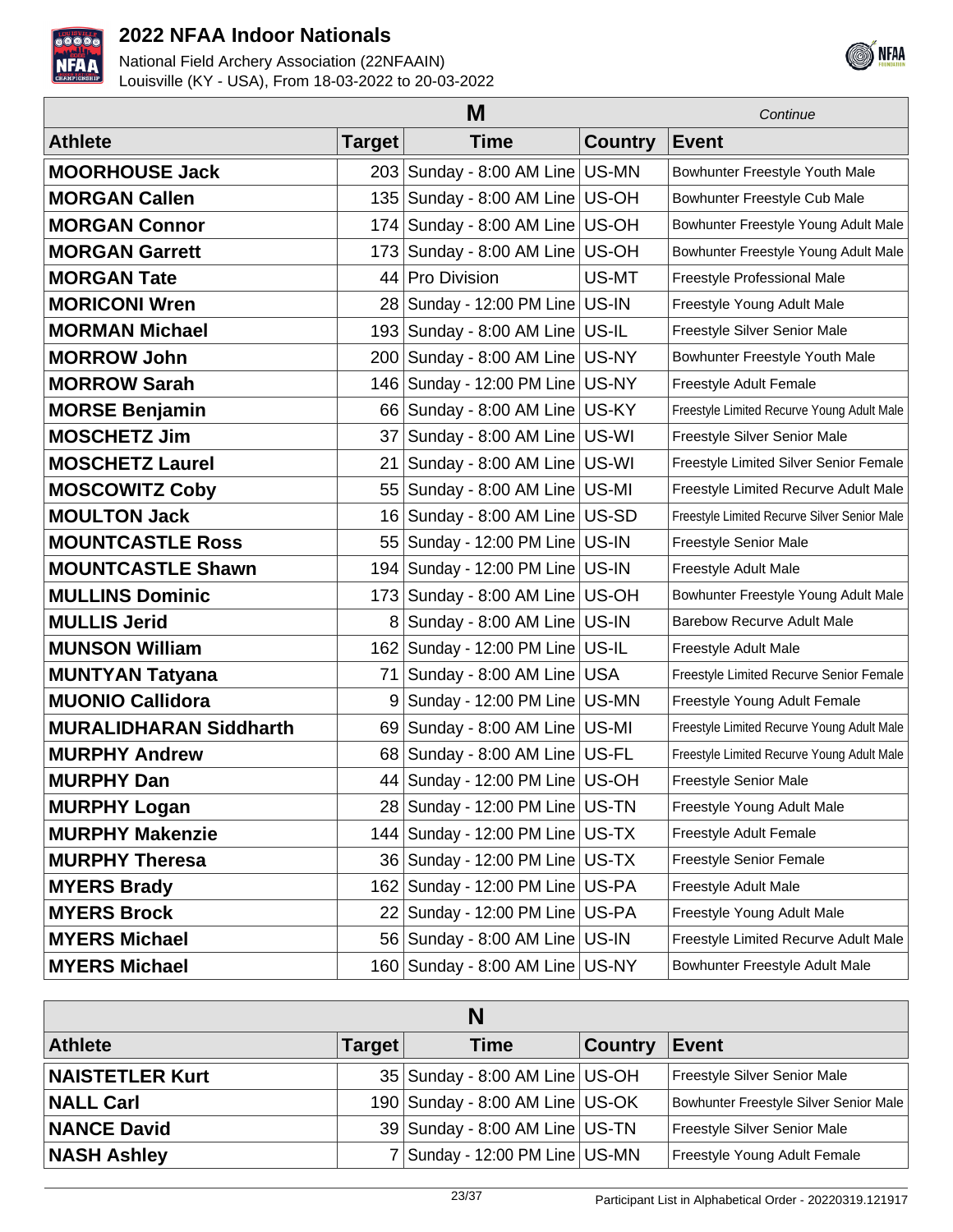



|                          | Continue      |                                      |                |                                              |
|--------------------------|---------------|--------------------------------------|----------------|----------------------------------------------|
| <b>Athlete</b>           | <b>Target</b> | <b>Time</b>                          | <b>Country</b> | <b>Event</b>                                 |
| <b>NELLESSEN Isaac</b>   |               | 59 Pro Division                      | US-WI          | Freestyle Professional Male                  |
| <b>NELSEN Chloe</b>      |               | 128 Sunday - 12:00 PM Line US-WI     |                | Freestyle Cub Female                         |
| <b>NELSON Emily</b>      |               | 50 Sunday - 8:00 AM Line US-OH       |                | Freestyle Limited Recurve Adult Female       |
| <b>NELSON Todd</b>       |               | 76 Pro Division                      | US-MN          | Freestyle Professional Silver Senior Male    |
| <b>NEVILLE Chelsea</b>   |               | $3$ Sunday - 12:00 PM Line US-VA     |                | Freestyle Young Adult Female                 |
| <b>NEVITT Turner</b>     | 29 l          | Sunday - 12:00 PM Line US-KY         |                | Freestyle Young Adult Male                   |
| <b>NEWMAN Erik</b>       |               | 165   Sunday - 12:00 PM Line   US-IN |                | Freestyle Adult Male                         |
| <b>NEWMOYER Isabella</b> |               | $62$ Sunday - 8:00 AM Line US-OH     |                | Freestyle Limited Recurve Young Adult Female |
| <b>NICHOLS Wade</b>      | 73 I          | <b>Pro Division</b>                  | US-AZ          | Freestyle Professional Senior Male           |
| <b>NICHOLSON Garrett</b> |               | 199 Sunday - 12:00 PM Line US-IL     |                | Freestyle Adult Male                         |
| <b>NIEKAMP Lane</b>      |               | 135   Sunday - 12:00 PM Line   US-OH |                | Freestyle Cub Male                           |
| <b>NIEKAMP Michael</b>   |               | 178 Sunday - 12:00 PM Line   US-OH   |                | Freestyle Adult Male                         |
| <b>NIHART Doug</b>       |               | 35   Sunday - 8:00 AM Line   US-KS   |                | Freestyle Silver Senior Male                 |
| <b>NINDORF Ashton</b>    |               | 26 Sunday - 12:00 PM Line US-WI      |                | Freestyle Young Adult Male                   |
| <b>NIXON James</b>       |               | 201   Sunday - 12:00 PM Line   US-OH |                | Freestyle Adult Male                         |
| <b>NIXON Joshua</b>      |               | 184   Sunday - 12:00 PM Line   US-IL |                | Freestyle Adult Male                         |
| <b>NOFEL Matthew</b>     |               | 55 Sunday - 8:00 AM Line US-CO       |                | Freestyle Limited Recurve Adult Male         |
| <b>NUGENT Molly</b>      |               | 50 Sunday - 8:00 AM Line US-AZ       |                | Freestyle Limited Recurve Adult Female       |
| <b>NUTT Mikayla</b>      |               | 139 Sunday - 12:00 PM Line US-OH     |                | Freestyle Adult Female                       |
| <b>NUTTER Dakota</b>     |               | 134   Sunday - 12:00 PM Line   US-WV |                | Freestyle Cub Male                           |
| <b>NYER Mike</b>         |               | 12 Sunday - 8:00 AM Line US-PA       |                | <b>Barebow Recurve Adult Male</b>            |

| O                           |        |                                      |                |                                      |
|-----------------------------|--------|--------------------------------------|----------------|--------------------------------------|
| <b>Athlete</b>              | Target | Time                                 | <b>Country</b> | <b>Event</b>                         |
| <b>O'BRIEN Tim</b>          |        | 53   Sunday - 12:00 PM Line   US-MI  |                | Freestyle Senior Male                |
| <b>O'DELL Rich</b>          |        | 48 Sunday - 12:00 PM Line US-MI      |                | Freestyle Senior Male                |
| <b>O'DELL Thomas</b>        |        | 165   Sunday - 8:00 AM Line   US-MI  |                | Bowhunter Freestyle Adult Male       |
| <b>OAKLEY Millie</b>        |        | 126   Sunday - 12:00 PM Line   US-MI |                | Freestyle Limited Recurve Cub Female |
| <b>OAKLEY Steve</b>         |        | 79 Sunday - 8:00 AM Line US-MI       |                | <b>Traditional Senior Male</b>       |
| <b>OATMAN Trinity</b>       |        | 125   Sunday - 8:00 AM Line   US-TX  |                | <b>Barebow Cub Female</b>            |
| <b>OBLANDER Devin</b>       |        | 199 Sunday - 12:00 PM Line US-TX     |                | Freestyle Adult Male                 |
| <b>OCHOA-ANDERSON Linda</b> |        | 63 Pro Division                      | US-UT          | Freestyle Professional Female        |
| <b>OCHS Debra</b>           |        | 75 Pro Division                      | US-FL          | Freestyle Professional Senior Female |
| <b>OGILVIE Jeff</b>         |        | 4 Sunday - 8:00 AM Line US-IL        |                | <b>Barebow Recurve Senior Male</b>   |
| <b>OLLER Christian</b>      |        | 165   Sunday - 12:00 PM Line   US-WI |                | Freestyle Adult Male                 |
| <b>OLSON Hunter</b>         |        | 176 Sunday - 12:00 PM Line US-WI     |                | Freestyle Adult Male                 |
| O'HARA Lynn                 |        | 152 Sunday - 12:00 PM Line US-IN     |                | Freestyle Adult Female               |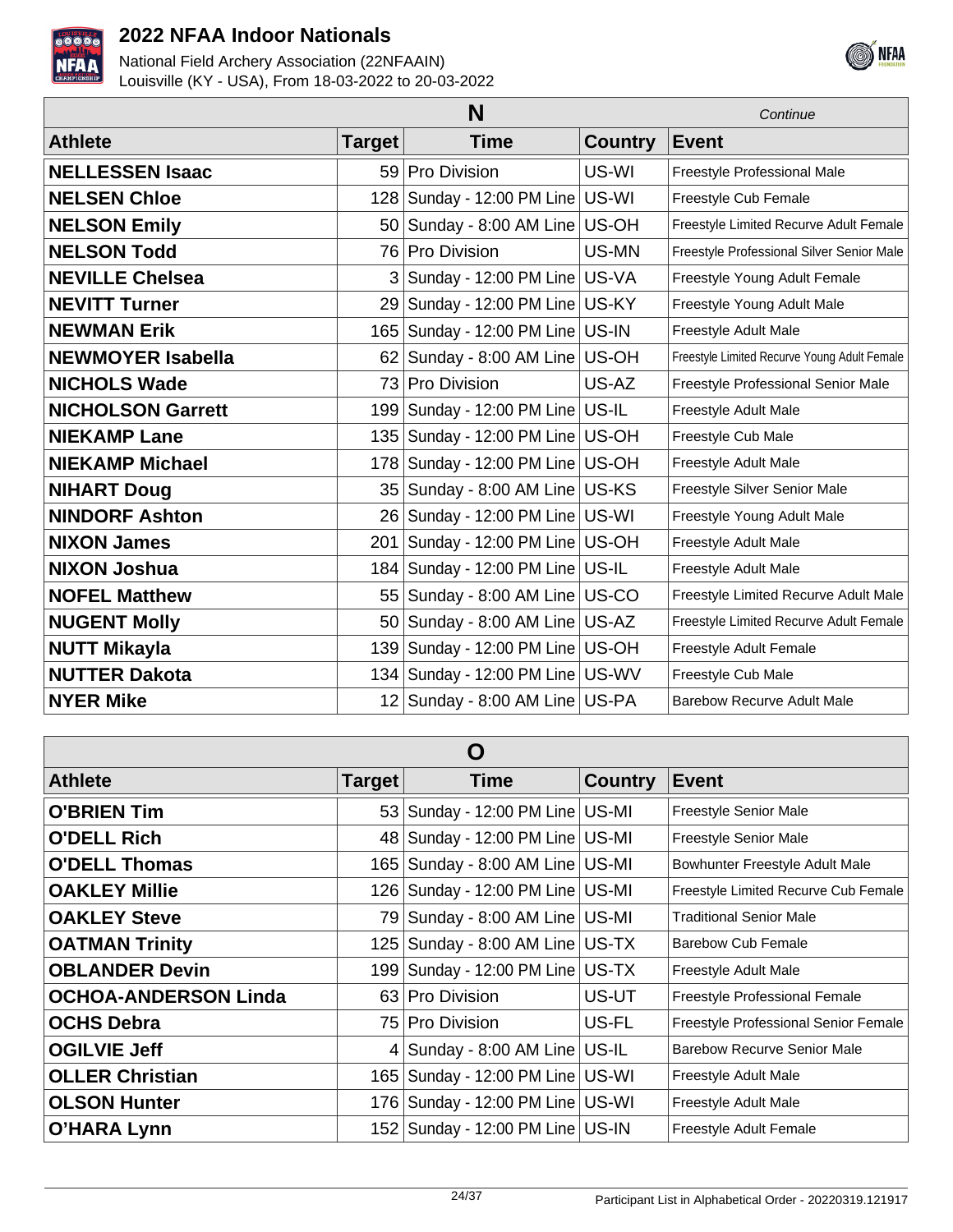



| P                            |               |                                      |                |                                              |  |
|------------------------------|---------------|--------------------------------------|----------------|----------------------------------------------|--|
| <b>Athlete</b>               | <b>Target</b> | <b>Time</b>                          | <b>Country</b> | <b>Event</b>                                 |  |
| <b>PAINE Mahala</b>          | 60 l          | Sunday - 8:00 AM Line   US-IN        |                | Freestyle Limited Recurve Young Adult Female |  |
| <b>PALICHERLA Shriya</b>     | 140           | Sunday - 8:00 AM Line   US-GA        |                | <b>Barebow Youth Female</b>                  |  |
| <b>PALMER Abby</b>           | 155           | Sunday - 8:00 AM Line US-OH          |                | Bowhunter Freestyle Adult Female             |  |
| <b>PALMER Jt</b>             | 177           | Sunday - 8:00 AM Line US-OH          |                | Bowhunter Freestyle Young Adult Male         |  |
| <b>PANCONE Isabella</b>      | 62            | Sunday - 12:00 PM Line US-MI         |                | Freestyle Youth Female                       |  |
| <b>PAPAGNI Catherine</b>     | 35            | Sunday - 12:00 PM Line   US-PA       |                | Freestyle Senior Female                      |  |
| <b>PARKER Drew</b>           | 143           | Sunday - 8:00 AM Line   US-TX        |                | <b>Barebow Youth Male</b>                    |  |
| <b>PARKER Linda</b>          | 21            | Sunday - 8:00 AM Line   US-MO        |                | Freestyle Limited Silver Senior Female       |  |
| <b>PARSHEN Larry</b>         | 189           | Sunday - 8:00 AM Line   US-WI        |                | Bowhunter Freestyle Silver Senior Male       |  |
| <b>PARSONS Charlie</b>       | 184           | Sunday - 8:00 AM Line US-VA          |                | Bowhunter Freestyle Senior Male              |  |
| <b>PARTLOWE Grayson</b>      | 8             | Sunday - 8:00 AM Line US-VA          |                | <b>Barebow Recurve Adult Male</b>            |  |
| <b>PARTON Keeley</b>         | 5             | Sunday - 12:00 PM Line   US-NC       |                | Freestyle Young Adult Female                 |  |
| <b>PASCHKE Jessa</b>         | 53            | Sunday - 8:00 AM Line   US-TN        |                | Freestyle Limited Recurve Adult Female       |  |
| <b>PASMORE Chase</b>         | 70            | Sunday - 12:00 PM Line US-NJ         |                | Freestyle Youth Male                         |  |
| <b>PASMORE Mark</b>          | 175           | Sunday - 12:00 PM Line   US-NJ       |                | Freestyle Adult Male                         |  |
| <b>PATANELLA Jacob</b>       | 171           | Sunday - 12:00 PM Line   US-NY       |                | Freestyle Adult Male                         |  |
| <b>PATTERSON Dustin</b>      | 162           | Sunday - 12:00 PM Line US-KY         |                | Freestyle Adult Male                         |  |
| <b>PATYK Gregory</b>         | 43            | Sunday - 8:00 AM Line US-IN          |                | Freestyle Silver Senior Male                 |  |
| <b>PAUL Alan</b>             | 146           | Sunday - 8:00 AM Line US-NY          |                | <b>Barebow Senior Male</b>                   |  |
| <b>PAULEY Andrew</b>         | 178           | Sunday - 12:00 PM Line   US-IA       |                | Freestyle Adult Male                         |  |
| <b>PEAKE Caroline</b>        | 141           | Sunday - 8:00 AM Line US-OH          |                | <b>Barebow Youth Female</b>                  |  |
| <b>PEARCEY Ryan</b>          | 201           | Sunday - 12:00 PM Line US-SC         |                | Freestyle Adult Male                         |  |
| <b>PELTIER Roger</b>         | 183           | Sunday - 8:00 AM Line US-MA          |                | Bowhunter Freestyle Senior Male              |  |
| <b>PERKINS Christopher</b>   | 44            | Pro Division                         | CAN            | Freestyle Professional Male                  |  |
| <b>PERKINS Miranda</b>       |               | 196 Sunday - 8:00 AM Line US-OH      |                | Bowhunter Freestyle Youth Female             |  |
| <b>PERRY Bryan</b>           |               | 74 Pro Division                      | US-NC          | Freestyle Professional Senior Male           |  |
| <b>PETERMAN Tailey</b>       | 11            | Sunday - 12:00 PM Line US-MI         |                | Freestyle Young Adult Female                 |  |
| <b>PETERSON Ryder</b>        | 136           | Sunday - 12:00 PM Line   US-ND       |                | Freestyle Cub Male                           |  |
| <b>PETERSON Zoe</b>          | 61            | Sunday - 12:00 PM Line US-ND         |                | Freestyle Youth Female                       |  |
| <b>PETTIT Jacob</b>          | 45            | Pro Division                         | US-CO          | Freestyle Professional Male                  |  |
| <b>PETTIT Michael</b>        | 761           | Pro Division                         | US-CO          | Freestyle Professional Silver Senior Male    |  |
| <b>PHILLIPS Russell</b>      | 44            | Sunday - 12:00 PM Line US-OH         |                | Freestyle Senior Male                        |  |
| <b>PHILLIPS Sydney</b>       | 151           | Sunday - 12:00 PM Line   US-OH       |                | Freestyle Young Adult Female                 |  |
| <b>PIERCE Eli</b>            |               | 30 Sunday - 12:00 PM Line US-VT      |                | Freestyle Young Adult Male                   |  |
| <b>PIESKE Nicholas</b>       | 162           | Sunday - 8:00 AM Line US-MN          |                | Bowhunter Freestyle Adult Male               |  |
| <b>PILKINTON Mollie Lynn</b> |               | 53 Sunday - 8:00 AM Line US-TN       |                | Freestyle Limited Recurve Adult Female       |  |
| <b>PIROLLI Anthony</b>       | 186           | Sunday - 12:00 PM Line US-MI         |                | Freestyle Adult Male                         |  |
| <b>PIROLLI Mathew</b>        |               | 136   Sunday - 12:00 PM Line   US-MI |                | Freestyle Cub Male                           |  |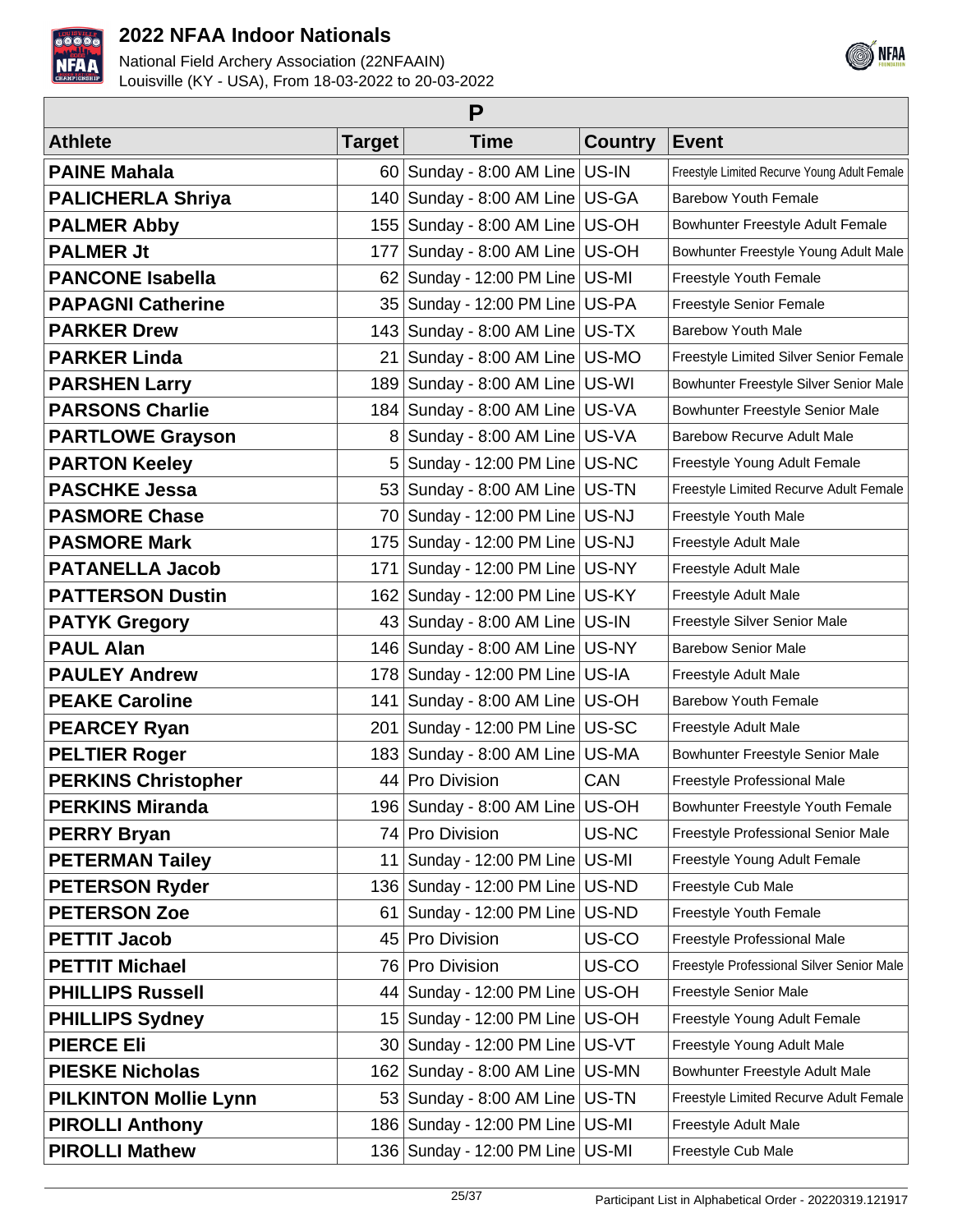



|                          | Continue       |                                      |                |                                              |
|--------------------------|----------------|--------------------------------------|----------------|----------------------------------------------|
| <b>Athlete</b>           | <b>Target</b>  | <b>Time</b>                          | <b>Country</b> | <b>Event</b>                                 |
| <b>PIRTLE Barrett</b>    | 17             | Sunday - 12:00 PM Line   US-KS       |                | Freestyle Young Adult Male                   |
| <b>PLAAG Logan</b>       |                | 66 Sunday - 8:00 AM Line US-TN       |                | Freestyle Limited Recurve Young Adult Male   |
| <b>PODRATZ Jerry</b>     | 701            | Sunday - 8:00 AM Line US-MN          |                | Freestyle Limited Recurve Master Senior Male |
| <b>POLAND Sandra</b>     |                | 188   Sunday - 8:00 AM Line   US-KY  |                | Bowhunter Freestyle Silver Senior Female     |
| <b>POLISH Kj</b>         | 46             | Pro Division                         | US-PA          | Freestyle Professional Male                  |
| <b>POWERS Isabella</b>   | 145            | Sunday - 12:00 PM Line US-KY         |                | Freestyle Adult Female                       |
| <b>POWERS Knox</b>       | 179            | Sunday - 12:00 PM Line US-MI         |                | Freestyle Adult Male                         |
| <b>PRAY Joseph</b>       |                | 185   Sunday - 12:00 PM Line   US-NY |                | Freestyle Adult Male                         |
| <b>PRENTICE Allison</b>  | 4              | Sunday - 12:00 PM Line   US-MI       |                | Freestyle Young Adult Female                 |
| <b>PRICE Louis</b>       |                | 45 Pro Division                      | US-NY          | Freestyle Professional Male                  |
| <b>PRICE Mike</b>        | 72             | <b>Pro Division</b>                  | US-NY          | Freestyle Professional Senior Male           |
| <b>PROCTOR Makenna</b>   |                | 63 Pro Division                      | US-OH          | <b>Freestyle Professional Female</b>         |
| <b>PROUT Christopher</b> | 6              | Sunday - 8:00 AM Line US-MI          |                | <b>Barebow Recurve Senior Male</b>           |
| <b>PRUCCOLI Kristina</b> | $\overline{2}$ | Sunday - 8:00 AM Line US-MI          |                | <b>Barebow Recurve Adult Female</b>          |
| <b>PRUZINSKIS Nils</b>   | 200            | Sunday - 12:00 PM Line US-MI         |                | Freestyle Adult Male                         |
| <b>PUTNAM Ava</b>        |                | 63 Sunday - 12:00 PM Line US-GA      |                | Freestyle Youth Female                       |
| <b>PUTNAM Brooke</b>     |                | 129 Sunday - 12:00 PM Line US-GA     |                | Freestyle Cub Female                         |

| <b>Athlete</b>        | <b>Target</b> | Time                             | <b>Country</b> | Event                                        |
|-----------------------|---------------|----------------------------------|----------------|----------------------------------------------|
| <b>QUARLES Jacob</b>  |               | 174 Sunday - 8:00 AM Line US-GA  |                | Bowhunter Freestyle Young Adult Male         |
| <b>QURESHI Merium</b> |               | $64$ Sunday - 8:00 AM Line US-FL |                | Freestyle Limited Recurve Young Adult Female |

| R                        |        |                                      |                |                                      |
|--------------------------|--------|--------------------------------------|----------------|--------------------------------------|
| <b>Athlete</b>           | Target | <b>Time</b>                          | <b>Country</b> | <b>Event</b>                         |
| <b>RAIZEN Zachary</b>    |        | 58   Sunday - 8:00 AM Line   US-IL   |                | Freestyle Limited Recurve Adult Male |
| <b>RAMEY Brock</b>       |        | 174 Sunday - 8:00 AM Line US-TX      |                | Bowhunter Freestyle Young Adult Male |
| <b>RAMEY Ella</b>        |        | 59 Sunday - 12:00 PM Line US-GA      |                | Freestyle Youth Female               |
| <b>RAMIREZ Ildefonso</b> |        | 165   Sunday - 12:00 PM Line   US-MN |                | Freestyle Adult Male                 |
| <b>RATLIFF Tracy</b>     |        | 3 Sunday - 8:00 AM Line   US-TN      |                | Barebow Recurve Adult Female         |
| <b>RATTA Chad</b>        |        | 61 Pro Division                      | US-OH          | Freestyle Professional Male          |
| <b>RATTA Clifford</b>    |        | 48 Sunday - 12:00 PM Line US-OH      |                | <b>Freestyle Senior Male</b>         |
| <b>RAY Abby</b>          |        | 153 Sunday - 8:00 AM Line US-KY      |                | Bowhunter Freestyle Adult Female     |
| <b>REAY Spencer</b>      |        | 14 Sunday - 8:00 AM Line US-MI       |                | Barebow Recurve Adult Male           |
| <b>REECE Brandon</b>     |        | 26 Sunday - 12:00 PM Line US-GA      |                | Freestyle Young Adult Male           |
| <b>REED Braden</b>       |        | 20 Sunday - 12:00 PM Line US-KY      |                | Freestyle Young Adult Male           |
| <b>REED Chris</b>        |        | 177   Sunday - 12:00 PM Line   US-KY |                | Freestyle Adult Male                 |
| <b>REED Daniel</b>       |        | 184   Sunday - 8:00 AM Line   US-MI  |                | Bowhunter Freestyle Senior Male      |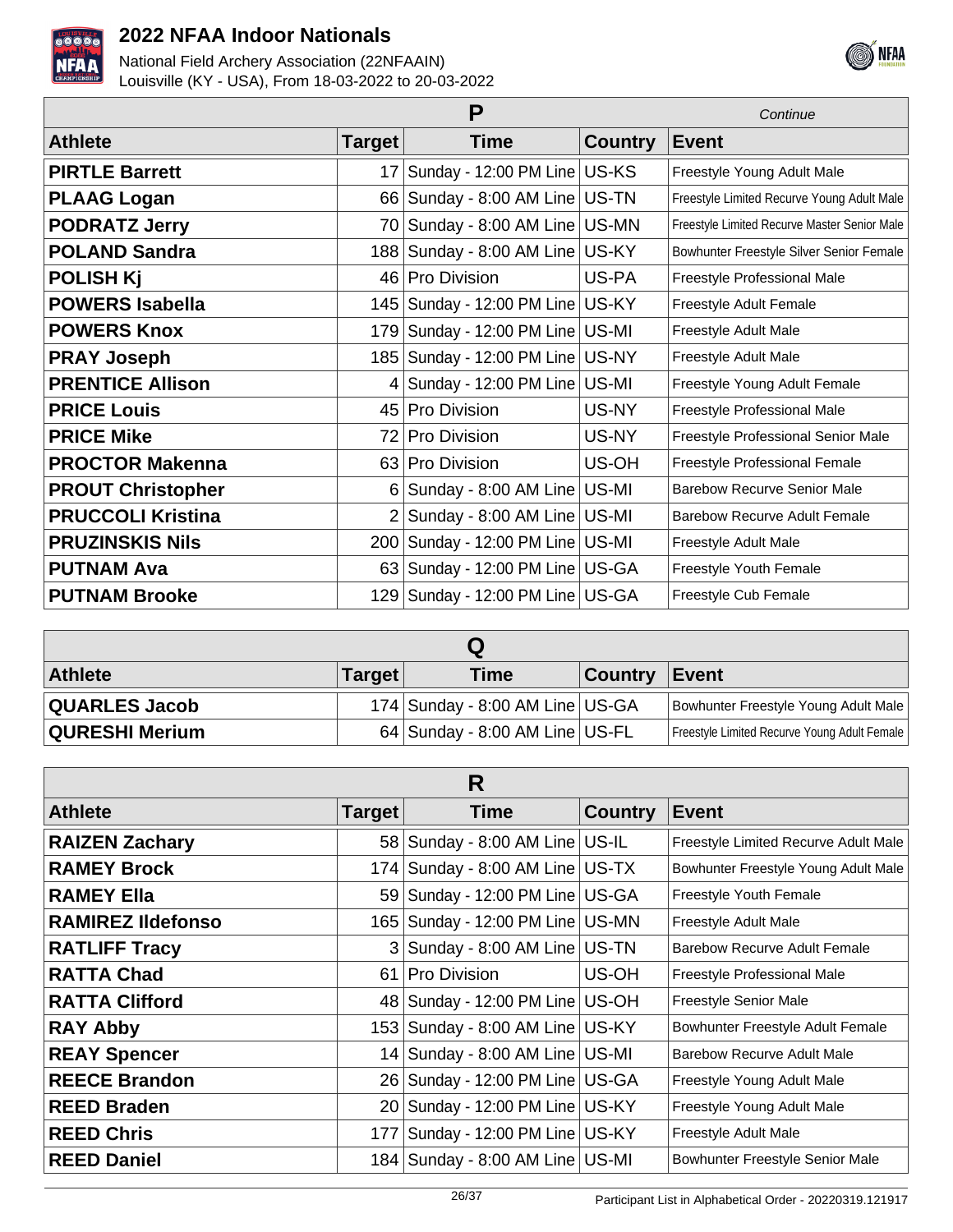



|                             |                 | R                                    |                | Continue                                     |
|-----------------------------|-----------------|--------------------------------------|----------------|----------------------------------------------|
| <b>Athlete</b>              | <b>Target</b>   | <b>Time</b>                          | <b>Country</b> | <b>Event</b>                                 |
| <b>REED Jadan</b>           | 57              | Sunday - 12:00 PM Line US-WI         |                | Freestyle Youth Female                       |
| <b>REETHS Jereme</b>        | 160             | Sunday - 8:00 AM Line US-MI          |                | Bowhunter Freestyle Adult Male               |
| <b>REGA Brad</b>            | 194             | Sunday - 12:00 PM Line   US-PA       |                | Freestyle Adult Male                         |
| <b>REID Owen</b>            | 174             | Sunday - 12:00 PM Line US-NY         |                | Freestyle Adult Male                         |
| <b>REISNER David</b>        | 23              | Sunday - 12:00 PM Line US-IL         |                | Freestyle Young Adult Male                   |
| <b>REISNER Elizabeth</b>    | 145             | Sunday - 12:00 PM Line   US-IL       |                | Freestyle Adult Female                       |
| <b>REITINGER Evan</b>       | 174             | Sunday - 8:00 AM Line US-KS          |                | Bowhunter Freestyle Young Adult Male         |
| <b>REJNIAK Alexander</b>    | 82              | Sunday - 12:00 PM Line US-FL         |                | Freestyle Limited Recurve Youth Male         |
| <b>RENNER Delilah</b>       | 194             | Sunday - 8:00 AM Line US-WI          |                | Bowhunter Freestyle Youth Female             |
| <b>REYES Brandon</b>        | 51              | <b>Pro Division</b>                  | US-VA          | Freestyle Professional Male                  |
| <b>REYMOND Jade</b>         | 52              | Sunday - 8:00 AM Line US-IL          |                | Freestyle Limited Recurve Adult Female       |
| <b>REYNOLDS Amara</b>       | 194             | Sunday - 8:00 AM Line US-WI          |                | Bowhunter Freestyle Youth Female             |
| <b>RHEA Bobby</b>           | 40 <sup>1</sup> | Sunday - 8:00 AM Line US-TN          |                | Freestyle Silver Senior Male                 |
| <b>RHINEHART Patrick</b>    | 171             | Sunday - 12:00 PM Line US-SC         |                | Freestyle Adult Male                         |
| <b>RHOADES Dave</b>         | 165             | Sunday - 8:00 AM Line US-MI          |                | Bowhunter Freestyle Adult Male               |
| <b>RICCIARDI Jack</b>       | 44              | Sunday - 8:00 AM Line US-NY          |                | Freestyle Silver Senior Male                 |
| <b>RICHARDS Alexander</b>   | 167             | Sunday - 12:00 PM Line   US-MI       |                | Freestyle Adult Male                         |
| <b>RICHARDS Carol</b>       | 77              | Sunday - 8:00 AM Line US-PA          |                | <b>Traditional Senior Female</b>             |
| <b>RICHARDS Cooper</b>      |                 | 136 Sunday - 8:00 AM Line USA        |                | Bowhunter Freestyle Cub Male                 |
| <b>RICHARDS Shane</b>       | 167             | Sunday - 8:00 AM Line   US-TX        |                | Bowhunter Freestyle Adult Male               |
| <b>RICHARDSON Cleo</b>      |                 | 63 Sunday - 8:00 AM Line US-FL       |                | Freestyle Limited Recurve Young Adult Female |
| <b>RICHKOWSKI Heather</b>   | 37              | Sunday - 12:00 PM Line   US-OH       |                | Freestyle Senior Female                      |
| <b>RIDDLE Andrew</b>        | 198             | Sunday - 12:00 PM Line   US-WI       |                | Freestyle Adult Male                         |
| <b>RIDGEWAY Wyatt</b>       |                 | 23 Sunday - 12:00 PM Line US-CO      |                | Freestyle Young Adult Male                   |
| <b>RIDPATH Terry</b>        |                 | 37 Sunday - 8:00 AM Line US-VA       |                | Freestyle Silver Senior Male                 |
| <b>RIENAS Kenneth</b>       |                 | 79 Sunday - 8:00 AM Line   US-MI     |                | <b>Traditional Senior Male</b>               |
| <b>RIENSTRA lan</b>         | 1721            | Sunday - 12:00 PM Line US-KY         |                | Freestyle Adult Male                         |
| <b>RISTOW Kasen</b>         |                 | 199 Sunday - 8:00 AM Line US-WI      |                | Bowhunter Freestyle Youth Male               |
| <b>RITCHEY Timothy</b>      | 9               | Sunday - 8:00 AM Line US-OH          |                | <b>Barebow Recurve Adult Male</b>            |
| <b>RIVERA Megan</b>         |                 | 138   Sunday - 12:00 PM Line   US-MD |                | Freestyle Adult Female                       |
| <b>RIVES Morgan</b>         |                 | 64 Pro Division                      | US-MS          | Freestyle Professional Female                |
| <b>ROBERTS Derek</b>        | 157             | Sunday - 12:00 PM Line US-OH         |                | Freestyle Adult Male                         |
| <b>ROBERTS Keith</b>        |                 | 80 Sunday - 8:00 AM Line US-GA       |                | <b>Traditional Senior Male</b>               |
| <b>ROBERTSON Hazel</b>      | 131             | Sunday - 8:00 AM Line US-IN          |                | Bowhunter Freestyle Cub Female               |
| <b>ROBINSON Christopher</b> |                 | 40 Sunday - 12:00 PM Line   US-IN    |                | Freestyle Senior Male                        |
| <b>ROBINSON Ezra</b>        |                 | 128 Sunday - 8:00 AM Line US-GA      |                | <b>Barebow Cub Male</b>                      |
| <b>ROBINSON Gary</b>        |                 | 156 Sunday - 8:00 AM Line US-KS      |                | Bowhunter Freestyle Master Senior Male       |
| <b>ROBINSON Kaitlyn</b>     |                 | 52   Sunday - 8:00 AM Line   US-MO   |                | Freestyle Limited Recurve Adult Female       |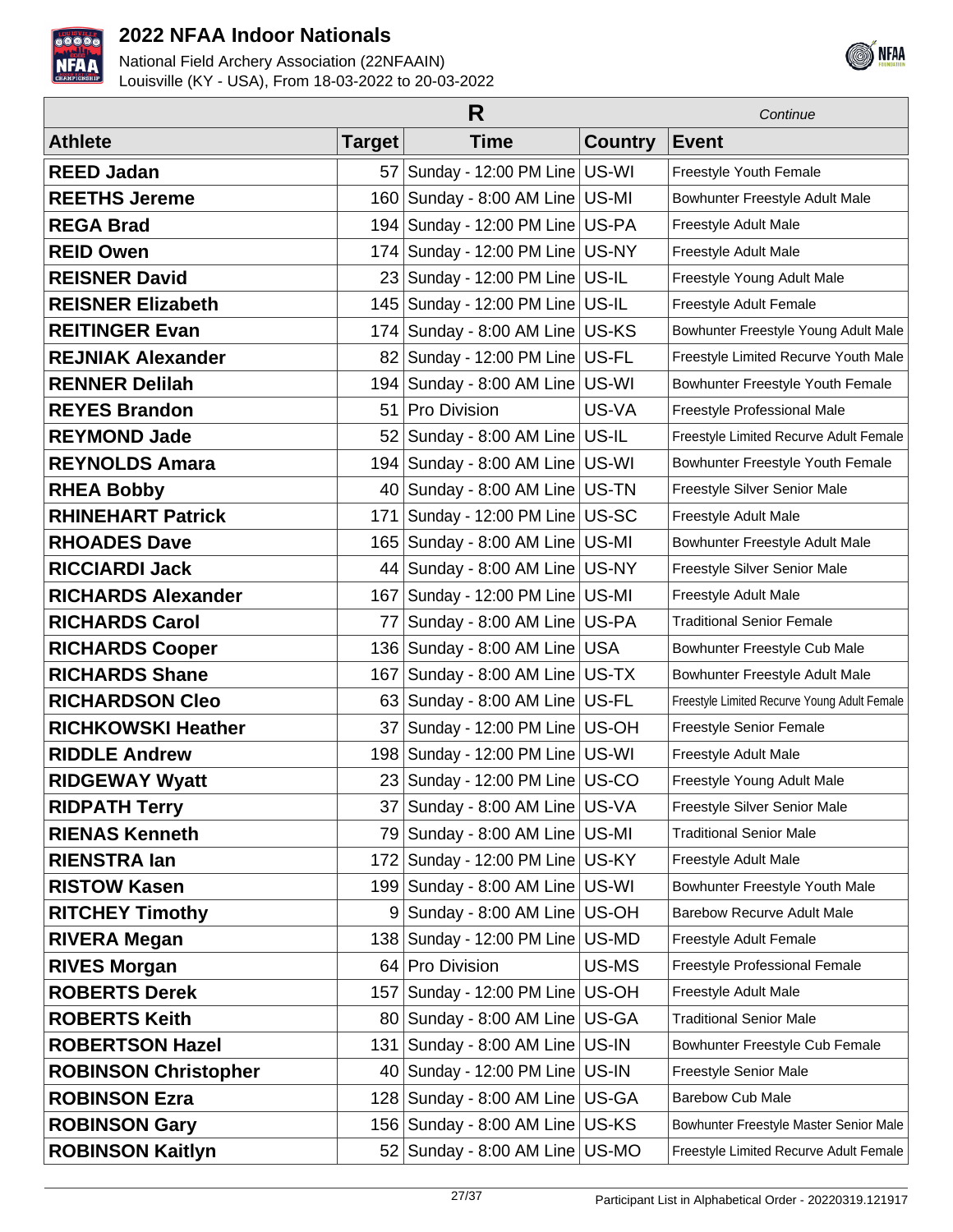



| R                           |                 |                                     |                | Continue                                     |
|-----------------------------|-----------------|-------------------------------------|----------------|----------------------------------------------|
| <b>Athlete</b>              | <b>Target</b>   | <b>Time</b>                         | <b>Country</b> | <b>Event</b>                                 |
| <b>ROBINSON Steve</b>       |                 | 70 Sunday - 8:00 AM Line US-OH      |                | Freestyle Limited Recurve Master Senior Male |
| <b>ROCKOFF Sydney</b>       | 126             | Sunday - 8:00 AM Line US-MI         |                | <b>Barebow Cub Female</b>                    |
| <b>RODMAN Aislinn</b>       | 125             | Sunday - 8:00 AM Line US-NJ         |                | <b>Barebow Cub Female</b>                    |
| <b>RODRIGUEZ Jacqueline</b> | 79 I            | Sunday - 12:00 PM Line   US-VT      |                | Freestyle Limited Recurve Youth Female       |
| <b>RODRIGUEZ Robin</b>      | 15 <sup>2</sup> | Sunday - 8:00 AM Line US-TX         |                | <b>Barebow Recurve Senior Female</b>         |
| <b>ROEDER Jacob</b>         | 28 <sub>1</sub> | Sunday - 12:00 PM Line   US-IL      |                | Freestyle Young Adult Male                   |
| <b>ROGERS Ben</b>           | 5               | Sunday - 8:00 AM Line US-AL         |                | <b>Barebow Recurve Senior Male</b>           |
| <b>ROGERS Jessie</b>        | 135             | Sunday - 12:00 PM Line   US-OH      |                | Freestyle Cub Male                           |
| <b>ROHDE Hannah</b>         | 54              | Sunday - 8:00 AM Line   US-TN       |                | Freestyle Limited Recurve Adult Female       |
| <b>ROHDE Sarah</b>          | 521             | Sunday - 8:00 AM Line   US-TN       |                | Freestyle Limited Recurve Adult Female       |
| <b>ROMARY Samuel</b>        | 165             | Sunday - 12:00 PM Line   US-IN      |                | Freestyle Adult Male                         |
| <b>ROSS Chester</b>         | 183             | Sunday - 8:00 AM Line US-IN         |                | Bowhunter Freestyle Senior Male              |
| <b>ROSS Zenarae</b>         |                 | 148 Sunday - 12:00 PM Line US-PA    |                | Freestyle Adult Female                       |
| <b>ROSSER Milton</b>        | 191             | Sunday - 12:00 PM Line US-KY        |                | Freestyle Adult Male                         |
| <b>ROSSOW Meredith</b>      |                 | 10 Sunday - 12:00 PM Line   US-IN   |                | Freestyle Young Adult Female                 |
| <b>ROTH Brody</b>           | 1991            | Sunday - 8:00 AM Line US-WI         |                | Bowhunter Freestyle Youth Male               |
| <b>ROTH Kacie</b>           | 178             | Sunday - 8:00 AM Line US-WI         |                | Bowhunter Freestyle Young Adult Female       |
| <b>ROUSH Kyle</b>           | 161             | Sunday - 8:00 AM Line   US-OH       |                | Bowhunter Freestyle Adult Male               |
| <b>ROUTON Tim</b>           | 36              | Sunday - 8:00 AM Line US-MO         |                | Freestyle Silver Senior Male                 |
| <b>ROVDA Alivia</b>         | 60              | Sunday - 8:00 AM Line US-MI         |                | Freestyle Limited Recurve Young Adult Female |
| <b>ROWE JR David H</b>      | 80 l            | Sunday - 8:00 AM Line   US-PA       |                | <b>Traditional Senior Male</b>               |
| <b>RUGGERIO Rachel</b>      |                 | Sunday - 12:00 PM Line   US-MD      |                | Freestyle Young Adult Female                 |
| <b>RUIZ Alexis</b>          | 63              | Pro Division                        | US-AZ          | Freestyle Professional Female                |
| <b>RUPAR Marla</b>          |                 | 58   Sunday - 12:00 PM Line   US-MN |                | Freestyle Youth Female                       |
| <b>RUPP Arlen</b>           |                 | 124   Sunday - 8:00 AM Line   US-NY |                | Bowhunter Freestyle Cub Male                 |
| <b>RUPP Easton</b>          |                 | 133 Sunday - 12:00 PM Line US-NY    |                | Freestyle Cub Male                           |
| <b>RUPP Jason</b>           |                 | 163 Sunday - 8:00 AM Line US-NY     |                | Bowhunter Freestyle Adult Male               |
| <b>RUSSELL Addison</b>      |                 | 132 Sunday - 8:00 AM Line US-IN     |                | Bowhunter Freestyle Cub Female               |
| <b>RUTKOWSKI Breanna</b>    |                 | 138 Sunday - 12:00 PM Line US-OH    |                | Freestyle Adult Female                       |
| <b>RYALS IV George</b>      |                 | 68 Pro Division                     | US-GA          | Freestyle Professional Senior Male           |
| <b>RYAN Matt</b>            | 195             | Sunday - 12:00 PM Line US-MN        |                | Freestyle Adult Male                         |
| <b>RYAN Michael</b>         | 35              | Sunday - 8:00 AM Line US-MN         |                | Freestyle Silver Senior Male                 |
| <b>RYBA Ronald</b>          | 41              | Sunday - 8:00 AM Line   US-IL       |                | Freestyle Silver Senior Male                 |
| <b>RYMEL Clinton</b>        |                 | 186   Sunday - 8:00 AM Line   US-OK |                | Bowhunter Freestyle Senior Male              |
| <b>RYNO Jay</b>             |                 | 76 Sunday - 8:00 AM Line US-OH      |                | <b>Traditional Master Senior Male</b>        |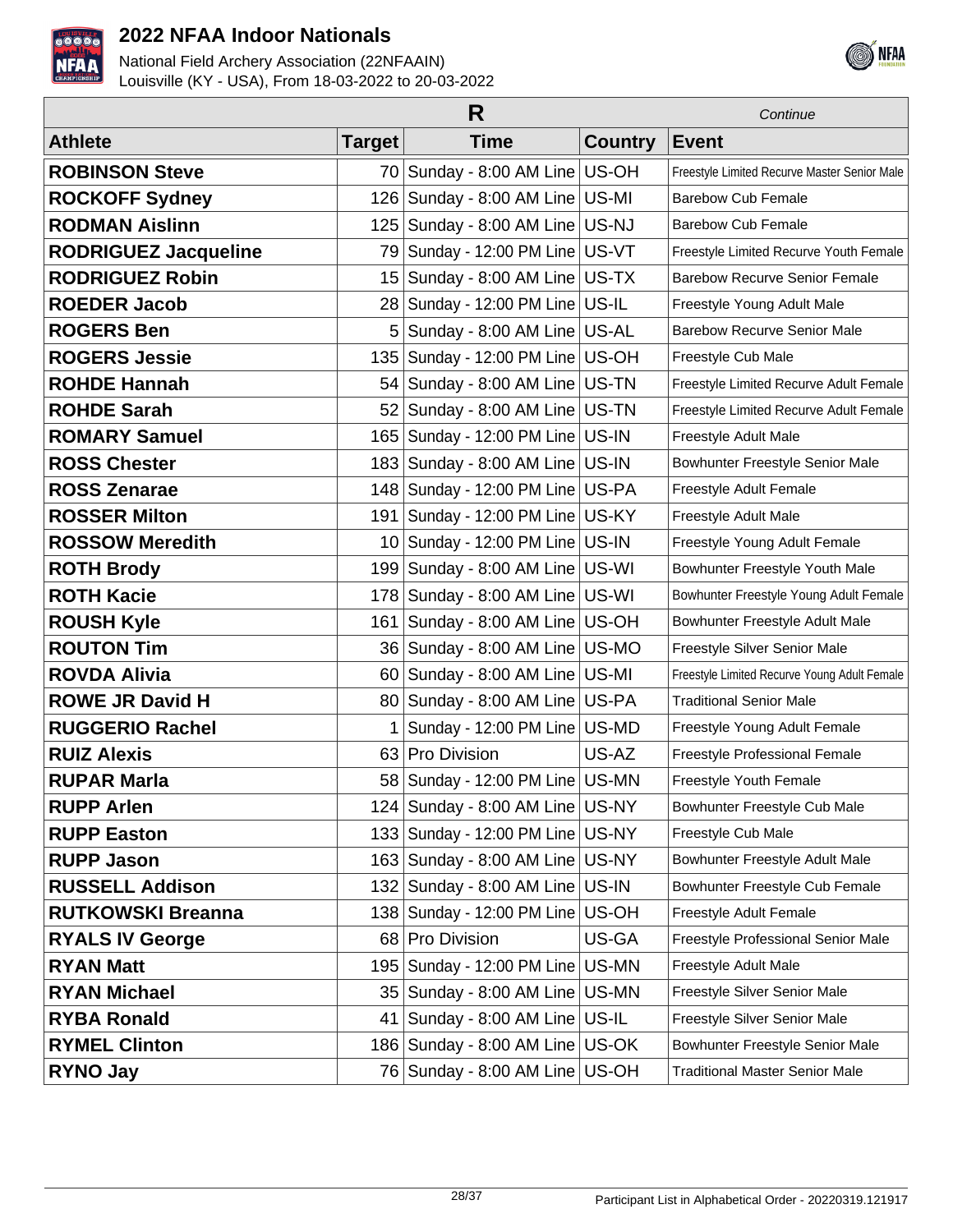



| S                            |                 |                                |                |                                              |  |
|------------------------------|-----------------|--------------------------------|----------------|----------------------------------------------|--|
| <b>Athlete</b>               | <b>Target</b>   | <b>Time</b>                    | <b>Country</b> | <b>Event</b>                                 |  |
| <b>SABANAYAGAM Pranav</b>    | 83              | Sunday - 12:00 PM Line   US-GA |                | Freestyle Limited Recurve Youth Male         |  |
| <b>SACKETT Jacob</b>         | 162             | Sunday - 12:00 PM Line   US-NY |                | Freestyle Adult Male                         |  |
| <b>SACO Jowan</b>            | 621             | Sunday - 8:00 AM Line US-MI    |                | Freestyle Limited Recurve Young Adult Female |  |
| <b>SAGER Bailey</b>          | 140             | Sunday - 12:00 PM Line US-KY   |                | Freestyle Adult Female                       |  |
| <b>SAHANI Vaibhav</b>        | 82              | Sunday - 12:00 PM Line   US-OH |                | Freestyle Limited Recurve Youth Male         |  |
| <b>SALYERS Ceridwyn</b>      | 50 <sub>1</sub> | Sunday - 8:00 AM Line US-OH    |                | Freestyle Limited Recurve Adult Female       |  |
| <b>SAMPLES Holly</b>         | 150             | Sunday - 8:00 AM Line US-WV    |                | Bowhunter Freestyle Adult Female             |  |
| <b>SAMUEL Samrawit</b>       | 63              | Sunday - 8:00 AM Line   US-FL  |                | Freestyle Limited Recurve Young Adult Female |  |
| <b>SANDS Sierra</b>          | 12              | Sunday - 12:00 PM Line   US-MD |                | Freestyle Young Adult Female                 |  |
| <b>SANFORD Joe</b>           | 147             | Sunday - 8:00 AM Line US-MO    |                | <b>Barebow Master Senior Male</b>            |  |
| <b>SANTOS Hilana</b>         | 150             | Sunday - 12:00 PM Line   US-TN |                | Freestyle Adult Female                       |  |
| <b>SANTOYO Carter</b>        | 163             | Sunday - 12:00 PM Line US-KS   |                | Freestyle Adult Male                         |  |
| <b>SAPP Carson</b>           | 52              | Pro Division                   | US-GA          | Freestyle Professional Male                  |  |
| <b>SARGENT Michael</b>       | 177             | Sunday - 8:00 AM Line US-VT    |                | Bowhunter Freestyle Young Adult Male         |  |
| <b>SAVAGE Bob</b>            | 48              | Sunday - 8:00 AM Line US-NJ    |                | Longbow Adult Male                           |  |
| <b>SAVAGE Edwin</b>          | 49              | Sunday - 8:00 AM Line US-NJ    |                | Longbow Adult Male                           |  |
| <b>SAXON Logan</b>           | 31              | Sunday - 12:00 PM Line US-TX   |                | Freestyle Young Adult Male                   |  |
| <b>SAYLORS Hunter</b>        | 173             | Sunday - 12:00 PM Line US-OH   |                | Freestyle Adult Male                         |  |
| <b>SAYYAE Joseph</b>         | 175             | Sunday - 8:00 AM Line US-MI    |                | Bowhunter Freestyle Young Adult Male         |  |
| <b>SAYYAE Nathan</b>         | 25              | Sunday - 12:00 PM Line   US-MI |                | Freestyle Young Adult Male                   |  |
| <b>SCALES Chelsey</b>        | 153             | Sunday - 8:00 AM Line   US-TX  |                | Bowhunter Freestyle Adult Female             |  |
| <b>SCALES Karsten</b>        | 138             | Sunday - 8:00 AM Line US-TX    |                | Bowhunter Freestyle Cub Male                 |  |
| <b>SCALES Mckinley</b>       | 68              | Sunday - 12:00 PM Line US-TX   |                | Freestyle Youth Female                       |  |
| <b>SCALES Trey</b>           | 160             | Sunday - 8:00 AM Line US-TX    |                | Bowhunter Freestyle Adult Male               |  |
| <b>SCARBROUGH Anna</b>       |                 | 65 Pro Division                | US-GA          | Freestyle Professional Female                |  |
| <b>SCENNA Samuel</b>         | 124             | Sunday - 8:00 AM Line US-OH    |                | Bowhunter Freestyle Cub Male                 |  |
| <b>SCHAEFER Emma</b>         |                 | 142   Sunday - 12:00 PM Line   | US-IL          | Freestyle Adult Female                       |  |
| <b>SCHAFF Kris</b>           |                 | 46 Pro Division                | US-MT          | Freestyle Professional Male                  |  |
| <b>SCHAFFHAUSER Benjamin</b> | 155             | Sunday - 12:00 PM Line         | US-WI          | Freestyle Adult Male                         |  |
| <b>SCHERER Gregory Scott</b> | 52              | Pro Division                   | US-MI          | Freestyle Professional Male                  |  |
| <b>SCHIFSKY Aiden</b>        | 741             | Sunday - 12:00 PM Line         | US-MN          | Freestyle Youth Male                         |  |
| <b>SCHLABACH Jeremy</b>      | 46              | Pro Division                   | US-OH          | Freestyle Professional Male                  |  |
| <b>SCHLEUSNER Grant</b>      | 521             | Pro Division                   | US-WI          | Freestyle Professional Male                  |  |
| <b>SCHLOESSER Mike</b>       | 47              | Pro Division                   | <b>NED</b>     | Freestyle Professional Male                  |  |
| <b>SCHNUR Ashley</b>         | 67              | Pro Division                   | US-OH          | Freestyle Professional Female                |  |
| <b>SCHNUR Christopher</b>    | 60 <sup>°</sup> | Pro Division                   | US-OH          | Freestyle Professional Male                  |  |
| <b>SCHOCH Michael</b>        | 43              | Sunday - 8:00 AM Line          | US-MI          | Freestyle Silver Senior Male                 |  |
| <b>SCHRAGE Brody</b>         | 200             | Sunday - 8:00 AM Line          | US-SD          | Bowhunter Freestyle Youth Male               |  |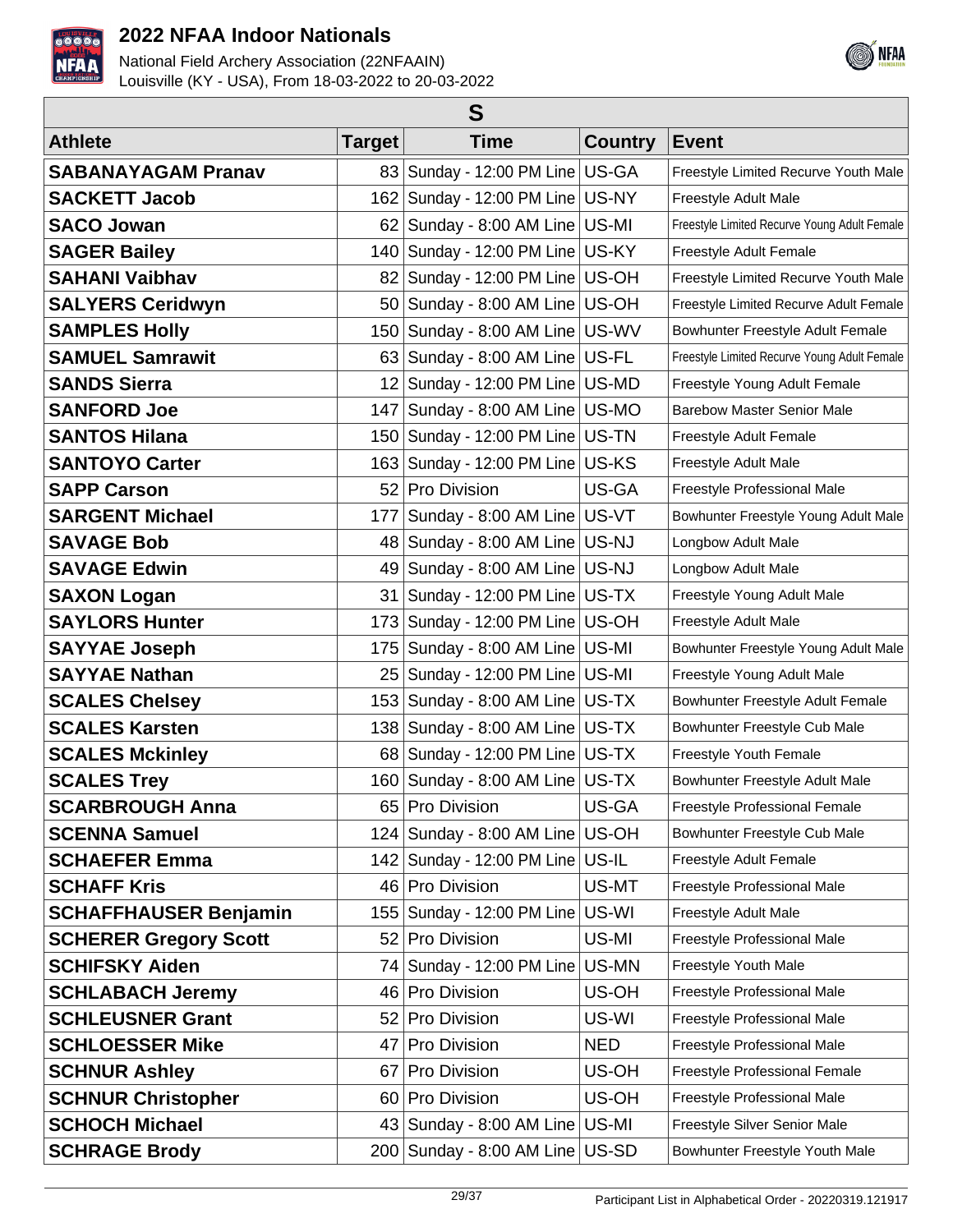



|                             |                | S                                    |                | Continue                                     |  |
|-----------------------------|----------------|--------------------------------------|----------------|----------------------------------------------|--|
| <b>Athlete</b>              | <b>Target</b>  | <b>Time</b>                          | <b>Country</b> | <b>Event</b>                                 |  |
| <b>SCHULTZ Jeremy</b>       |                | 182   Sunday - 12:00 PM Line   US-WI |                | Freestyle Adult Male                         |  |
| <b>SCHWIETERMAN Hayden</b>  | 137            | Sunday - 8:00 AM Line US-OH          |                | Bowhunter Freestyle Cub Male                 |  |
| <b>SCOTT Jonathan</b>       | 55             | <b>Pro Division</b>                  | US-NY          | Freestyle Professional Male                  |  |
| <b>SEARS Connor</b>         | 47             | Pro Division                         | US-TX          | Freestyle Professional Male                  |  |
| <b>SELLERS Hallie</b>       | 8              | Sunday - 12:00 PM Line US-IL         |                | Freestyle Young Adult Female                 |  |
| <b>SELLHORN Spike</b>       |                | 14 Sunday - 8:00 AM Line US-TN       |                | <b>Barebow Recurve Adult Male</b>            |  |
| <b>SEMBROSKI Robert</b>     | 6              | Sunday - 8:00 AM Line US-IN          |                | <b>Barebow Recurve Senior Male</b>           |  |
| <b>SENAY Cameron</b>        | 66             | Sunday - 8:00 AM Line US-KY          |                | Freestyle Limited Recurve Young Adult Male   |  |
| <b>SETZER Matthew</b>       | 34             | Sunday - 8:00 AM Line US-NJ          |                | Freestyle Silver Senior Male                 |  |
| <b>SHACKELFORD James</b>    | 16             | Sunday - 8:00 AM Line   US-IN        |                | Freestyle Limited Recurve Silver Senior Male |  |
| <b>SHANNON Kenneth</b>      |                | 34 Sunday - 8:00 AM Line US-PA       |                | Freestyle Silver Senior Male                 |  |
| <b>SHAW Aaron</b>           | 16             | Sunday - 12:00 PM Line   US-MO       |                | Freestyle Young Adult Male                   |  |
| <b>SHAW Brandon</b>         | 161            | Sunday - 8:00 AM Line US-KY          |                | Bowhunter Freestyle Adult Male               |  |
| <b>SHAW Kenneth</b>         | 42             | Sunday - 12:00 PM Line   US-IN       |                | Freestyle Senior Male                        |  |
| <b>SHEARIER Anna</b>        | 3 <sup>1</sup> | Sunday - 12:00 PM Line   US-IN       |                | Freestyle Young Adult Female                 |  |
| <b>SHEARIER Elizabeth</b>   | 197            | Sunday - 8:00 AM Line   US-IN        |                | Bowhunter Freestyle Youth Female             |  |
| <b>SHEEHAN Michael</b>      |                | 42   Sunday - 8:00 AM Line   US-IL   |                | Freestyle Silver Senior Male                 |  |
| <b>SHELTON Maurice</b>      | 147            | Sunday - 8:00 AM Line US-FL          |                | <b>Barebow Master Senior Male</b>            |  |
| <b>SHERRICK Juliet</b>      |                | 188 Sunday - 8:00 AM Line US-MI      |                | Bowhunter Freestyle Senior Female            |  |
| <b>SHERRY Lucyanna</b>      | 197            | Sunday - 8:00 AM Line US-WV          |                | Bowhunter Freestyle Youth Female             |  |
| <b>SHIMADA Gabrielle</b>    | $\overline{2}$ | Sunday - 8:00 AM Line US-WI          |                | <b>Barebow Recurve Adult Female</b>          |  |
| <b>SHIMADA Meredith</b>     | 205            | Sunday - 8:00 AM Line US-WI          |                | Barebow Young Adult Female                   |  |
| <b>SHINA Siena</b>          |                | 133 Sunday - 8:00 AM Line US-OH      |                | Bowhunter Freestyle Cub Female               |  |
| <b>SHIRK Denise</b>         |                | 75 Pro Division                      | US-PA          | Freestyle Professional Senior Female         |  |
| <b>SHIVELY Nora</b>         |                | 77   Sunday - 12:00 PM Line   US-IN  |                | Freestyle Limited Recurve Youth Female       |  |
| <b>SHOEMAKER Jalyn</b>      |                | 149 Sunday - 8:00 AM Line US-IL      |                | Bowhunter Freestyle Adult Female             |  |
| <b>SHORTALL Christopher</b> | 171            | Sunday - 12:00 PM Line US-WV         |                | Freestyle Adult Male                         |  |
| <b>SHULL Aubrey</b>         | 125            | Sunday - 8:00 AM Line US-VA          |                | <b>Barebow Cub Female</b>                    |  |
| <b>SHULL Josh</b>           |                | 159 Sunday - 8:00 AM Line US-VA      |                | Bowhunter Freestyle Adult Male               |  |
| <b>SHULL Mackenzie</b>      |                | 194   Sunday - 8:00 AM Line   US-VA  |                | Bowhunter Freestyle Youth Female             |  |
| <b>SHUPE Michael</b>        |                | 159 Sunday - 8:00 AM Line US-VA      |                | Bowhunter Freestyle Adult Male               |  |
| <b>SHUTTLEWORTH James</b>   |                | 135 Sunday - 8:00 AM Line US-OH      |                | Bowhunter Freestyle Cub Male                 |  |
| <b>SIBLEY Christy</b>       |                | 142   Sunday - 12:00 PM Line   US-MS |                | Freestyle Adult Female                       |  |
| <b>SIPLA Wendy</b>          |                | 152 Sunday - 8:00 AM Line US-IL      |                | Bowhunter Freestyle Adult Female             |  |
| <b>SIVERLING Mason</b>      |                | 175   Sunday - 12:00 PM Line   US-WI |                | Freestyle Adult Male                         |  |
| <b>SKIDMORE Chrystal</b>    |                | 153 Sunday - 8:00 AM Line US-OH      |                | Bowhunter Freestyle Adult Female             |  |
| <b>SKRETTA Dean</b>         |                | 128 Sunday - 8:00 AM Line US-NE      |                | <b>Barebow Cub Male</b>                      |  |
| <b>SLAMA Kelly</b>          |                | 188 Sunday - 8:00 AM Line   US-NE    |                | Bowhunter Freestyle Senior Female            |  |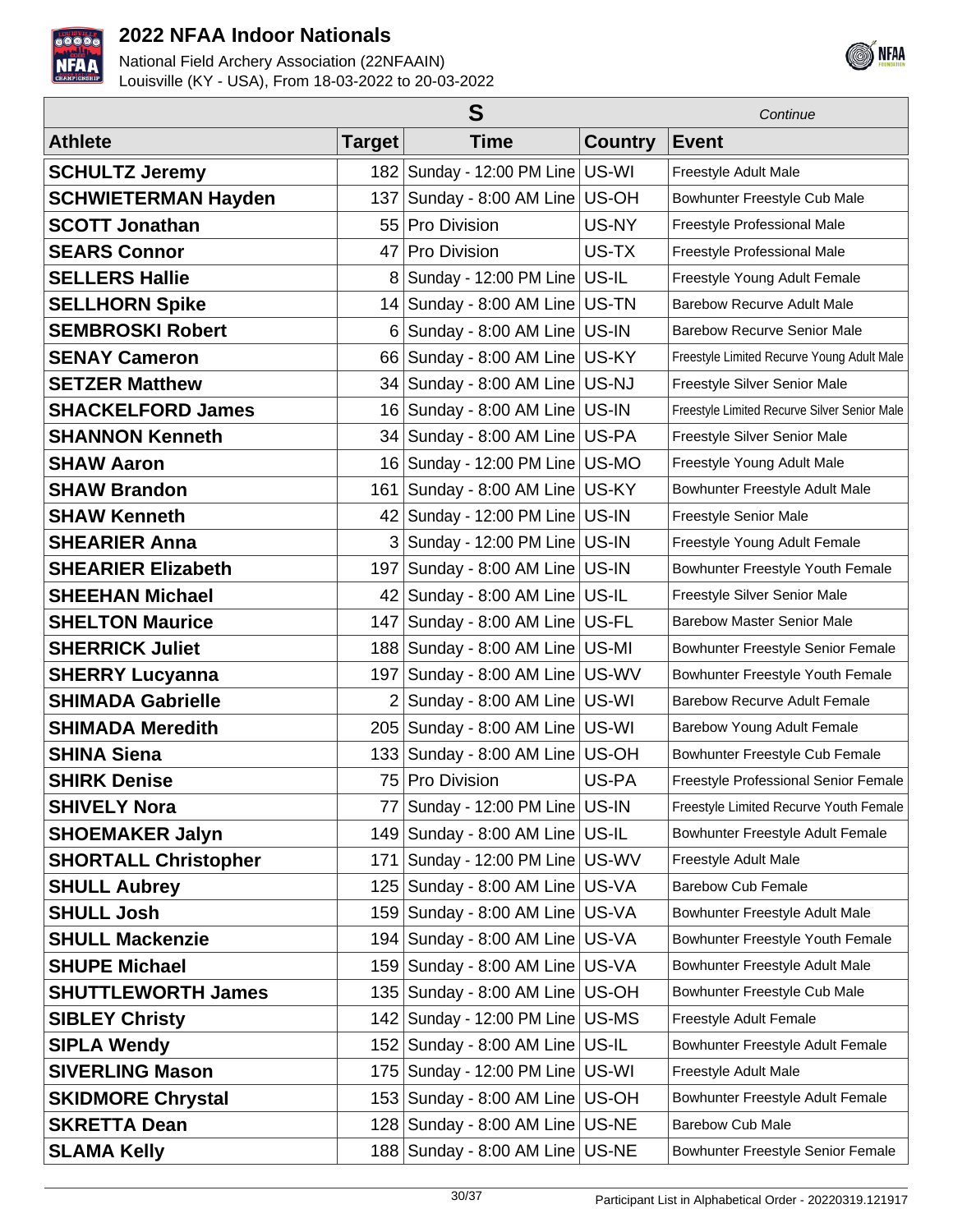



|                             | S             |                                      |                | Continue                                     |
|-----------------------------|---------------|--------------------------------------|----------------|----------------------------------------------|
| <b>Athlete</b>              | <b>Target</b> | <b>Time</b>                          | <b>Country</b> | <b>Event</b>                                 |
| <b>SLOAT Nickolas</b>       | 187           | Sunday - 12:00 PM Line US-IL         |                | Freestyle Adult Male                         |
| <b>SMELTZER Cohen</b>       | 176           | Sunday - 8:00 AM Line US-TN          |                | Bowhunter Freestyle Young Adult Male         |
| <b>SMITH Alyssa</b>         | 207           | Sunday - 8:00 AM Line US-KY          |                | Barebow Young Adult Female                   |
| <b>SMITH Ashton</b>         | 21            | Sunday - 12:00 PM Line   US-MO       |                | Freestyle Young Adult Male                   |
| <b>SMITH Dakota</b>         | 169           | Sunday - 12:00 PM Line US-KY         |                | Freestyle Adult Male                         |
| <b>SMITH Frank</b>          | 29            | Sunday - 8:00 AM Line US-KY          |                | Freestyle Limited Master Senior Male         |
| <b>SMITH Jenna</b>          | 64            | Sunday - 8:00 AM Line   US-TN        |                | Freestyle Limited Recurve Young Adult Female |
| <b>SMITH Sam</b>            | 60 l          | <b>Pro Division</b>                  | US-GA          | Freestyle Professional Male                  |
| <b>SMITH Steve</b>          | 183           | Sunday - 8:00 AM Line US-KY          |                | Bowhunter Freestyle Senior Male              |
| <b>SMOCK Calvin</b>         | 81            | Sunday - 8:00 AM Line US-PA          |                | <b>Traditional Silver Senior Male</b>        |
| <b>SOBECKI Xander</b>       | 12            | Sunday - 8:00 AM Line US-IL          |                | <b>Barebow Recurve Adult Male</b>            |
| <b>SODERLUND Jaydon</b>     | 168           | Sunday - 12:00 PM Line US-MN         |                | Freestyle Adult Male                         |
| <b>SOLIC Jeffrey</b>        |               | 184 Sunday - 8:00 AM Line US-OH      |                | Bowhunter Freestyle Senior Male              |
| <b>SOWARDS Tyler</b>        | 83            | Sunday - 12:00 PM Line   US-MI       |                | Freestyle Limited Recurve Youth Male         |
| <b>SOWINSKI Maya</b>        |               | 68 Sunday - 12:00 PM Line US-IL      |                | Freestyle Youth Female                       |
| <b>SOWINSKI Violet</b>      |               | 130 Sunday - 8:00 AM Line US-IL      |                | Bowhunter Freestyle Cub Female               |
| <b>SPECHT Brady</b>         | 197           | Sunday - 12:00 PM Line US-TN         |                | Freestyle Adult Male                         |
| <b>STACY Michele</b>        | 32            | Sunday - 8:00 AM Line US-AL          |                | Freestyle Silver Senior Female               |
| <b>STAHLIN Christopher</b>  | 169           | Sunday - 12:00 PM Line US-MI         |                | Freestyle Adult Male                         |
| <b>STALDER Daric</b>        | 22            | Sunday - 8:00 AM Line   US-NE        |                | Freestyle Limited Senior Male                |
| <b>STANTON Brandon</b>      | 27            | Sunday - 12:00 PM Line US-NY         |                | Freestyle Young Adult Male                   |
| <b>STAUFFACHER Danielle</b> | 22            | Sunday - 8:00 AM Line US-WI          |                | Freestyle Limited Senior Female              |
| <b>STEELE Anthony</b>       | 73            | Sunday - 8:00 AM Line US-TN          |                | Freestyle Limited Recurve Senior Male        |
| <b>STEELE Sam</b>           | 67            | Sunday - 8:00 AM Line US-TN          |                | Freestyle Limited Recurve Young Adult Male   |
| <b>STEINAU Madison</b>      |               | 51 Sunday - 8:00 AM Line US-GA       |                | Freestyle Limited Recurve Adult Female       |
| <b>STELZEL Keven</b>        |               | 42 Sunday - 12:00 PM Line US-WI      |                | <b>Freestyle Senior Male</b>                 |
| <b>STEPHENS John</b>        |               | 142 Sunday - 8:00 AM Line US-KY      |                | Barebow Young Adult Male                     |
| <b>STEVENS Hunter</b>       | 171           | Sunday - 8:00 AM Line US-OH          |                | Bowhunter Freestyle Young Adult Male         |
| <b>STEWARD Matthew</b>      |               | 167   Sunday - 8:00 AM Line   US-OH  |                | Bowhunter Freestyle Adult Male               |
| <b>STEWART Heather</b>      |               | 137   Sunday - 12:00 PM Line   US-PA |                | Freestyle Adult Female                       |
| <b>STEWART Tiffany</b>      |               | 74 Sunday - 8:00 AM Line US-OK       |                | <b>Traditional Adult Female</b>              |
| <b>STOFFELS Samantha</b>    |               | 56 Sunday - 12:00 PM Line US-TX      |                | Freestyle Youth Female                       |
| <b>STOLTMAN Patrick</b>     |               | 174   Sunday - 12:00 PM Line   US-IL |                | Freestyle Adult Male                         |
| <b>STONEBRAKER Richard</b>  | 41            | Sunday - 8:00 AM Line US-TX          |                | <b>Barebow Recurve Senior Male</b>           |
| <b>STONER Jenifer</b>       | 77 I          | Sunday - 8:00 AM Line US-VA          |                | <b>Traditional Senior Female</b>             |
| <b>STONER Troy</b>          |               | 82 Sunday - 8:00 AM Line US-VA       |                | <b>Traditional Senior Male</b>               |
| <b>STRASSMAN Erica</b>      |               | 19 Sunday - 8:00 AM Line US-WI       |                | Freestyle Limited Adult Female               |
| <b>STRAUSS Archer</b>       |               | $67$ Sunday - 8:00 AM Line US-VT     |                | Freestyle Limited Recurve Young Adult Male   |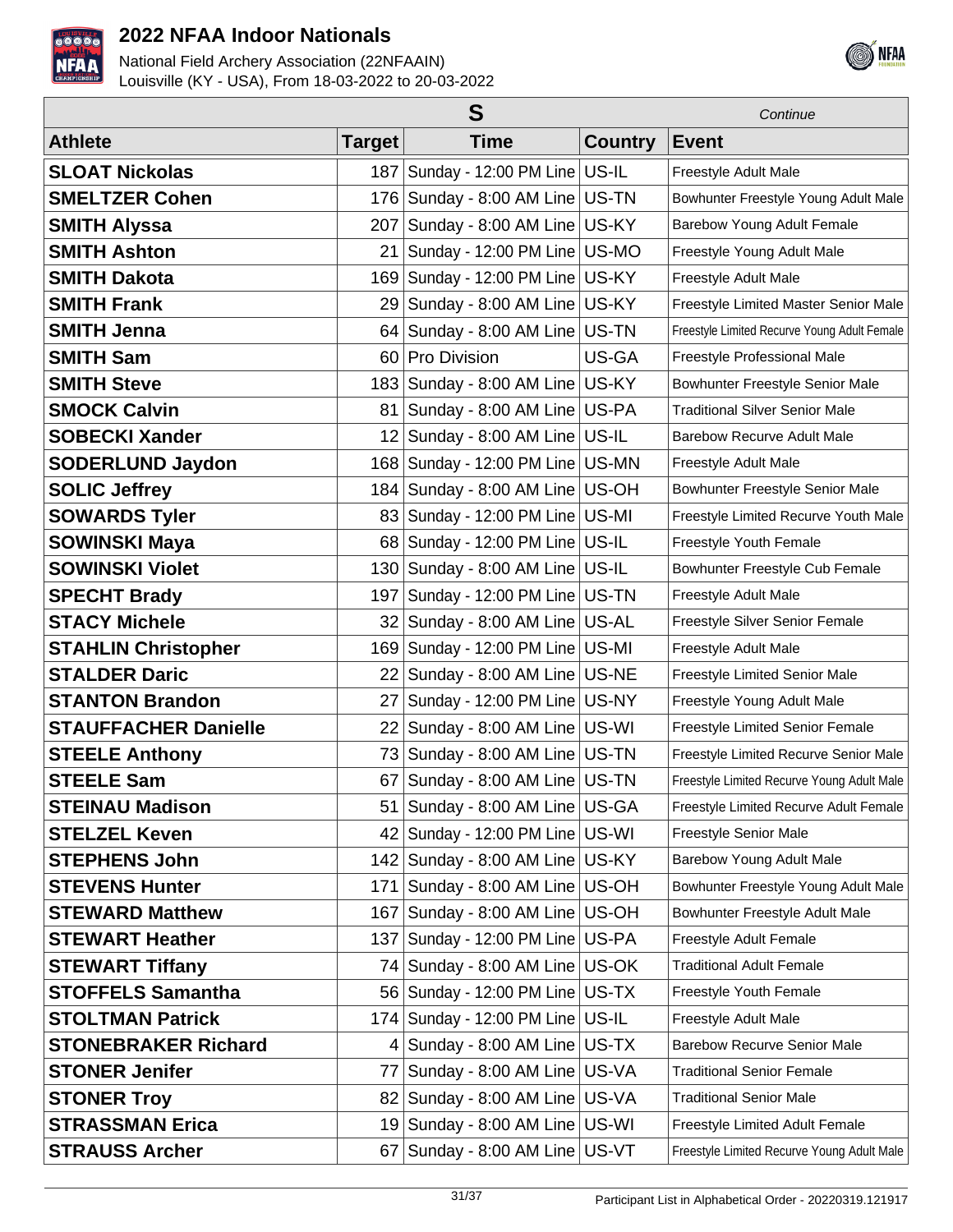



|                            | Continue        |                                     |                |                                            |
|----------------------------|-----------------|-------------------------------------|----------------|--------------------------------------------|
| <b>Athlete</b>             | Target          | <b>Time</b>                         | <b>Country</b> | <b>Event</b>                               |
| <b>STRICKLAND Timothy</b>  | 76              | Sunday - 8:00 AM Line US-CO         |                | <b>Traditional Master Senior Male</b>      |
| <b>STROBECK Erik</b>       | 54              | Sunday - 12:00 PM Line US-TN        |                | Freestyle Senior Male                      |
| <b>STROBECK Rebekah</b>    |                 | 148 Sunday - 12:00 PM Line US-TN    |                | Freestyle Adult Female                     |
| <b>SULLENBERGER Sydney</b> | 7               | Sunday - 12:00 PM Line   US-FL      |                | Freestyle Young Adult Female               |
| <b>SULLIVAN Isaac</b>      | 16 <sup>1</sup> | Sunday - 12:00 PM Line   US-VT      |                | Freestyle Young Adult Male                 |
| <b>SUMMERS Hannah</b>      |                 | 180   Sunday - 8:00 AM Line   US-IN |                | Bowhunter Freestyle Young Adult Female     |
| <b>SUSEN Andrew</b>        |                 | 40 Sunday - 8:00 AM Line US-NJ      |                | Freestyle Silver Senior Male               |
| <b>SUTHERLAND JR. Marc</b> | 9               | Sunday - 8:00 AM Line US-IN         |                | Barebow Recurve Adult Male                 |
| <b>SWAMINATHAN Akshaya</b> |                 | 80   Sunday - 12:00 PM Line   US-GA |                | Freestyle Limited Recurve Youth Female     |
| <b>SWEDLUND Chloe</b>      |                 | 64   Sunday - 12:00 PM Line   US-FL |                | Freestyle Youth Female                     |
| <b>SYMAN Bryan</b>         |                 | 66 Sunday - 8:00 AM Line US-CT      |                | Freestyle Limited Recurve Young Adult Male |
| <b>SYMAN Dylan</b>         | 81              | Sunday - 12:00 PM Line   US-CT      |                | Freestyle Limited Recurve Youth Male       |
| <b>SYMAN Jason</b>         | 55              | Sunday - 8:00 AM Line   US-CT       |                | Freestyle Limited Recurve Adult Male       |
| <b>SYMAN Maria</b>         |                 | 38 Sunday - 12:00 PM Line US-CT     |                | <b>Freestyle Senior Female</b>             |
| <b>SZCZESNIAK Hope</b>     | 11              | Sunday - 12:00 PM Line   US-IL      |                | Freestyle Young Adult Female               |
| <b>SZYBIST Sophia</b>      | 79              | Sunday - 12:00 PM Line   US-TN      |                | Freestyle Limited Recurve Youth Female     |

| <b>Athlete</b>                | Target | Time                                 | <b>Country</b> | <b>Event</b>                                 |  |
|-------------------------------|--------|--------------------------------------|----------------|----------------------------------------------|--|
| <b>TAYLOR Austin</b>          |        | 157   Sunday - 12:00 PM Line   CAN   |                | Freestyle Adult Male                         |  |
| <b>TAYLOR David</b>           | 158    | Sunday - 12:00 PM Line   US-PA       |                | Freestyle Adult Male                         |  |
| <b>TAYLOR Nick</b>            | 38     | Sunday - 8:00 AM Line US-VA          |                | Freestyle Silver Senior Male                 |  |
| <b>TAYLOR Shannon</b>         |        | 174 Sunday - 12:00 PM Line US-KY     |                | Freestyle Adult Male                         |  |
| <b>TAYLOR Terissa</b>         |        | 78 Sunday - 12:00 PM Line US-SD      |                | Freestyle Limited Recurve Youth Female       |  |
| <b>TEAGUE Faron</b>           | ا 21   | Sunday - 8:00 AM Line   US-MO        |                | Freestyle Limited Silver Senior Male         |  |
| <b>TERMINIELLO JR. Albert</b> | 45     | Sunday - 8:00 AM Line US-MA          |                | Freestyle Silver Senior Male                 |  |
| <b>THACKER Donnie</b>         | 52     | <b>Pro Division</b>                  | US-KY          | Freestyle Professional Male                  |  |
| <b>THEILIG Richard</b>        |        | 23 Sunday - 8:00 AM Line US-MA       |                | Freestyle Master Senior Male                 |  |
| <b>THOMAS Jaclyn</b>          |        | $62$ Sunday - 8:00 AM Line US-TX     |                | Freestyle Limited Recurve Young Adult Female |  |
| <b>THOMAS Tyler</b>           |        | 16   Sunday - 12:00 PM Line   US-ND  |                | Freestyle Young Adult Male                   |  |
| <b>THOMPSON Andrea</b>        | 4      | Sunday - 12:00 PM Line US-KY         |                | Freestyle Young Adult Female                 |  |
| <b>THOMPSON Dillon</b>        |        | 159 Sunday - 12:00 PM Line US-IL     |                | Freestyle Adult Male                         |  |
| <b>THOMPSON Peter</b>         |        | 159 Sunday - 12:00 PM Line US-ID     |                | Freestyle Adult Male                         |  |
| <b>THOMPSON Robert</b>        |        | 134   Sunday - 12:00 PM Line   US-IL |                | Freestyle Cub Male                           |  |
| <b>THOMPSON Travis</b>        |        | 177 Sunday - 12:00 PM Line US-IL     |                | Freestyle Adult Male                         |  |
| <b>THOMPSON Will</b>          |        | 30 Sunday - 12:00 PM Line US-OH      |                | Freestyle Young Adult Male                   |  |
| <b>TIBBALS Matthew</b>        |        | 24 Sunday - 12:00 PM Line US-NY      |                | Freestyle Young Adult Male                   |  |
| <b>TIBBETTS Ashley</b>        |        | 75   Sunday - 8:00 AM Line   US-TN   |                | <b>Traditional Adult Female</b>              |  |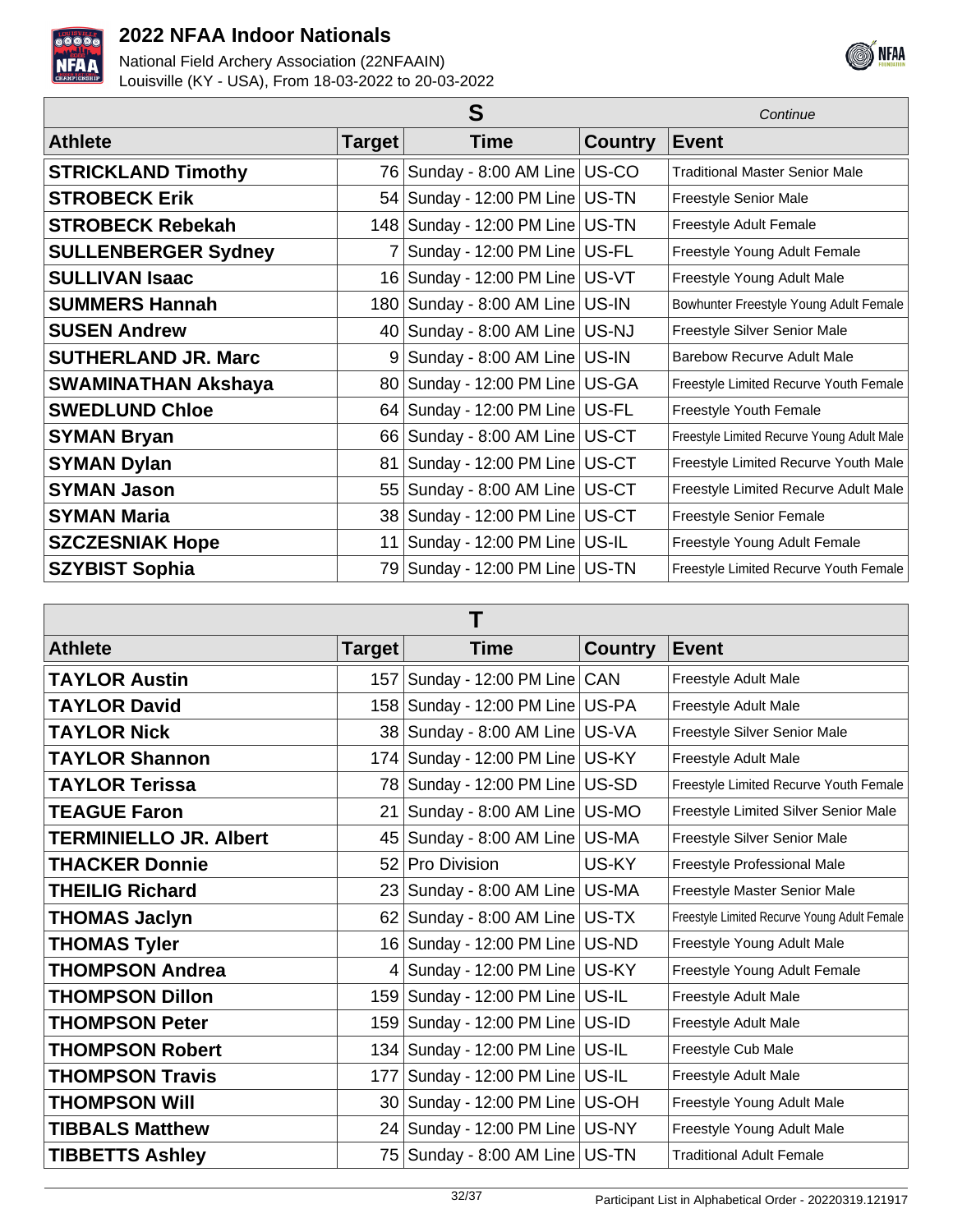



|                           |               |                                      |                | Continue                           |
|---------------------------|---------------|--------------------------------------|----------------|------------------------------------|
| <b>Athlete</b>            | <b>Target</b> | Time                                 | <b>Country</b> | <b>Event</b>                       |
| <b>TIBBS Tim</b>          |               | 54   Sunday - 12:00 PM Line   US-IN  |                | Freestyle Senior Male              |
| <b>TICHENOR Mike</b>      |               | 145   Sunday - 8:00 AM Line   US-KY  |                | Barebow Adult Male                 |
| <b>TINCHER J. Steven</b>  |               | 25 Sunday - 8:00 AM Line US-WV       |                | Freestyle Master Senior Male       |
| <b>TITUS Charles</b>      |               | 167   Sunday - 8:00 AM Line   US-NY  |                | Bowhunter Freestyle Adult Male     |
| <b>TOLLE Tyler</b>        |               | 61 Pro Division                      | US-CO          | Freestyle Professional Male        |
| <b>TONG Aurora</b>        |               | 19 Sunday - 8:00 AM Line US-TX       |                | Freestyle Limited Adult Female     |
| <b>TONG Eric</b>          |               | $20$ Sunday - 8:00 AM Line US-TX     |                | Freestyle Limited Adult Male       |
| <b>TONG John</b>          |               | 48 Sunday - 8:00 AM Line US-GA       |                | Longbow Adult Male                 |
| <b>TRAIL Keith</b>        |               | 70 Pro Division                      | US-WV          | Freestyle Professional Senior Male |
| <b>TRAVELSTEAD Mason</b>  |               | 136   Sunday - 8:00 AM Line   US-TX  |                | Bowhunter Freestyle Cub Male       |
| <b>TRIPP Annaleise</b>    |               | 147   Sunday - 12:00 PM Line   US-MI |                | Freestyle Adult Female             |
| <b>TRIPP Scott</b>        |               | 47 Sunday - 12:00 PM Line   US-MI    |                | Freestyle Senior Male              |
| <b>TROYER Ben</b>         |               | 198 Sunday - 12:00 PM Line   US-OH   |                | Freestyle Adult Male               |
| <b>TRZEBIATOWSKI Levi</b> |               | 137 Sunday - 8:00 AM Line US-WI      |                | Bowhunter Freestyle Cub Male       |
| <b>TUFTS Caden</b>        |               | 163   Sunday - 12:00 PM Line   US-MI |                | Freestyle Adult Male               |

| <b>Athlete</b>           | <b>Target</b> | Time                            | <b>Country</b> | ∣Event                               |  |
|--------------------------|---------------|---------------------------------|----------------|--------------------------------------|--|
| <b>UMBARGER Lynn</b>     |               | 27 Sunday - 8:00 AM Line US-KS  |                | Freestyle Master Senior Male         |  |
| <b>UNDERHILL Michael</b> |               | 182 Sunday - 8:00 AM Line US-IN |                | Bowhunter Freestyle Senior Male      |  |
| <b>URBAN Logan</b>       |               | 171 Sunday - 8:00 AM Line US-OH |                | Bowhunter Freestyle Young Adult Male |  |

| $\overline{\mathsf{V}}$   |         |                                      |                |                                      |  |
|---------------------------|---------|--------------------------------------|----------------|--------------------------------------|--|
| <b>Athlete</b>            | Target∣ | <b>Time</b>                          | <b>Country</b> | <b>Event</b>                         |  |
| <b>VALLONE Isabella</b>   | 67      | Sunday - 12:00 PM Line US-MI         |                | Freestyle Youth Female               |  |
| <b>VANDYGRIFF Autumne</b> | 151     | Sunday - 8:00 AM Line   US-OH        |                | Bowhunter Freestyle Adult Female     |  |
| <b>VANDYGRIFF Taylor</b>  |         | 127   Sunday - 12:00 PM Line   US-OH |                | Freestyle Limited Recurve Cub Female |  |
| <b>VANDYKE Heath</b>      |         | 168 Sunday - 8:00 AM Line US-MI      |                | Bowhunter Freestyle Adult Male       |  |
| <b>VANSLETTE Logan</b>    |         | 73 Sunday - 12:00 PM Line   US-VT    |                | Freestyle Youth Male                 |  |
| <b>VANWINKLE Michael</b>  |         | 169 Sunday - 8:00 AM Line US-TN      |                | Bowhunter Freestyle Adult Male       |  |
| <b>VÁZQUEZ Kai</b>        |         | 144   Sunday - 8:00 AM Line   US-TN  |                | Barebow Youth Male                   |  |
| <b>VEITH Bradley</b>      |         | 187   Sunday - 12:00 PM Line   US-ND |                | Freestyle Adult Male                 |  |
| <b>VEITH Odessa</b>       |         | 130   Sunday - 12:00 PM Line   US-ND |                | Freestyle Cub Female                 |  |
| <b>VEITH Ryann</b>        |         | 133   Sunday - 8:00 AM Line   US-ND  |                | Bowhunter Freestyle Cub Female       |  |
| <b>VENNE Mark</b>         |         | 42 Sunday - 12:00 PM Line US-WI      |                | <b>Freestyle Senior Male</b>         |  |
| <b>VENTLING Ethan</b>     | 191     | Sunday - 12:00 PM Line   US-WY       |                | Freestyle Adult Male                 |  |
| <b>VESCUSO Destrie</b>    |         | 3 Sunday - 12:00 PM Line US-GA       |                | Freestyle Young Adult Female         |  |
| <b>VILLAREAL Chris</b>    |         | 197   Sunday - 12:00 PM Line   US-TX |                | Freestyle Adult Male                 |  |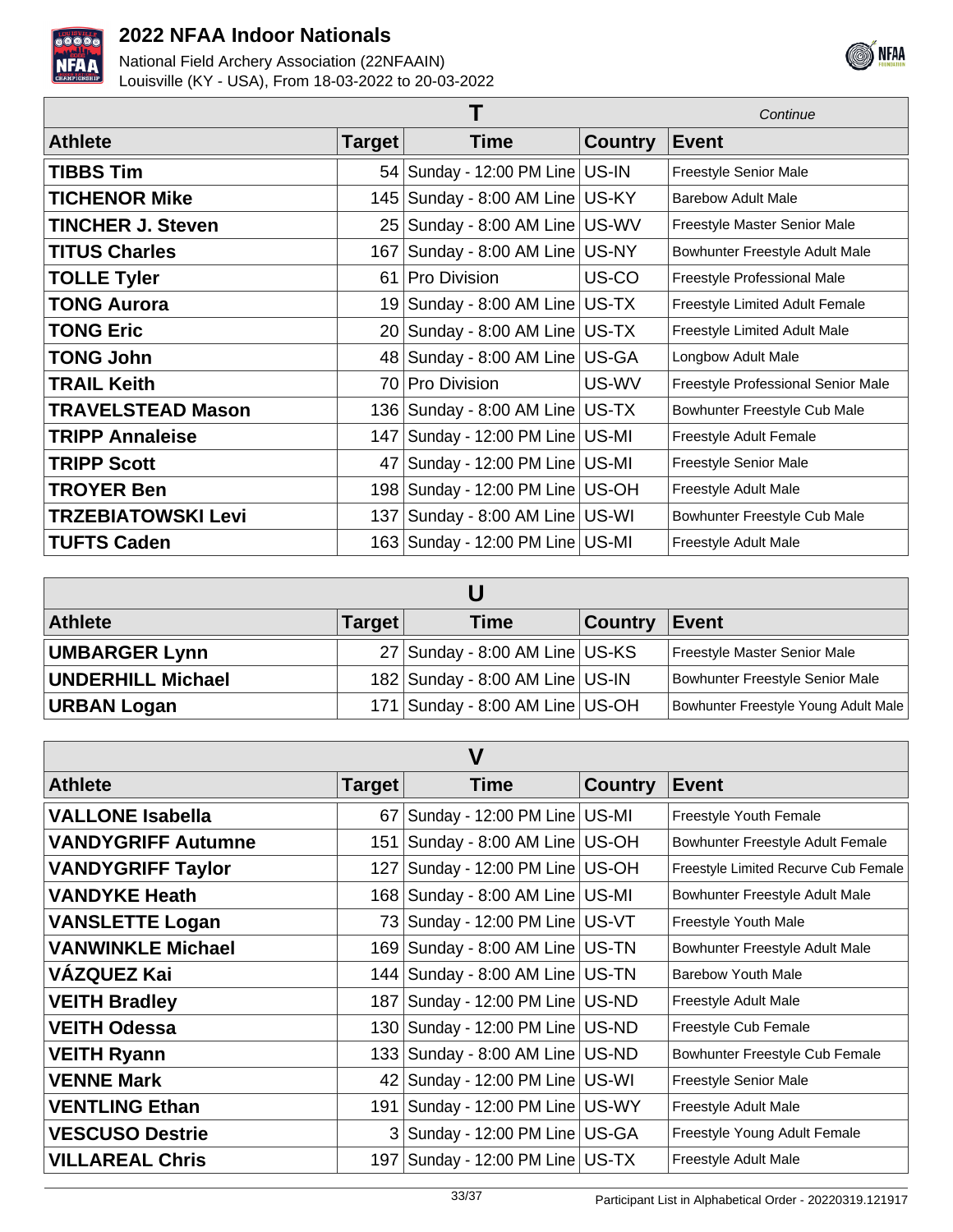



|                      |               |                                  |                | Continue                              |
|----------------------|---------------|----------------------------------|----------------|---------------------------------------|
| <b>Athlete</b>       | <b>Target</b> | <b>Time</b>                      | <b>Country</b> | <b>Event</b>                          |
| <b>VIVENZIO Ken</b>  |               | 28 Sunday - 8:00 AM Line   US-NH |                | Freestyle Master Senior Male          |
| <b>VOGEL Paul</b>    |               | 81 Sunday - 8:00 AM Line US-VA   |                | <b>Traditional Silver Senior Male</b> |
| <b>VOGEL Rebecca</b> |               | 3 Sunday - 12:00 PM Line US-MN   |                | Freestyle Young Adult Female          |
| <b>VOGEL Robin</b>   |               | 78 Sunday - 8:00 AM Line   US-VA |                | Traditional Silver Senior Female      |

| W                            |        |                                     |                |                                              |  |  |
|------------------------------|--------|-------------------------------------|----------------|----------------------------------------------|--|--|
| <b>Athlete</b>               | Target | <b>Time</b>                         | <b>Country</b> | <b>Event</b>                                 |  |  |
| <b>WAACK David</b>           |        | 44 Sunday - 8:00 AM Line US-MI      |                | Freestyle Silver Senior Male                 |  |  |
| <b>WAGNER Leah</b>           |        | 149 Sunday - 12:00 PM Line US-WI    |                | Freestyle Adult Female                       |  |  |
| <b>WAHLMAN Elaina</b>        |        | 2 Sunday - 8:00 AM Line US-IN       |                | <b>Barebow Recurve Adult Female</b>          |  |  |
| <b>WALKER Ayden</b>          |        | 129 Sunday - 8:00 AM Line US-WI     |                | <b>Barebow Cub Male</b>                      |  |  |
| <b>WALKER Bailey</b>         | 131    | Sunday - 8:00 AM Line US-KY         |                | Bowhunter Freestyle Cub Female               |  |  |
| <b>WALKER Julian</b>         |        | 124 Sunday - 8:00 AM Line US-WI     |                | Bowhunter Freestyle Cub Male                 |  |  |
| <b>WALKER Larry</b>          |        | 25   Sunday - 8:00 AM Line   US-PA  |                | Freestyle Master Senior Male                 |  |  |
| <b>WALKER Priest</b>         |        | 18 Sunday - 8:00 AM Line   US-IL    |                | Freestyle Limited Recurve Silver Senior Male |  |  |
| <b>WALKER Ronald</b>         |        | 27 Sunday - 8:00 AM Line US-PA      |                | Freestyle Master Senior Male                 |  |  |
| <b>WALLACE Chris</b>         |        | 187   Sunday - 8:00 AM Line   US-NC |                | Bowhunter Freestyle Senior Male              |  |  |
| <b>WALLACE Lilly</b>         |        | $53$ Sunday - 8:00 AM Line US-NC    |                | Freestyle Limited Recurve Adult Female       |  |  |
| <b>WALLACE Sharon</b>        |        | 63 Pro Division                     | US-SC          | Freestyle Professional Female                |  |  |
| <b>WALLS Michael</b>         |        | 22 Sunday - 12:00 PM Line US-KS     |                | Freestyle Young Adult Male                   |  |  |
| <b>WALTERS Cassidy</b>       |        | $60$ Sunday - 8:00 AM Line US-LA    |                | Freestyle Limited Recurve Young Adult Female |  |  |
| <b>WALTERS Jace</b>          |        | 72 Sunday - 12:00 PM Line US-OH     |                | Freestyle Youth Male                         |  |  |
| <b>WAMPLER Georgia</b>       | 207    | Sunday - 8:00 AM Line US-MN         |                | Barebow Young Adult Female                   |  |  |
| <b>WARD David</b>            |        | 28 Sunday - 8:00 AM Line US-IL      |                | Freestyle Master Senior Male                 |  |  |
| <b>WARNECK Stephanie</b>     |        | 133 Sunday - 8:00 AM Line US-MI     |                | Bowhunter Freestyle Cub Female               |  |  |
| <b>WARNECK Xander</b>        |        | 203 Sunday - 8:00 AM Line US-MI     |                | Bowhunter Freestyle Youth Male               |  |  |
| <b>WARREN Robert</b>         |        | 142 Sunday - 8:00 AM Line US-WI     |                | Barebow Young Adult Male                     |  |  |
| <b>WATKINS Emma</b>          |        | 65 Sunday - 12:00 PM Line US-GA     |                | Freestyle Youth Female                       |  |  |
| <b>WEATHERSPOON Makenzie</b> | 137    | Sunday - 12:00 PM Line   US-UT      |                | Freestyle Adult Female                       |  |  |
| <b>WEBB Derek</b>            | 191    | Sunday - 12:00 PM Line   US-IL      |                | Freestyle Adult Male                         |  |  |
| <b>WEBB Izaak</b>            |        | 129 Sunday - 8:00 AM Line US-IL     |                | <b>Barebow Cub Male</b>                      |  |  |
| <b>WEBB Maliea</b>           |        | 131   Sunday - 8:00 AM Line   US-KS |                | Bowhunter Freestyle Cub Female               |  |  |
| <b>WEBB Paul</b>             |        | 75   Sunday - 12:00 PM Line   US-IL |                | Freestyle Youth Male                         |  |  |
| <b>WEBB Robert</b>           |        | 24 Sunday - 8:00 AM Line US-IN      |                | Freestyle Master Senior Male                 |  |  |
| <b>WEBER Austin</b>          |        | 172 Sunday - 8:00 AM Line US-GA     |                | Bowhunter Freestyle Young Adult Male         |  |  |
| <b>WEBER Jacob</b>           |        | 17 Sunday - 12:00 PM Line   US-IL   |                | Freestyle Young Adult Male                   |  |  |
| <b>WEBER Nicole</b>          | 51     | Sunday - 8:00 AM Line   US-IL       |                | Freestyle Limited Recurve Adult Female       |  |  |
| <b>WEIS Todd</b>             |        | 182 Sunday - 8:00 AM Line US-WI     |                | Bowhunter Freestyle Senior Male              |  |  |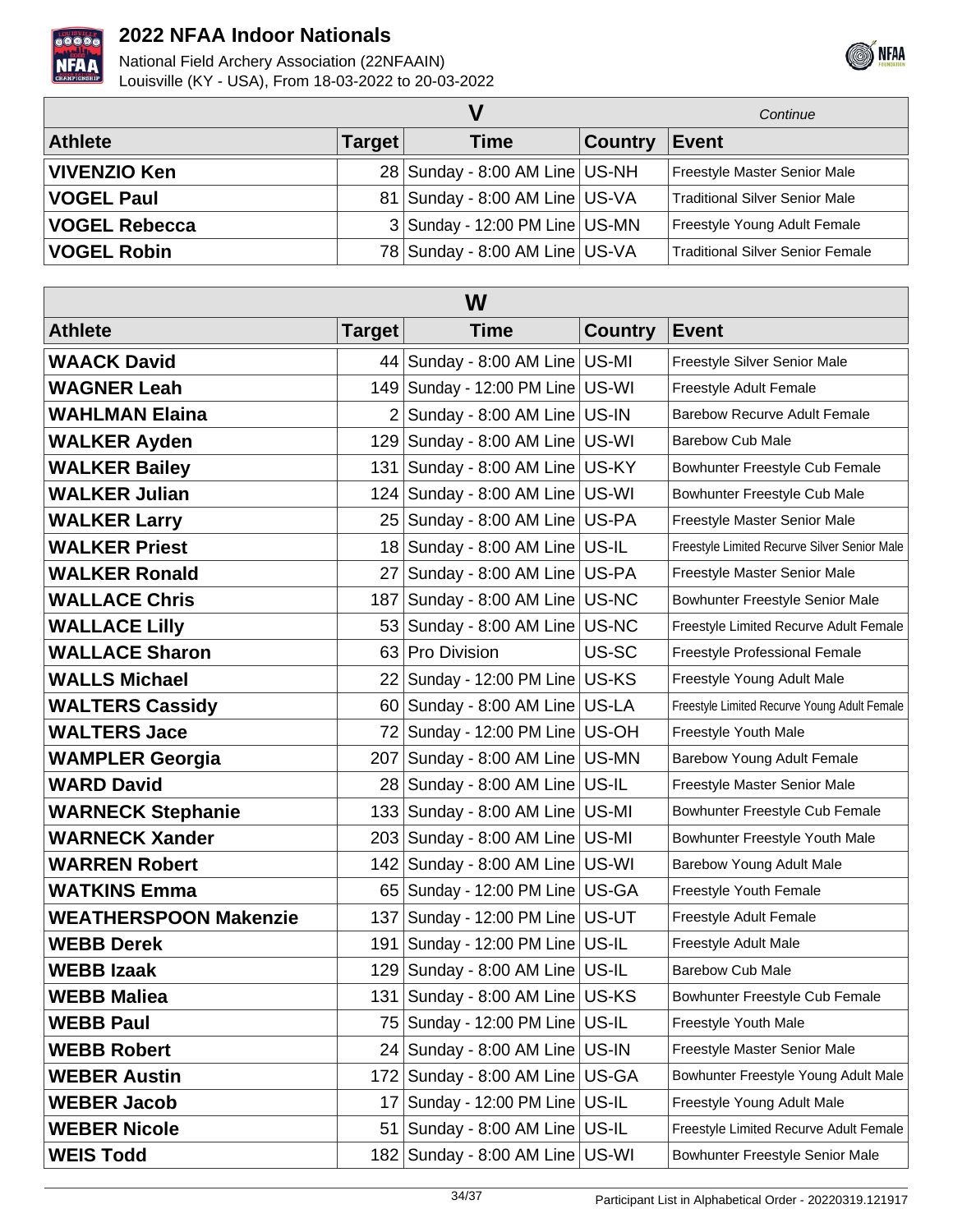



|                            | Continue      |                                     |         |                                           |
|----------------------------|---------------|-------------------------------------|---------|-------------------------------------------|
| <b>Athlete</b>             | <b>Target</b> | <b>Time</b>                         | Country | <b>Event</b>                              |
| <b>WEISMANTEL Joe</b>      |               | 199 Sunday - 12:00 PM Line US-MI    |         | Freestyle Adult Male                      |
| <b>WELCH Brian</b>         |               | 183 Sunday - 12:00 PM Line US-MI    |         | Freestyle Adult Male                      |
| <b>WELCH Sadie</b>         | 129           | Sunday - 12:00 PM Line US-MI        |         | Freestyle Cub Female                      |
| <b>WELCH Wyatt</b>         | 70            | Sunday - 12:00 PM Line US-MI        |         | Freestyle Youth Male                      |
| <b>WENK Carl</b>           |               | 76 Pro Division                     | US-MI   | Freestyle Professional Silver Senior Male |
| <b>WERNER Andrew</b>       | 177           | Sunday - 12:00 PM Line   US-KY      |         | Freestyle Adult Male                      |
| <b>WESTON Wyatt</b>        | 25            | Sunday - 12:00 PM Line US-PA        |         | Freestyle Young Adult Male                |
| <b>WHEELER John</b>        |               | 158 Sunday - 8:00 AM Line US-WV     |         | Bowhunter Freestyle Adult Male            |
| <b>WHEELER John Hunter</b> | 173           | Sunday - 8:00 AM Line US-WV         |         | Bowhunter Freestyle Young Adult Male      |
| <b>WHITAKER Noah</b>       | 176           | Sunday - 12:00 PM Line US-KY        |         | Freestyle Adult Male                      |
| <b>WHITE Aidan</b>         | 172           | Sunday - 8:00 AM Line US-MO         |         | Bowhunter Freestyle Young Adult Male      |
| <b>WHITE Chase</b>         | 199           | Sunday - 8:00 AM Line US-IL         |         | Bowhunter Freestyle Youth Male            |
| <b>WHITE Greg</b>          | 72            | Pro Division                        | US-NC   | Freestyle Professional Senior Male        |
| <b>WHITE Wendi</b>         | 141           | Sunday - 12:00 PM Line US-CO        |         | Freestyle Adult Female                    |
| <b>WHITTEN Madelyne</b>    | 154           | Sunday - 12:00 PM Line US-MI        |         | Freestyle Adult Female                    |
| <b>WHORTON Brycen</b>      | 176           | Sunday - 8:00 AM Line US-TX         |         | Bowhunter Freestyle Young Adult Male      |
| <b>WIETSTRUK Theresa</b>   | 71            | Sunday - 8:00 AM Line US-GA         |         | Freestyle Limited Recurve Senior Female   |
| <b>WIKTOROWSKI Gage</b>    | 175           | Sunday - 8:00 AM Line   US-MI       |         | Bowhunter Freestyle Young Adult Male      |
| <b>WILCOX Devin</b>        | 192           | Sunday - 12:00 PM Line US-MI        |         | Freestyle Adult Male                      |
| <b>WILCOX Ostin</b>        | 192           | Sunday - 12:00 PM Line US-MI        |         | Freestyle Adult Male                      |
| <b>WILD Gabriel</b>        |               | 128 Sunday - 8:00 AM Line US-TX     |         | <b>Barebow Cub Male</b>                   |
| <b>WILD Jacob</b>          |               | 128 Sunday - 8:00 AM Line US-TX     |         | <b>Barebow Cub Male</b>                   |
| <b>WILDE Reo</b>           | 55            | <b>Pro Division</b>                 | US-ID   | Freestyle Professional Male               |
| <b>WILKEN Nathan</b>       | 57            | <b>Pro Division</b>                 | US-CO   | Freestyle Professional Male               |
| <b>WILKENS Jeremy</b>      |               | 145   Sunday - 8:00 AM Line   US-CA |         | <b>Barebow Adult Male</b>                 |
| <b>WILKENS Madison</b>     |               | 145 Sunday - 8:00 AM Line US-CA     |         | <b>Barebow Adult Female</b>               |
| <b>WILKINS Lee</b>         |               | 78 Sunday - 8:00 AM Line US-FL      |         | <b>Traditional Adult Male</b>             |
| <b>WILLIAMS Adeline</b>    | 195           | Sunday - 8:00 AM Line US-MI         |         | Bowhunter Freestyle Youth Female          |
| <b>WILLIAMS Ethan</b>      |               | 198 Sunday - 12:00 PM Line US-MI    |         | Freestyle Adult Male                      |
| <b>WILLIAMS Jack</b>       |               | 53 Pro Division                     | US-CA   | Freestyle Professional Male               |
| <b>WILLIAMS Kaya</b>       |               | 58   Sunday - 12:00 PM Line   US-IL |         | Freestyle Youth Female                    |
| <b>WILLIAMS Kooper</b>     |               | 74   Sunday - 12:00 PM Line   US-IL |         | Freestyle Youth Male                      |
| <b>WILLIAMS Matt</b>       |               | 182 Sunday - 12:00 PM Line US-OH    |         | Freestyle Adult Male                      |
| <b>WILLS Richard</b>       | 40            | Sunday - 8:00 AM Line   US-MD       |         | Freestyle Silver Senior Male              |
| <b>WILLS Shane</b>         |               | 59 Pro Division                     | US-MD   | Freestyle Professional Male               |
| <b>WILSON SR Gilbert</b>   |               | 148 Sunday - 8:00 AM Line US-IN     |         | <b>Barebow Silver Senior Male</b>         |
| <b>WINCKLER Bryson</b>     |               | 75   Sunday - 12:00 PM Line   US-TX |         | Freestyle Youth Male                      |
| <b>WINCKLER Jason</b>      |               | 169 Sunday - 12:00 PM Line US-TX    |         | Freestyle Adult Male                      |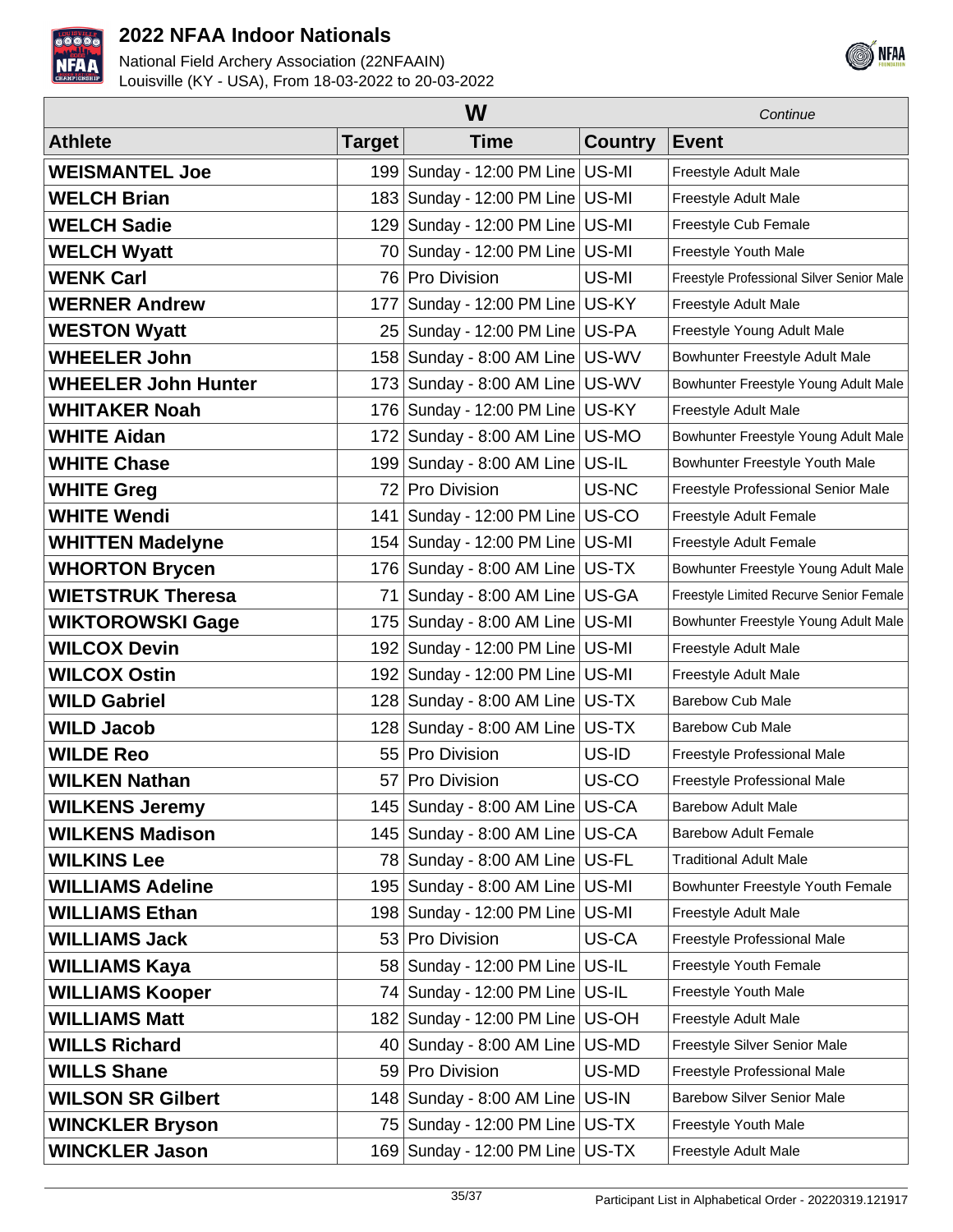



|                           | W             |                                    |                |                                              |
|---------------------------|---------------|------------------------------------|----------------|----------------------------------------------|
| <b>Athlete</b>            | <b>Target</b> | <b>Time</b>                        | <b>Country</b> | <b>Event</b>                                 |
| <b>WINCKLER Kendal</b>    |               | 66 Sunday - 12:00 PM Line US-TX    |                | Freestyle Youth Female                       |
| <b>WINCKLER Lorrel</b>    | 181           | Sunday - 8:00 AM Line US-TX        |                | Bowhunter Freestyle Young Adult Female       |
| <b>WINKER John</b>        |               | Sunday - 8:00 AM Line US-NC        |                | Barebow Recurve Adult Male                   |
| <b>WINKER Lesley</b>      | 2             | Sunday - 8:00 AM Line US-NC        |                | <b>Barebow Recurve Adult Female</b>          |
| <b>WISDOM Jared</b>       |               | 163 Sunday - 12:00 PM Line US-KS   |                | Freestyle Adult Male                         |
| <b>WITHERS Trent</b>      |               | 20 Sunday - 8:00 AM Line US-SD     |                | Freestyle Limited Adult Male                 |
| <b>WITMER Landen</b>      |               | 30 Sunday - 12:00 PM Line US-PA    |                | Freestyle Young Adult Male                   |
| <b>WOJTKOWIAK Mark</b>    |               | 42 Sunday - 12:00 PM Line US-MI    |                | Freestyle Senior Male                        |
| <b>WOLFRAM Robert</b>     |               | 43 Sunday - 12:00 PM Line   US-IL  |                | Freestyle Senior Male                        |
| <b>WOLLESEN Michael</b>   |               | 148 Sunday - 8:00 AM Line US-IL    |                | <b>Barebow Silver Senior Male</b>            |
| <b>WOOD Eli</b>           | 142           | Sunday - 8:00 AM Line US-IN        |                | Barebow Young Adult Male                     |
| <b>WOODS McKenzie</b>     |               | 57 Sunday - 12:00 PM Line   US-IL  |                | Freestyle Youth Female                       |
| <b>WOODS Zoe</b>          | 6             | Sunday - 12:00 PM Line   US-IL     |                | Freestyle Young Adult Female                 |
| <b>WOODWARD Elizabeth</b> | 145           | Sunday - 12:00 PM Line US-WI       |                | Freestyle Adult Female                       |
| <b>WORTHINGTON Bobby</b>  |               | 78 Sunday - 8:00 AM Line US-TN     |                | <b>Traditional Adult Male</b>                |
| <b>WRIGHT Brandon</b>     |               | 180 Sunday - 12:00 PM Line   US-MI |                | Freestyle Adult Male                         |
| <b>WRIGHT Kirsten</b>     | 1             | Sunday - 8:00 AM Line US-MI        |                | <b>Barebow Recurve Adult Female</b>          |
| <b>WRIGHT Michael</b>     |               | 190 Sunday - 12:00 PM Line US-KY   |                | Freestyle Adult Male                         |
| <b>WRIGHT Robert</b>      |               | 38 Sunday - 8:00 AM Line US-IL     |                | Freestyle Silver Senior Male                 |
| <b>WRIGHT Tabitha</b>     |               | 65 Sunday - 8:00 AM Line US-MI     |                | Freestyle Limited Recurve Young Adult Female |
| <b>WYRICK Gary</b>        | 5             | Sunday - 8:00 AM Line US-OH        |                | <b>Barebow Recurve Senior Male</b>           |

| Y                    |         |                                      |                |                                              |  |
|----------------------|---------|--------------------------------------|----------------|----------------------------------------------|--|
| <b>Athlete</b>       | Target∣ | <b>Time</b>                          | <b>Country</b> | <b>Event</b>                                 |  |
| YAMBRICK Isabelle    |         | 12 Sunday - 12:00 PM Line US-MI      |                | Freestyle Young Adult Female                 |  |
| <b>YAMIN Haylee</b>  |         | 139   Sunday - 12:00 PM Line   US-NY |                | Freestyle Adult Female                       |  |
| <b>YANG Tianzi</b>   |         | 64   Sunday - 8:00 AM Line   US-FL   |                | Freestyle Limited Recurve Young Adult Female |  |
| <b>YARGER Justin</b> |         | 33 Sunday - 12:00 PM Line   US-MI    |                | Freestyle Young Adult Male                   |  |
| <b>YARGER Kelsey</b> |         | 151   Sunday - 12:00 PM Line   US-MI |                | Freestyle Adult Female                       |  |
| <b>YARGER Rob</b>    |         | 55   Sunday - 12:00 PM Line   US-MI  |                | <b>Freestyle Senior Male</b>                 |  |
| <b>YATES Buck</b>    |         | 189 Sunday - 8:00 AM Line US-VA      |                | Bowhunter Freestyle Silver Senior Male       |  |
| <b>YEAGER Colton</b> |         | 187   Sunday - 12:00 PM Line   US-ID |                | Freestyle Adult Male                         |  |
| <b>YEAGER Robyn</b>  |         | 38 Sunday - 12:00 PM Line US-ID      |                | <b>Freestyle Senior Female</b>               |  |
| <b>YI Benjamin</b>   |         | 68 Sunday - 8:00 AM Line US-TX       |                | Freestyle Limited Recurve Young Adult Male   |  |
| <b>YI Madelyn</b>    |         | 78 Sunday - 12:00 PM Line US-TX      |                | Freestyle Limited Recurve Youth Female       |  |
| YIU Ki               |         | 53 Sunday - 8:00 AM Line US-IN       |                | Freestyle Limited Recurve Adult Female       |  |
| <b>YODER Jr</b>      |         | 171   Sunday - 12:00 PM Line   US-TN |                | Freestyle Adult Male                         |  |
| <b>YODER LaWayne</b> |         | 158   Sunday - 8:00 AM Line   US-IN  |                | Bowhunter Freestyle Adult Male               |  |